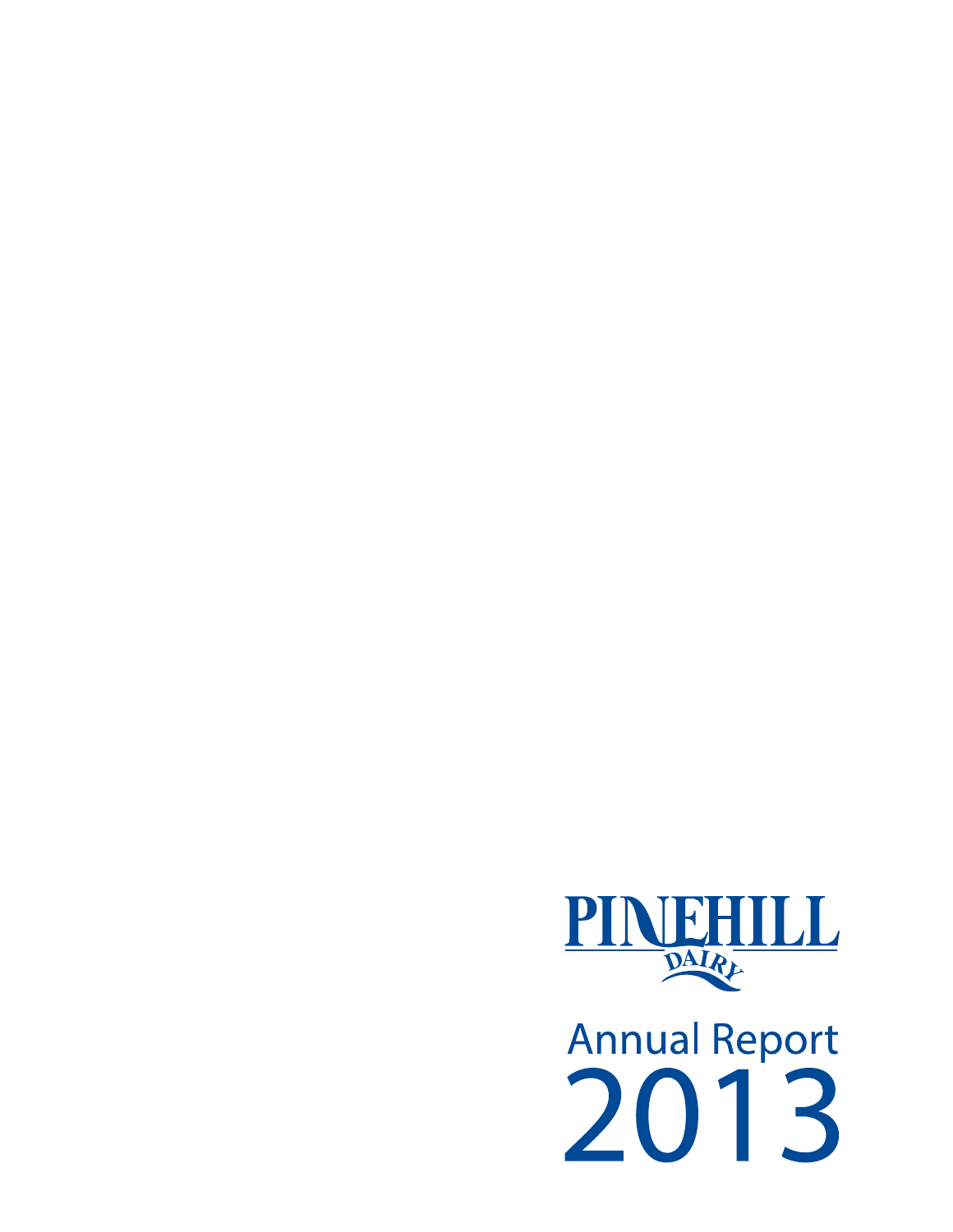# Barbados Dairy Industries Limited

Financial Statements

Year ended 31 August 2013 (Expressed In Barbados Dollars)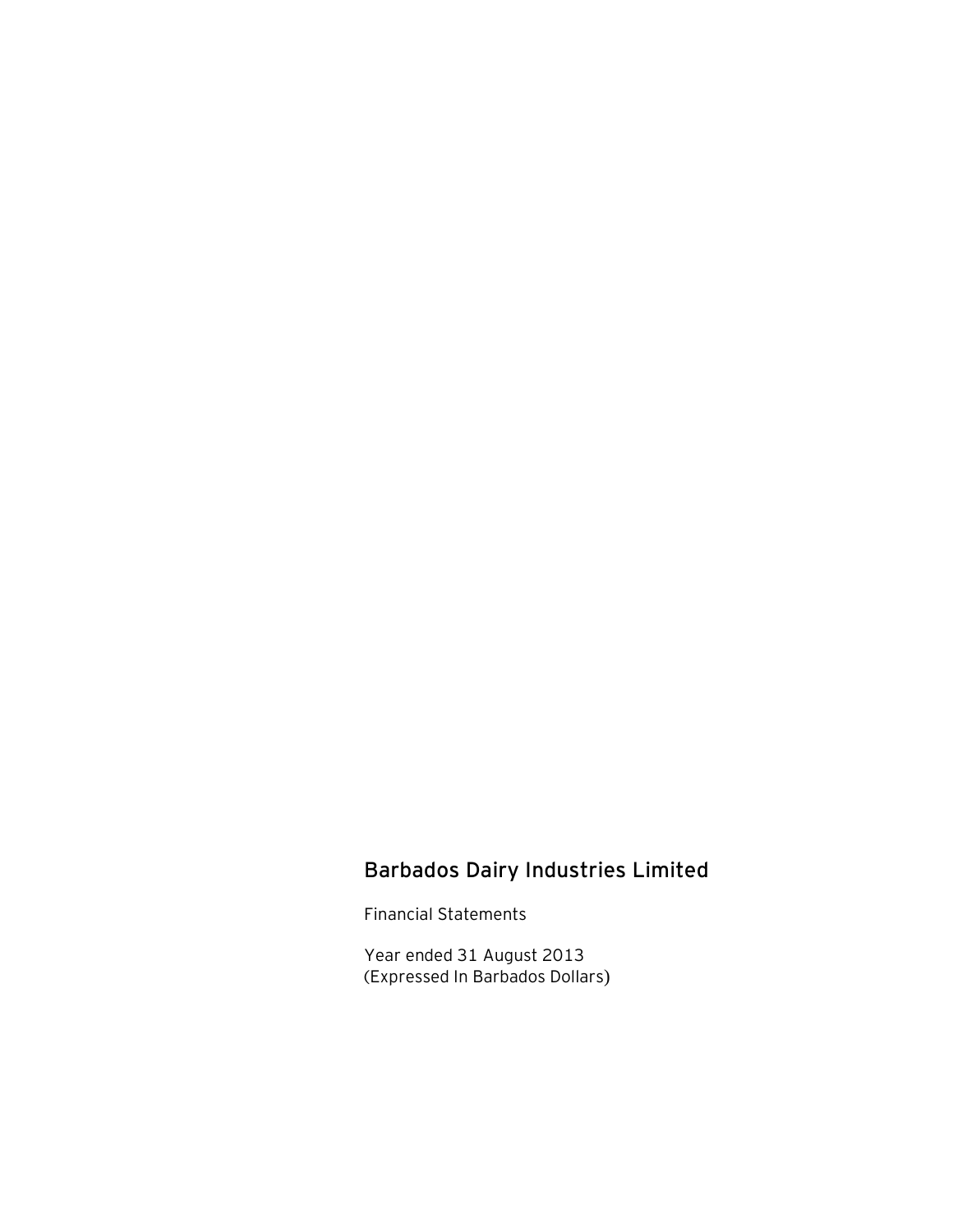Index to the Annual Report Year ended 31 August 2013

|                                              | Page           |
|----------------------------------------------|----------------|
| Corporate Information                        | $\mathbf{1}$   |
| Notice of Annual General Meeting             | $\overline{2}$ |
| <b>Statement from the Board of Directors</b> | $3 - 6$        |
| <b>Directors</b>                             | $7 - 8$        |
| Directors' Report                            | 9              |
| <b>Corporate Governance Statement</b>        | $10 - 11$      |
| <b>Auditors' Report</b>                      | 12             |
| <b>Statement of Comprehensive Loss</b>       | 13             |
| <b>Statement of Financial Position</b>       | 14             |
| <b>Statement of Changes in Equity</b>        | 15             |
| <b>Statement of Cash Flows</b>               | 16             |
| Notes to the Financial Statements            | $17 - 44$      |
| <b>Management Proxy Circular</b>             | $45 - 48$      |
| Proxy Form and Notes                         | $49 - 50$      |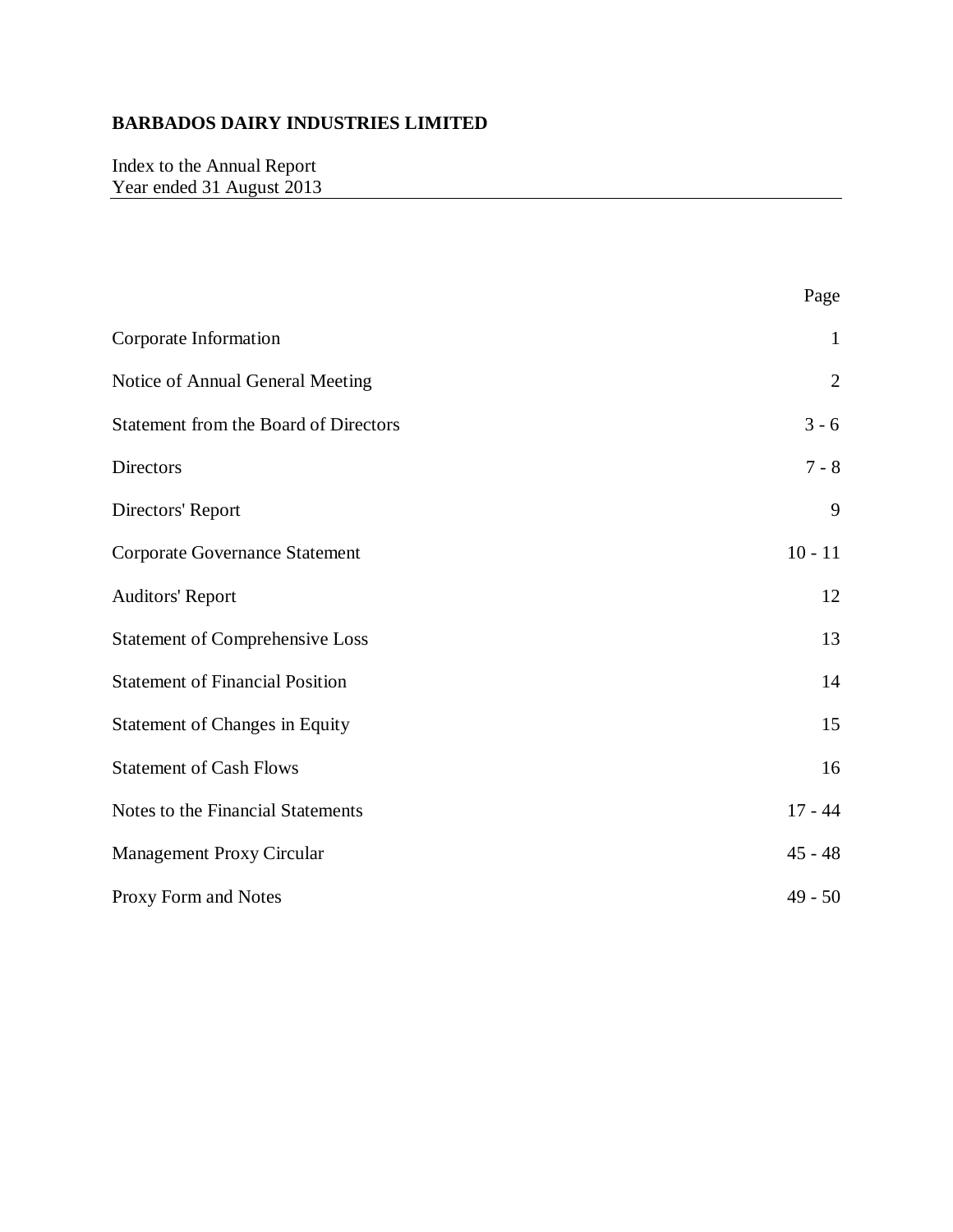#### Corporate Information

#### **Directors**

G.A. King (Chairman) C.R. Cozier D.B. Stoute G.P. Marshall N. McD. Brewster P.D. Davis C. J. Newman

#### **Corporate Secretary**

Natalie M. Brace

#### **Registered Office**

The Pine St. Michael, BB14000 Barbados, W.I.

#### **Auditors**

Ernst & Young Chartered Accountants Worthing, Christ Church, BB15008 Barbados, W.I.

#### **Bankers**

FirstCaribbean International Bank Wildey St. Michael Barbados, W.I.

#### **Attorneys-At-Law**

Carrington & Sealy Belmont House Belmont Road St. Michael Barbados, W.I.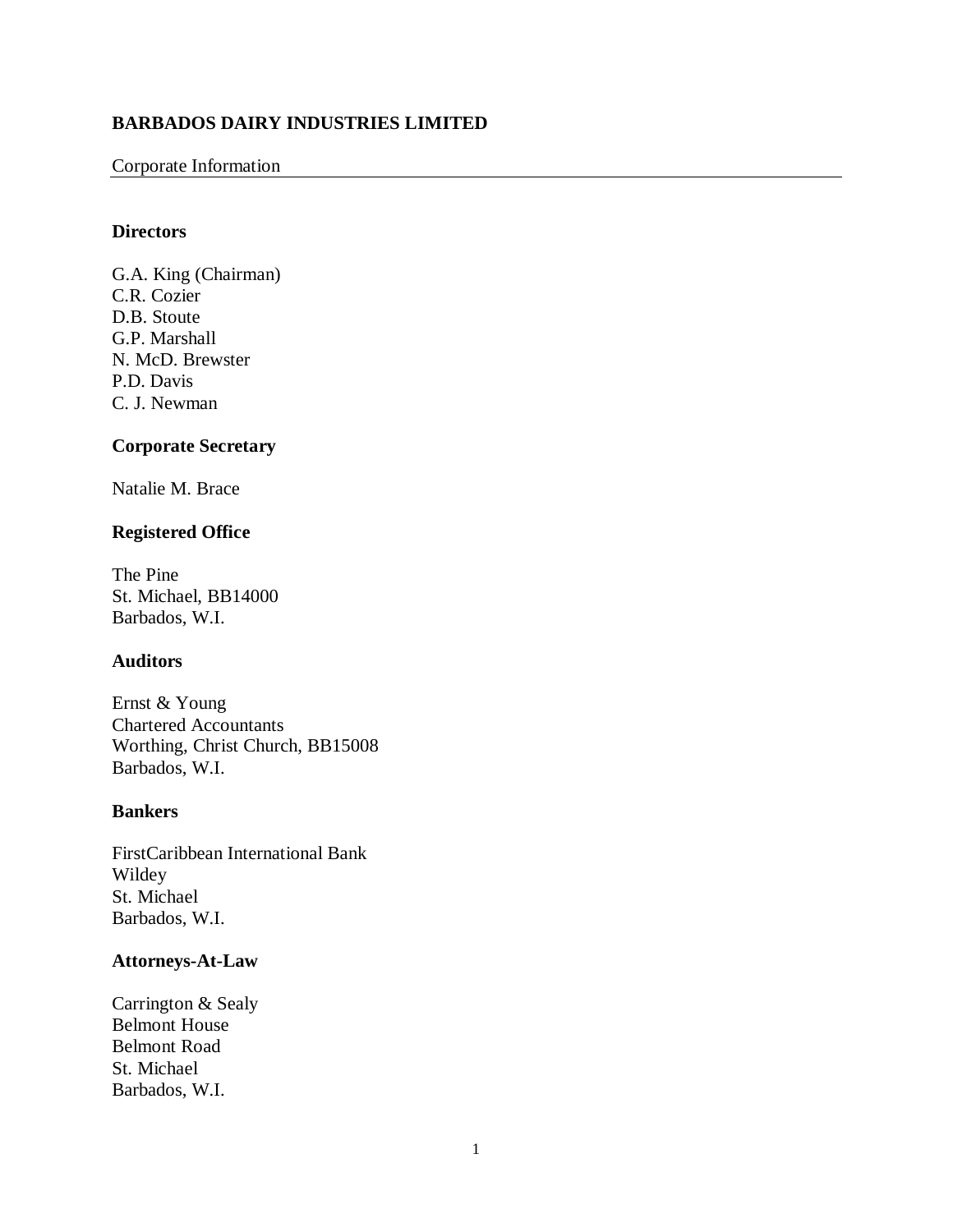Registered Office: The Pine St Michael Barbados

Notice is hereby given that the Forty-Ninth Annual General Meeting of the shareholders of Barbados Dairy Industries Limited ('the Company') will be held at the **Pine Hill Dairy, Pine, St. Michael, Barbados,** on 13 January 2014 at 10:00 a.m. for the following purposes:

- 1. To receive and consider the Financial Statements of the Company for the Financial Year ended 31 August 2013 and the Auditors' Report thereon;
- 2. To elect Directors and if thought fit to pass the following resolutions:
	- (i) THAT the Directors to be elected be elected en bloc;
	- (ii) THAT, in accordance with the requirements of paragraph 4.4 of By-Law No. 2 of the Company, Mr Geoffrey Peter Marshall, Mr Paul Devere Davis and Mr Dan Bryan Stoute be and are hereby elected Directors of the Company to hold office until the close of the third Annual Meeting of the Shareholders of the Company following this election.
- 3. To appoint Auditors for the ensuing financial year and to authorise the Directors to fix their remuneration and if thought fit to pass the following resolution:
	- (i) THAT incumbent auditors Ernst & Young be and are hereby re-appointed as Auditors of the Company for a period ending at the close of the next Annual General Meeting after their re-appointment.
- 4. To transact any other business which may properly come before the meeting.

By Order of the Board

talie M. Brace

Natalie M. Brace Corporate Secretary

The notes to the enclosed proxy forms are incorporated in this notice.

13 December 2013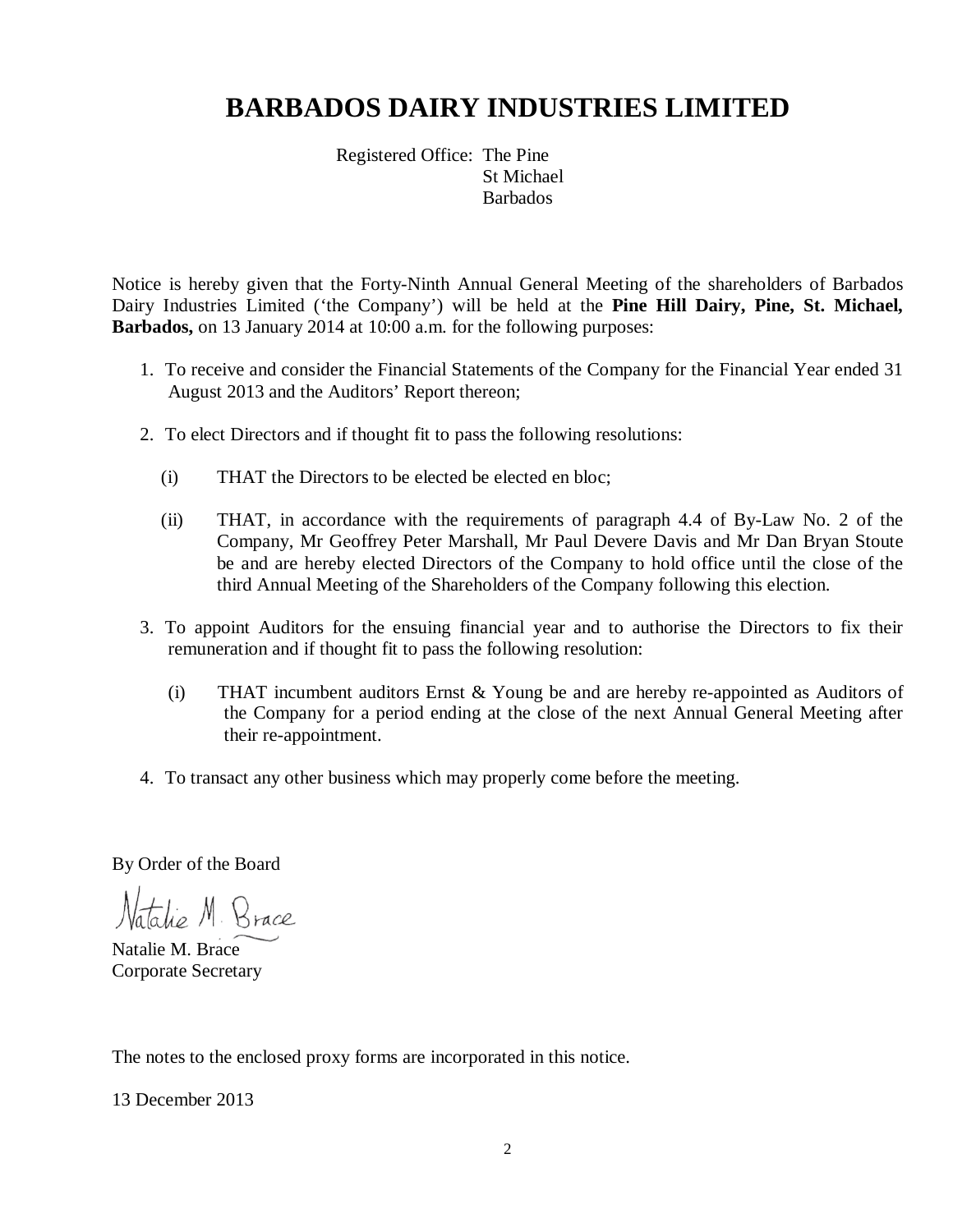#### **Statement from the Board of Directors**

#### **Financial Overview**

Sales were relatively flat as compared with 2012 despite some increases in volume for both the domestic and export markets. Considering the fact that the company discontinued the production and sale of yogurt during the year, this sales performance reflects some gains in the remaining categories of beverages.

Improvements in raw and packaging material yields coupled with other cost reduction initiatives substantially reduced production costs and this in turn resulted in a reduction in the Loss from Operations by \$2.7 million. We will continue to strive for further savings in this regard but as we improve across all activities, the incremental savings will likely decrease.

The Impairment of Decommissioned Equipment relates to the residual write-off of the equipment of one of our packaging lines. The decision to decommission this was due to the age of the equipment and the low efficiencies it delivered; that coupled with the available capacity on our newer packaging lines will result in a further reduction in operating costs in the new financial year.

Following three years of operational losses, a decision was taken to book a partial provision against the Deferred Tax Asset as a precaution against the available tax losses expiring before they can be utilised; this resulted in an increased Tax Charge of \$1.78 million.

Cash flow remains a concern. However, subsequent to the year end, we were able to reduce finished goods inventories; furthermore we are on track to conclude our "debt settlement" payments to Tetra Pak at the end of calendar 2013. These two elements will improve the cash flow situation in the coming financial year.

As we move towards achieving the optimum performance from our plant, process and systems the need for acceptable margins and accelerating sales growth, particularly with milk products, will become more acute. To this end, in consultation with our dairy farmer partners, we have prepared and submitted a comprehensive proposal to Government for consideration. The proposal reflects the need for major restructuring within the dairy industry so as to facilitate a better price to consumers whilst facilitating growth in output at the farm level. As of writing this report we are awaiting the scheduling of a meeting with Government regarding the implementation of the proposal.

#### **Product Sales**

#### *Local*

During the year we took several decisions to position the company for growth in economically viable categories whilst also exiting those where returns were negative. Chief among the latter was yogurt which, due to its high input and conversion costs, could not compete with the less expensive imports and was therefore discontinued from December 2012. The lost sales revenues from this category were made up largely from increased sales in the milk category, especially in flavoured milks which improved over last year due in large measure to the success following the launch of the "Cookies & Cream" option. Additionally a new flavoured milk 200ml line targeted at young consumers was launched and sales to date are encouraging. The decommissioning of the yogurt line provided us with an opportunity to reenter the fresh pasteurised milk category as some of the equipment previously dedicated to yogurt was now available for this option. We therefore launched a half-gallon option in the fresh whole milk category and sales are increasing. In the new financial year we plan to expand the range with both a smaller package option as well as a 'reduced fat' alternative.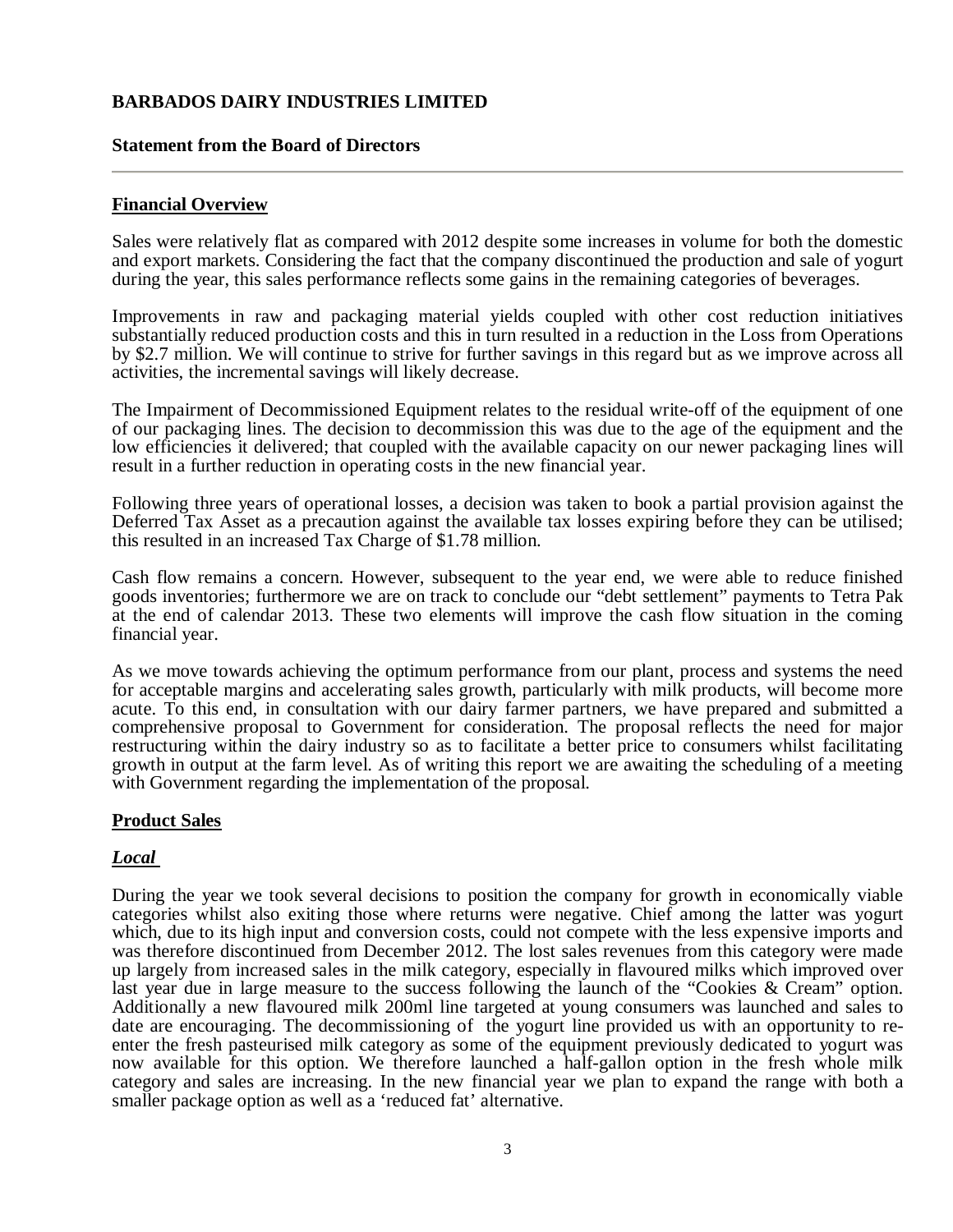#### **Statement from the Board of Directors (cont'd)**

During the year we also launched a 2% Reduced Fat Lactose Free Ultra-pasteurised milk product targeted at the lactose-intolerant consumer; this product has received very positive comments from consumers and sales are trending positively. We also took the opportunity towards the end of the financial year to undertake a major rebranding of the products in our milk categories; the new improved packaging designs present a more modern look to the products whilst also becoming compliant with the new label standards across all Caricom countries.

The evaporated milk sector experienced intense price competition from imported brands forcing us to match prices where the opportunity existed. To further respond to this trend we expanded the range of packaging for our Evaporated Milks with the introduction of a 500ml package with the resealable closure feature. This launch makes us the sole manufacturer in the region with a resealable option packaged at less than 1 litre and we expect that this will result in growth for us in that category.

Our range of juice products continued to experience heavy competition from cheaper imported brands in the single serve juice category within both the large retail and traditional grocery sectors. We responded to this with the launch of our Jungle Pak juices in the 200ml size. This section of the market is extremely price-sensitive and we will continue to closely monitor sales trends with a view to adding/deleting flavours as needed.

We implemented a necessary price increase on our 1 litre UHT juices in April as we transitioned into 100% TGA (gable top) packaging for the local market, this minor price increase did not impact sales and the transition is now mostly completed. This transition was required as we took the decision to decommission the packaging line relative to those juices; as noted earlier this was based on the higher operating costs of this "older" line and the availability of capacity on the "newer" TGA (gable top) line.

#### *Exports*

During 2013 we registered increases in sales over prior year as we regained significant ground in the juice category through improved sales performances in the Guyana and Trinidad markets.

A distributor's conference was held again this year in June in a continued effort to increase direct communications with our 14 distributors and introduce the many new packages and ranges.

This financial year saw St. Lucia take the number one spot over Antigua as our largest export market. Guyana and Trinidad continued to show growth, with Trinidad expanding their portfolio into the milk category. The Jungle Pak Juices were introduced into export territories in March and continue to do well in Guyana, Trinidad and St. Lucia.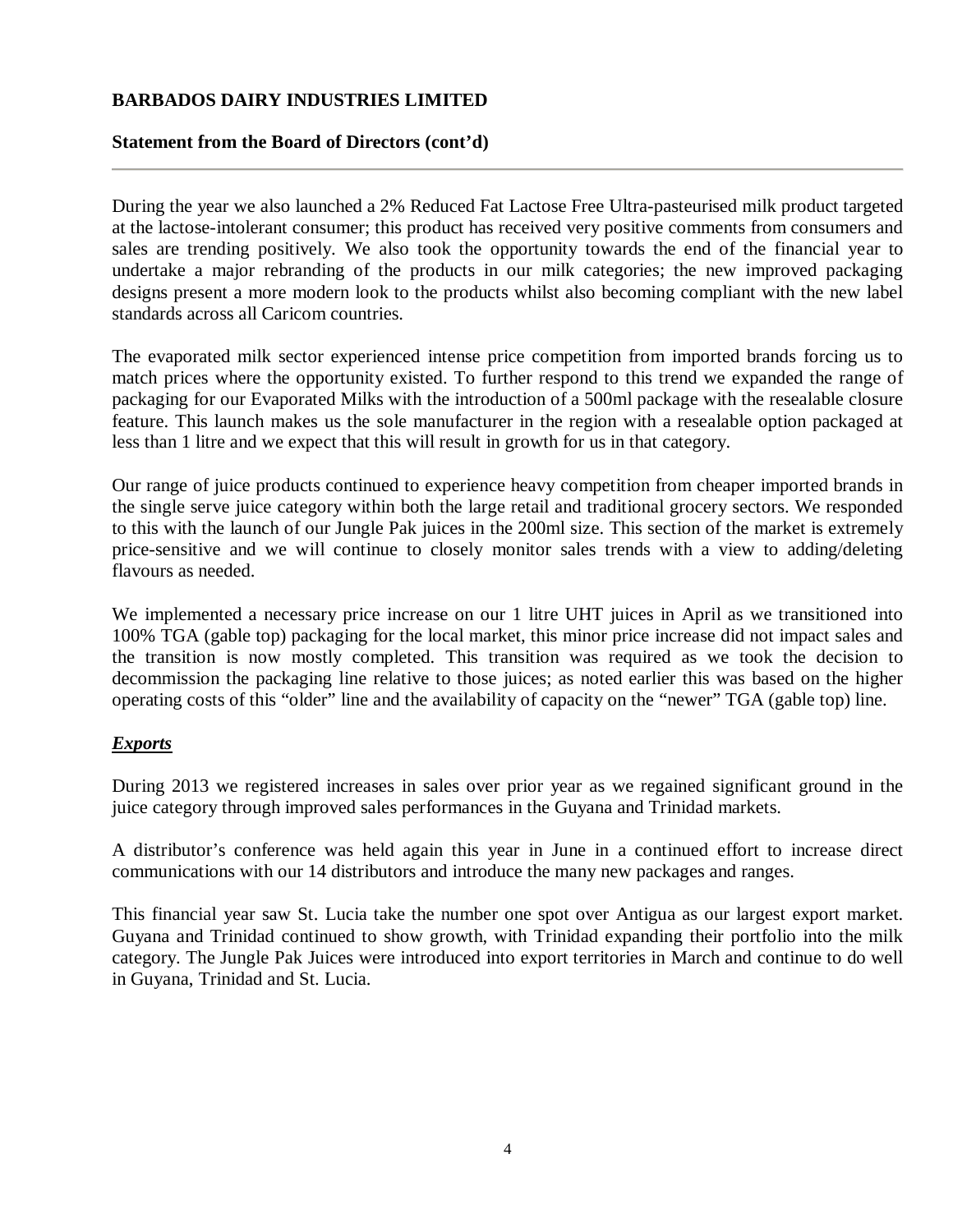#### **Statement from the Board of Directors (cont'd)**

#### **Operations**

Significant enhancements to our case mixing operation, finished goods and raw material warehousing logistics and maintenance facilities were made during the year. As indicated last year and after a thorough review, we discontinued our yogurt manufacturing operations in December. Elements of this equipment were subsequently incorporated into our refurbished milkshake operation whilst also enabling the re-launch of Fresh Pasteurised Whole Milk in the half-gallon HDPE (plastic) bottles. Response to this familiar cold chain product has been positive and plans are in place for expansion into other package sizes as well as a 2% Reduced Fat Milk option.

Our "Ultra Pasteurisation" process achieving longer shelf life of packaged milk in Tetra Gemini Aseptic (TGA) packaging enabled the launch of Lactose Free Milk during the second half of the year. Feedback from the target market, especially that section of the population who are lactose intolerant, has been positive.

As reported earlier, we decommissioned our TBA 8 Line and negotiated a price with Tetra Pak for the repurchase of the entire line. The reduction in production costs associated with the discontinuation of the TBA packaging format is expected to begin to be realised by the end of the first quarter of the new financial year.

#### **Dairy Initiative**

Our interaction with the dairy farmers has improved and with it our relationship with these industry partners; during the year we held several meetings with them to discuss pertinent issues. This improved relationship facilitated better understanding and cooperation in establishing a need for and implementation of a reduction in the allocated milk quota in January; a direct result of a market where milk consumption was declining due to the depressed economic situation and pricing structure.

We are still in an unsettled market in this regard and are carefully monitoring milk intake and sales to ensure that further excess inventory situations are avoided. To this end a long term proposal designed to fuel future growth and reduced pricing with the Dairy Industry has been co-authored by Pine Hill and the Dairy Farmers and submitted to Government for consideration. It is hoped to have some elements of the proposal in place in early 2014.

#### **Integrated Management Systems**

We successfully advanced the implementation of our Integrated Management Systems and at the end of the year received our certification in the following four International Standards:

- ISO 9001:2008 (Quality Systems Management)
- FSSC 22001:2005 (Food Safety Management)
- ISO 14001:2004 (Environmental Management)
- OSHAS 18001:2007 (Employee Health & Safety Management)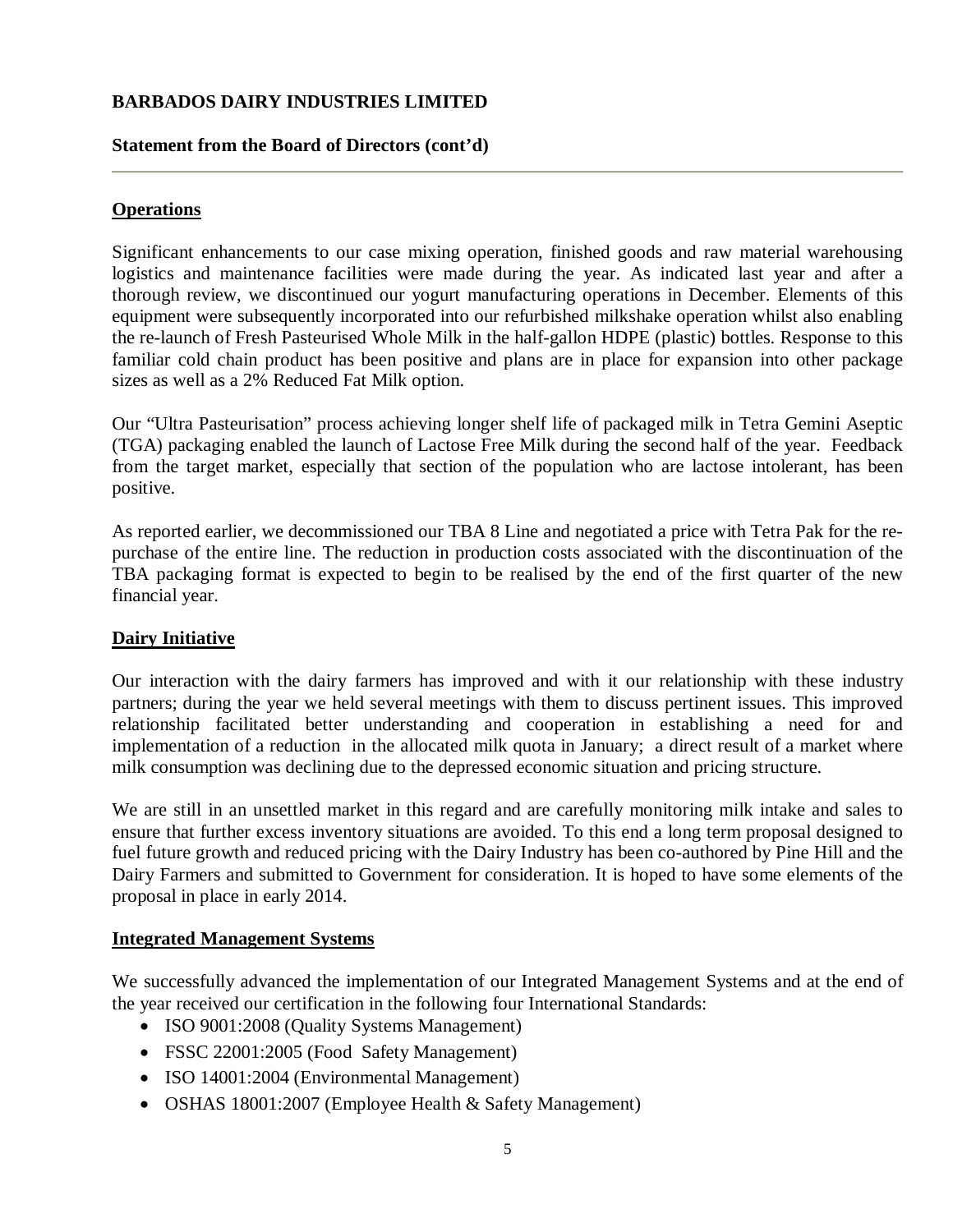#### **Statement from the Board of Directors (cont'd)**

We are the only such certified Dairy in this region and are not aware of any Dairy world-wide to have received these four concurrent certifications. These certifications have opened export and co-packing opportunities and we are currently engaged in discussions with several principals relative to filling our spare production capacity.

Capitalizing on the operational improvements that adoption of these standards bring, we are planning to add ISO 50001 (Energy Management) to our list of certifications in the coming year. We expect this standard to result in significant improvements to our energy consumption.

#### **Human Resources**

We continue to maintain a cordial relationship with our employees' representative, the Barbados Workers Union and we expect conclusion of our Collective Agreement within the first months of the New Year. The displacement of staff as a result of the discontinuation of the yogurt and TBA packaging lines was thoroughly discussed with all parties concluding with mutually acceptable resolutions. We wish to again thank all staff for the maturity that they continue to demonstrate during these operational changes.

#### **The Future**

While there still exists areas for operational improvements and we will continue to concentrate efforts in this regard, the most critical factor is the long term sustainability of the Dairy Industry. Throughout the past year Government has tangibly demonstrated their commitment to this and we anxiously await a positive response to the submitted proposal.

G. Anthony King  $\mathcal{C}$ . Richard Cozier Chairman Director

............................................................. .....................................................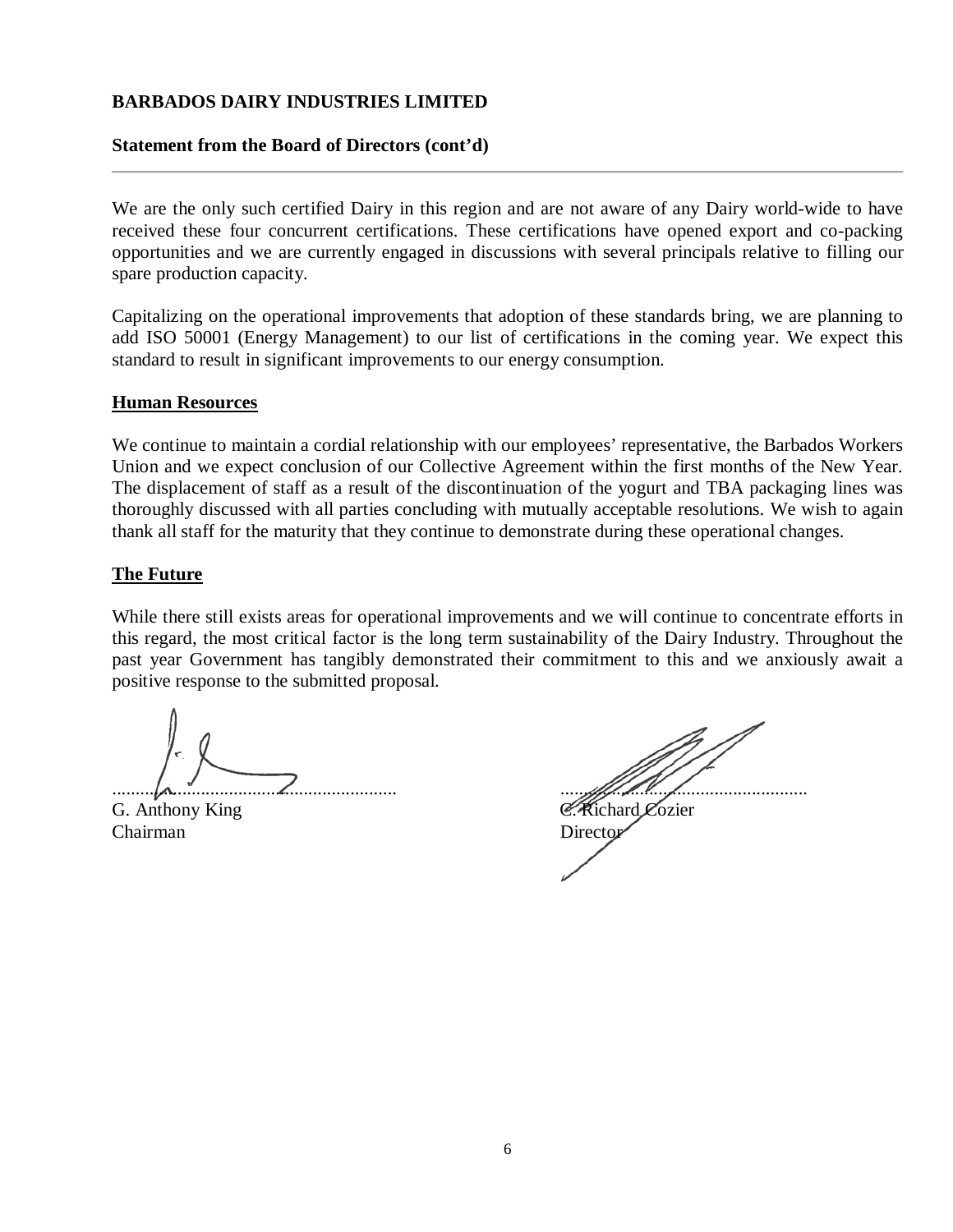**Directors**

| <b>Gerald Anthony King -</b>       | <b>Non-Executive Chairman</b> – Citizen of Barbados – Mr King, a<br>Barbadian national, graduated in 1975 with a B.Sc. (Honours) degree<br>in Computer Science. After working with an international computer<br>firm, he joined the Neal and Massy Group, eventually becoming the<br>Chairman of Neal and Massy's Eastern Caribbean business unit in the<br>mid-1990's. In October 2004 Mr King was appointed CEO of the<br>Barbados Shipping and Trading Group (BS&T). Following Neal and<br>Massy's acquisition of BS&T in 2008, Mr King became an Executive<br>Director of Neal & Massy Holdings but remained as BS&T's CEO,<br>assisting the integration of BS&T's operations into the N&M Group.<br>With that process substantially complete, he retired as an executive of<br>BS&T and Neal & Massy during 2012. In addition to serving on the<br>Boards of a number of companies incorporated in Barbados, Mr King<br>continues to serve on the Neal & Massy Holdings Board as a Non-<br>executive director and he is the Chairman of Banks Holdings Limited.<br>Mr King has been associated with various private sector organisations<br>including having served as President of the Barbados Chamber of<br>Commerce & Industry and a Director of the Caribbean Association of<br>Industry and Commerce (CAIC). He continues to participate in the<br>community as the Chairman of the Tourism Development<br>Corporation in Barbados and as a Director of the Barbados Private<br>Sector Association, the umbrella private sector body in Barbados. |
|------------------------------------|--------------------------------------------------------------------------------------------------------------------------------------------------------------------------------------------------------------------------------------------------------------------------------------------------------------------------------------------------------------------------------------------------------------------------------------------------------------------------------------------------------------------------------------------------------------------------------------------------------------------------------------------------------------------------------------------------------------------------------------------------------------------------------------------------------------------------------------------------------------------------------------------------------------------------------------------------------------------------------------------------------------------------------------------------------------------------------------------------------------------------------------------------------------------------------------------------------------------------------------------------------------------------------------------------------------------------------------------------------------------------------------------------------------------------------------------------------------------------------------------------------------------------------------------------------------|
| <b>Carl Richard Cozier -</b>       | <b>Executive Director – Citizen of Barbados - A member of the</b><br>Board since 13 November 1997, Mr Cozier is a Fellow of the<br>Institute of Chartered Accountants of Barbados (ICAB). He joined the<br>staff at Banks (Barbados) Breweries Limited in 1979 as an<br>Accountant. He was appointed Chief Accountant in 1985 and six<br>years later, General Manager of another Banks Holdings Limited<br>(BHL) subsidiary, the Barbados Bottling Company (BBC). His<br>dedication and commitment was further rewarded in 1999, when he<br>was appointed Managing Director and CEO of the BHL Group<br>comprising Banks (Barbados) Breweries Limited, Barbados Dairy<br>Industries Limited (Pine Hill Dairy), Barbados Bottling Co. Limited<br>and B&B Distribution Ltd. He is a current member of the Master<br>Brewers Association of the Americas, represents The Barbados<br>Chamber of Commerce & Industry on the Board of The Barbados<br>Stock Exchange and is an independent director on the Board of The<br>Barbados Private Sector Association.                                                                                                                                                                                                                                                                                                                                                                                                                                                                                                   |
| <b>Neville McDonald Brewster -</b> | Non-Executive Director - Citizen of Barbados - Mr Brewster<br>utilises his leadership and business experience to provide strategic<br>direction to BDIL. He has been the Managing Director of Super<br>Centre Ltd since October 2012 and prior to this, served Super Centre<br>Ltd as the Director of Operations from January 2001 to September<br>2012. Mr Brewster not only has vast experience in large retail<br>operations; but also possesses marketing skills having worked with<br>Digital Information Systems Ltd as the Marketing Manager and has<br>petroleum industry experience gained during his tenure with Texaco<br>Eastern Caribbean Ltd. He holds a Bachelor of Science degree in<br>Accounting and an MBA in Business Administration and Marketing.                                                                                                                                                                                                                                                                                                                                                                                                                                                                                                                                                                                                                                                                                                                                                                                      |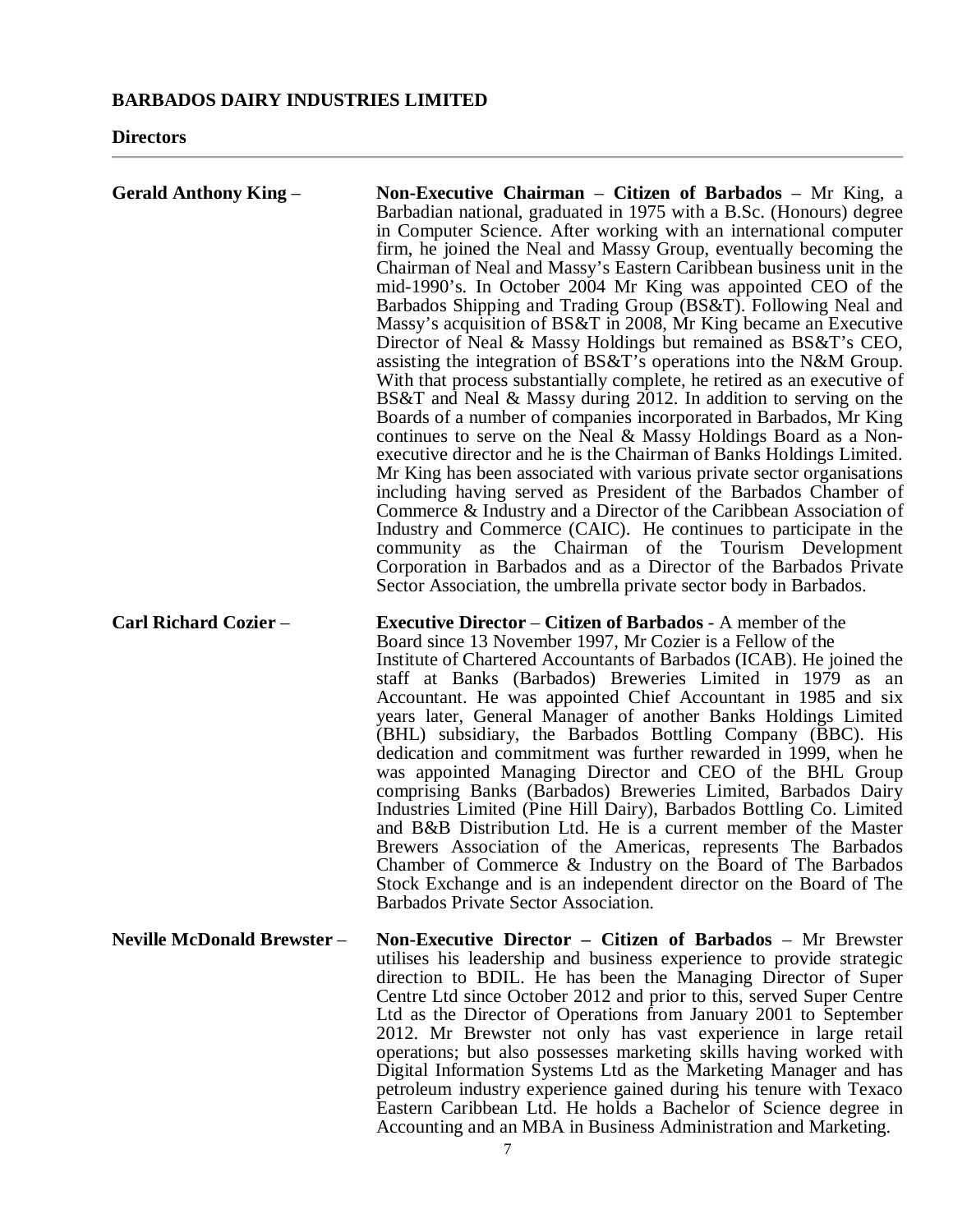## **Directors (cont'd)**

| <b>Paul Devere Davis -</b>       | Non-Executive Director - Citizen of Barbados - Mr Davis has been<br>a member of the BDIL Board since 1997. A former sugar farmer, he<br>became a career dairy farmer in 1983, when he assumed the post of<br>Manager of Walkers Dairy Farm in St. George, a state-of-the-art<br>facility. His public spiritedness has seen Walkers Dairy Farm hosting<br>various school tours as a way of ensuring that future generations are<br>educated about dairy farming. Mr Davis pursued Agricultural studies<br>at Macdonald College in Canada. A Past-President of the Barbados<br>Dairy and Beef Producers Association of the Barbados Agricultural<br>Society (BAS), Mr Davis continues to serve as a member of the<br>Association, which he has been associated with since the mid-1980s. |
|----------------------------------|----------------------------------------------------------------------------------------------------------------------------------------------------------------------------------------------------------------------------------------------------------------------------------------------------------------------------------------------------------------------------------------------------------------------------------------------------------------------------------------------------------------------------------------------------------------------------------------------------------------------------------------------------------------------------------------------------------------------------------------------------------------------------------------|
| Dan Bryan Stoute -               | Non-Executive Director – Citizen of Barbados – Mr Stoute has<br>been a member of the Board since 10 May 2004. Mr Stoute brings to<br>the BDIL Board a wealth of knowledge in the beverage industry and<br>business sector. He has been in several leadership positions<br>professionally including serving as Managing Director of BBC and<br>Sales Manager/General Manager at TMR Sales & Service. Added to<br>his diverse experience, Mr Stoute has a Management Diploma from<br>Oxford University and a Chemical Technology - Polymer Diploma<br>with Honours from Ryerson Polytechnical Institute. In addition to<br>serving on the BDIL Board, he serves on the boards of Banks DIH<br>Limited in Guyana and Caribco Limited in Nassau, Bahamas.                                  |
| <b>Chiryl Josephine Newman -</b> | <b>Non-Executive Director – Citizen of Barbados – Mrs. Newman</b><br>joined the Board on 19 December 2011. Mrs. Newman is a<br>restauranteur by profession and the owner/Managing Director of<br>Champers Restaurant & Wine Bar on the South Coast. Prior to<br>establishing the restaurant 16 years ago, Mrs. Newman managed<br>NICO's Champagne and Wine Bar. She also worked with the former<br>Board of Tourism and in the travel sector in various capacities. Mrs.<br>Newman managed St. James Travel for 14 years and also worked<br>with Gardner Austin Travel.                                                                                                                                                                                                                |
| <b>Geoffrey Peter Marshall -</b> | <b>Executive Director – Citizen of Barbados - Mr Marshall is the</b><br>Chief Financial Officer of Banks Holdings Limited and has held this<br>position since June 2007. He completed a BSc. Degree in Accounting<br>from the University of the West Indies in 1994 and attained the<br>Certified General Accountant (CGA) designation in 1998. He is a<br>Fellow of the Institute of Chartered Accountants of Barbados and<br>possesses over 19 years of audit and accounting experience. He joined<br>the Board of Barbados Dairy Industries Limited on 29 October 2009.                                                                                                                                                                                                             |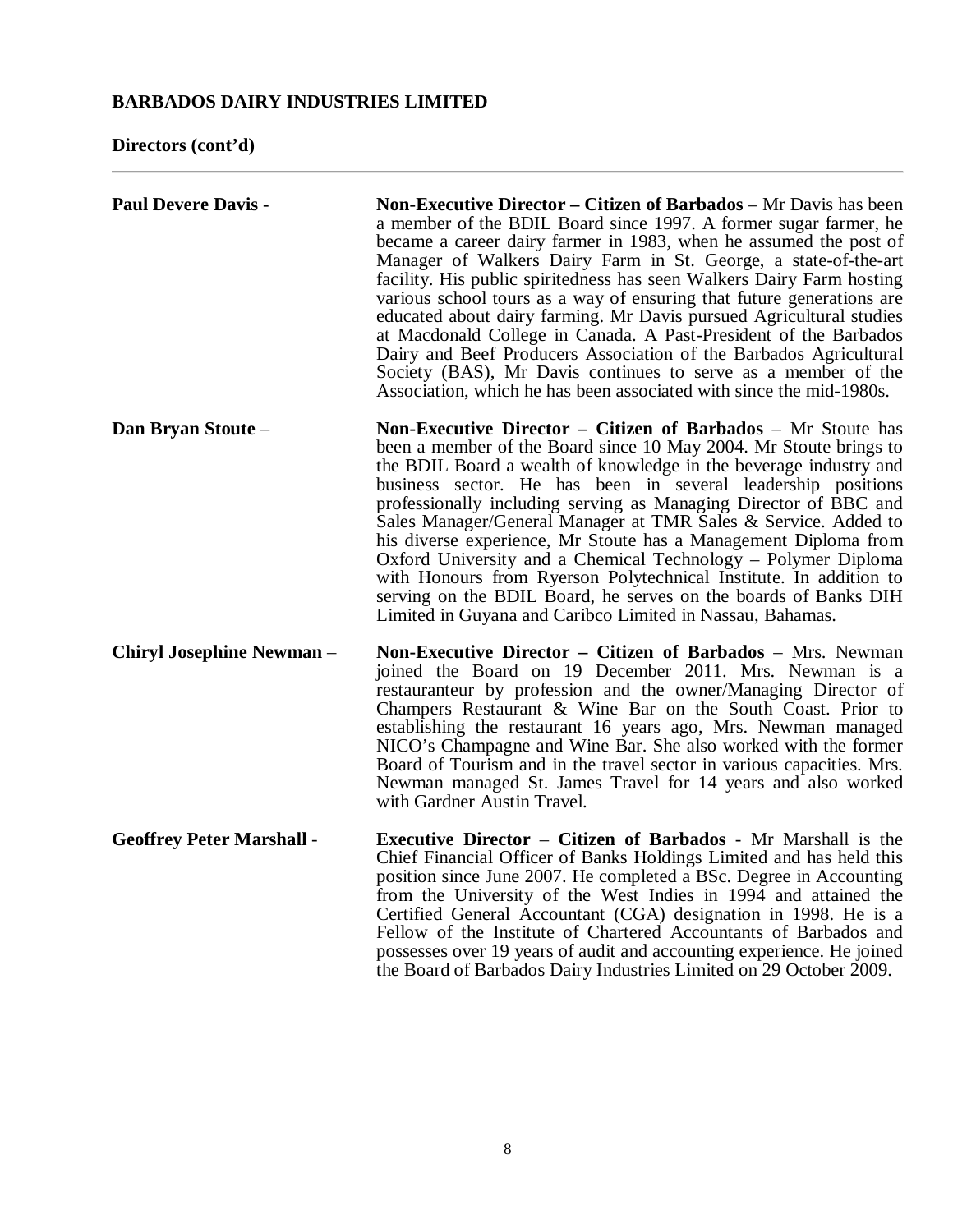#### Directors' Report

1. The Directors present their annual report and the audited financial statements for the year ended 31 August 2013.

| The comprehensive loss for the year was                         | (4,722,194) |
|-----------------------------------------------------------------|-------------|
| To which is added restated retained earnings brought forward of | 28,881,740  |
| Giving retained earnings carried forward of                     | 24,159,546  |

- 3. The Directors have declared that there will be no dividend in respect of 2013.
- 4. In accordance with the Company's By-Laws the following Directors cease to hold office at the end of the Annual Meeting but are eligible for re-election for three years:

 Mr Paul Devere Davis Mr Dan Bryan Stoute Mr Geoffrey Peter Marshall

5. At 31 August 2013 and 28 November 2013, the following party held more than 5% of the share capital of the Company. No other party held more than 5% of the stated capital of the Company at those dates.

|                               |                    | <b>No. of Shares</b> |  |  |
|-------------------------------|--------------------|----------------------|--|--|
|                               | 31.08.13           | 28.11.13             |  |  |
| <b>Banks Holdings Limited</b> | 3,960,667 (84.43%) | 3,960,667 (84.43%)   |  |  |

- 6. No Directors held any beneficial or non-beneficial interests in the Company's shares during the year and there has been no change since the end of the financial year and 28 November 2013.
- 7. No service contracts were entered into between the Company and any of its Directors during the financial year and there were no contracts subsisting during or at the end of the financial year in which a Director of the Company was materially interested
- 8. The retiring auditors, Ernst & Young, Chartered Accountants, offer themselves for re-appointment.

#### BY ORDER OF THE BOARD

talie M. Brace

Natalie M. Brace Corporate Secretary 28 November 2013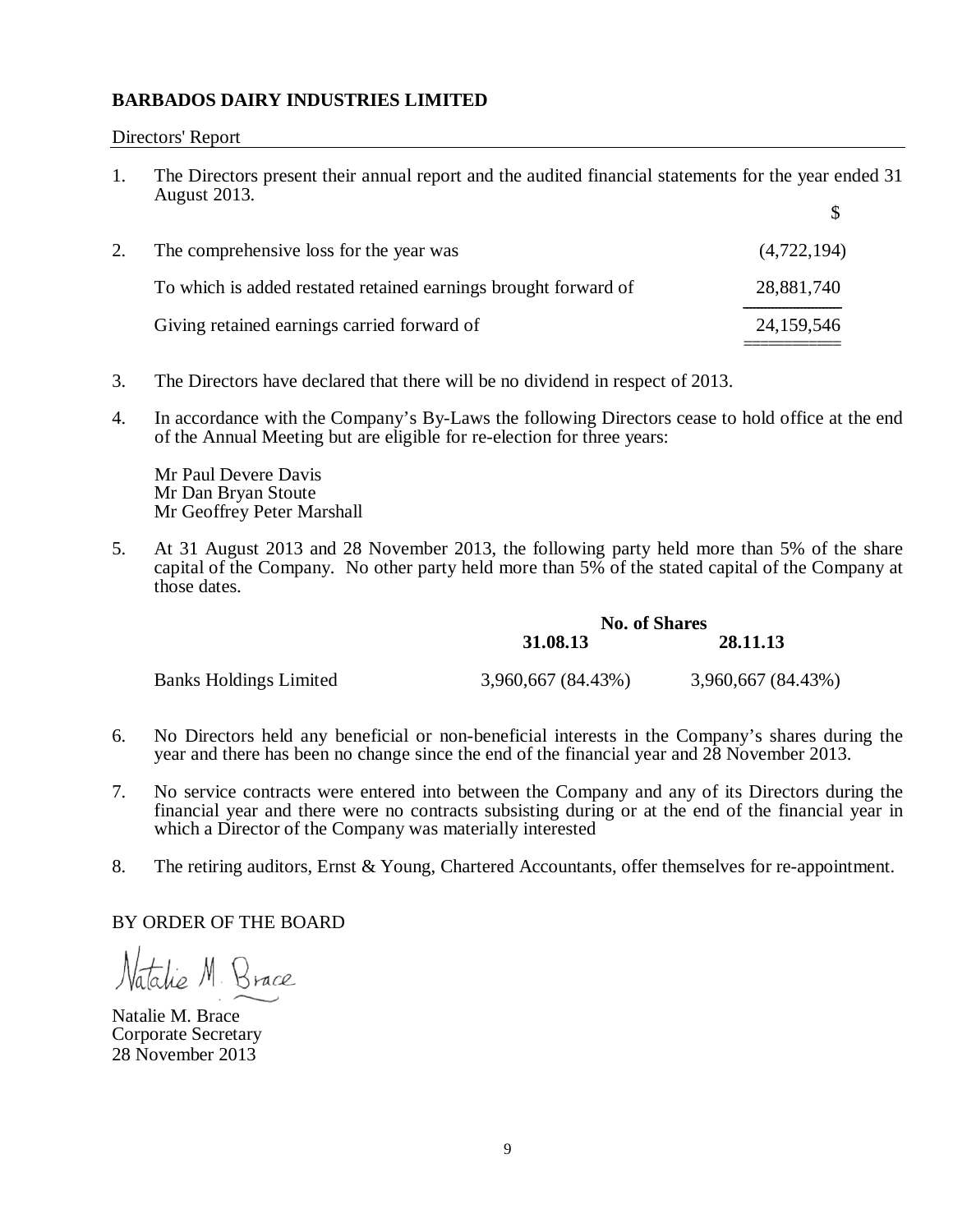#### **Corporate Governance Statement**

The Board of Directors is accountable to the shareholders of Barbados Dairy Industries Limited ('the Company') and seeks to carry out its duties and responsibilities in the best interest of the shareholders, employees, creditors and stakeholders of the Company and the general public as a whole. The Board of Directors is committed to the observance of good corporate governance standards and best practices by the Company and seeks to ensure that the conduct of the Company's business takes place in a prudent, ethical and responsible manner.

During the course of the financial year, the Barbados Stock Exchange Inc. issued a number of Corporate Governance Recommendations (the 'Recommendations') as a guide to listed companies. The full text of the Recommendations is available on the BSE's website at [www.bse.com.bb](http://www.bse.com.bb/) . The Board is in the process of reviewing and implementing these Recommendations in an effort to ensure that its observance of the principles of good governance is consistent with the Recommendations. The Board has identified Board Evaluation and on-going Director Education as two areas worthy of focus in the coming financial year.

As at the date of this Report, there were seven (7) Directors of the Company. The Company's Articles of Amalgamation provide that it shall have a minimum of five (5) Directors and a maximum of nine (9) Directors. Of the seven (7) Directors, five (5) are independent of the management of the Company. Two Directors, Mr Carl Richard Cozier and Mr Geoffrey Marshall are officers of Banks Holdings Limited, which provides management services to the Company.

The Board's mandate includes:

- (i) monitoring the performance of the Management Team and providing guidance and direction as necessary;
- (ii) creating, encouraging and fostering a corporate culture of integrity and social responsibility throughout the Company;
- (iii) directing and supervising the Company's strategic planning process and approving, on an annual basis, a strategic plan, budget and financial objectives which take into account, among other things, the opportunities and risks of the business;
- (iv) identifying the principal risks of the Company's business, and ensuring the implementation of appropriate systems to manage these risks and
- (v) overseeing the design and effectiveness of internal controls and management information systems.

The Company is majority owned by Banks Holdings Ltd ("BHL") and committees of the Board of Directors of BHL, such as the Finance & Audit Committee and the Governance & Compensation Committee, address matters pertaining to all subsidiaries of BHL including Barbados Dairy Industries Limited. The Board of Directors of Barbados Dairy Industries Limited has not appointed any standing Committees and the entire complement of Directors considers all matters requiring Board deliberation including those arising from the BHL Committees which are relevant to Barbados Dairy Industries Limited.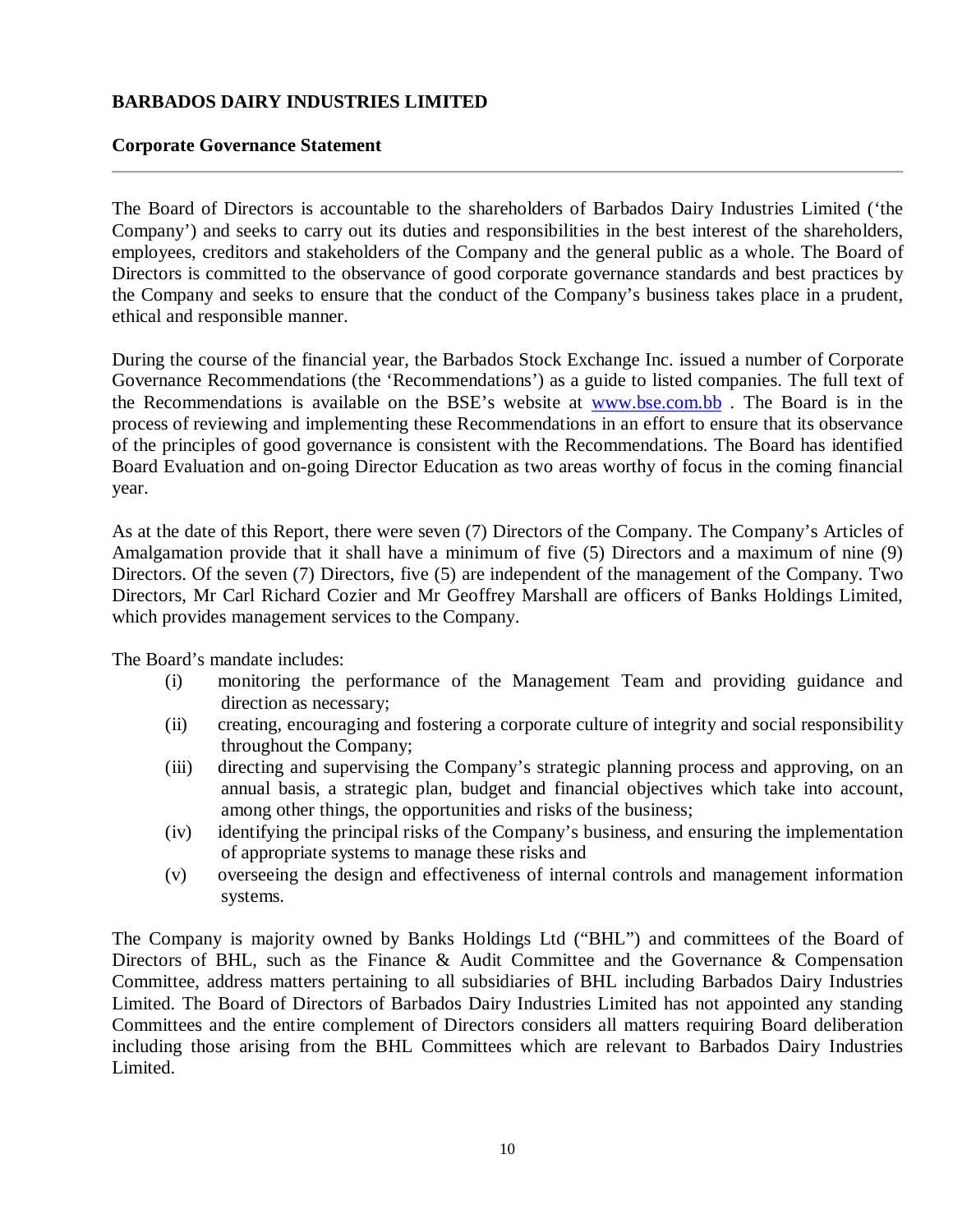#### **Corporate Governance Statement (cont'd)**

In accordance with By-Law No. 2, and the provisions of the *Companies Act*, Directors are nominated and elected by shareholders. Directors elected to fill casual vacancies are selected by the Board. In both cases, the entire Board reviews the training, experience and business acumen of every candidate to ensure suitability for the role.

There were five (5) Board Meetings during the Financial Year and the attendance of Directors is represented on the below table as follows:

| Director              | Attendance (No. of Meetings) | Rate |
|-----------------------|------------------------------|------|
| Sir Allan Fields      | 3 out of 3                   | 100% |
| C. Richard Cozier     | 5 out of 5                   | 100% |
| Dan B. Stoute         | 5 out of 5                   | 100% |
| Geoffrey P. Marshall  | 5 out of 5                   | 100% |
| Neville McD. Brewster | 5 out of 5                   | 100% |
| Paul D. Davis         | 4 out of 5                   | 80%  |
| Chiryl Newman         | 5 out of 5                   | 100% |
| G. Anthony King       | 1 out of $2^*$               | 50%  |

\* *Mr. G. Anthony King's appointment to the Board of Directors was approved at a Board Meeting on 9 April 2013. He was subsequently appointed Chairman of the Board at a meeting held on 13 September 2013.*

Directors are remunerated on an annual basis in arrears for those meetings which they attend. All Directors are remunerated in cash only. They do not receive any performance-based incentives, nor do they participate in stock-option plans or receive other forms of compensation. A total of \$56,417 in Directors' fees was paid for the Financial Year.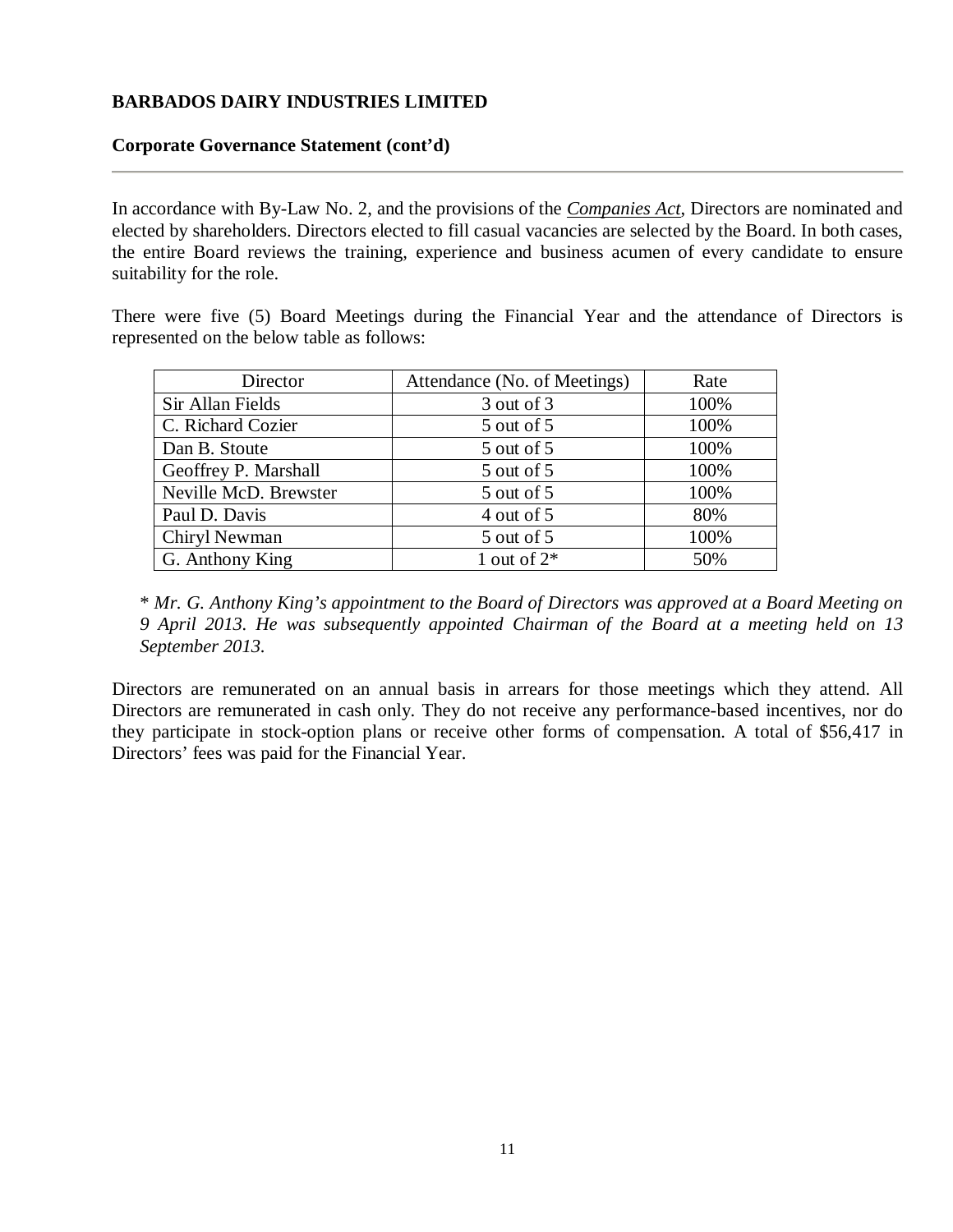

P.O. Box 261, Bridgetown, BB11000 Fax: 246 426 9551 Barbados, W.I. Street Address Worthing, Christ Church, BB15008 Barbados, W.I. Tel: 246 430 3900 246 426 0472 246 435 2079 246 430 3879 ey.com

#### **AUDITORS' REPORT**

To the Shareholders of Barbados Dairy Industries Limited

We have audited the accompanying financial statements of Barbados Dairy Industries Limited, which comprise the statement of financial position as of 31 August 2013 and the statement of comprehensive loss, statement of changes in equity and statement of cash flows for the year then ended, and a summary of significant accounting policies and other explanatory information.

#### **Management's Responsibility for the Financial Statements**

Management is responsible for the preparation and fair presentation of these financial statements in accordance with International Financial Reporting Standards, and for such internal control as management determines is necessary to enable the preparation of financial statements that are free from material misstatement, whether due to fraud or error.

#### **Auditors' Responsibility**

Our responsibility is to express an opinion on these financial statements based on our audit. We conducted our audit in accordance with International Standards on Auditing. Those standards require that we comply with ethical requirements and plan and perform the audit to obtain reasonable assurance about whether the financial statements are free from material misstatement.

An audit involves performing procedures to obtain audit evidence about the amounts and disclosures in the financial statements. The procedures selected depend on the auditors' judgment, including the assessment of the risks of material misstatement of the financial statements, whether due to fraud or error. In making those risk assessments, the auditor considers internal control relevant to the entity's preparation and fair presentation of the financial statements in order to design audit procedures that are appropriate in the circumstances, but not for the purpose of expressing an opinion on the effectiveness of the entity's internal control. An audit also includes evaluating the appropriateness of accounting policies used and the reasonableness of accounting estimates made by management, as well as evaluating the overall presentation of the financial statements.

We believe that the audit evidence we have obtained is sufficient and appropriate to provide a basis for our audit opinion.

#### **Opinion**

In our opinion, the financial statements present fairly, in all material respects, the financial position of Barbados Dairy Industries Limited as of 31 August 2013 and its financial performance and cash flows for the year then ended in accordance with International Financial Reporting Standards.

Ernst+ Young

CHARTERED ACCOUNTANTS Barbados 28 November 2013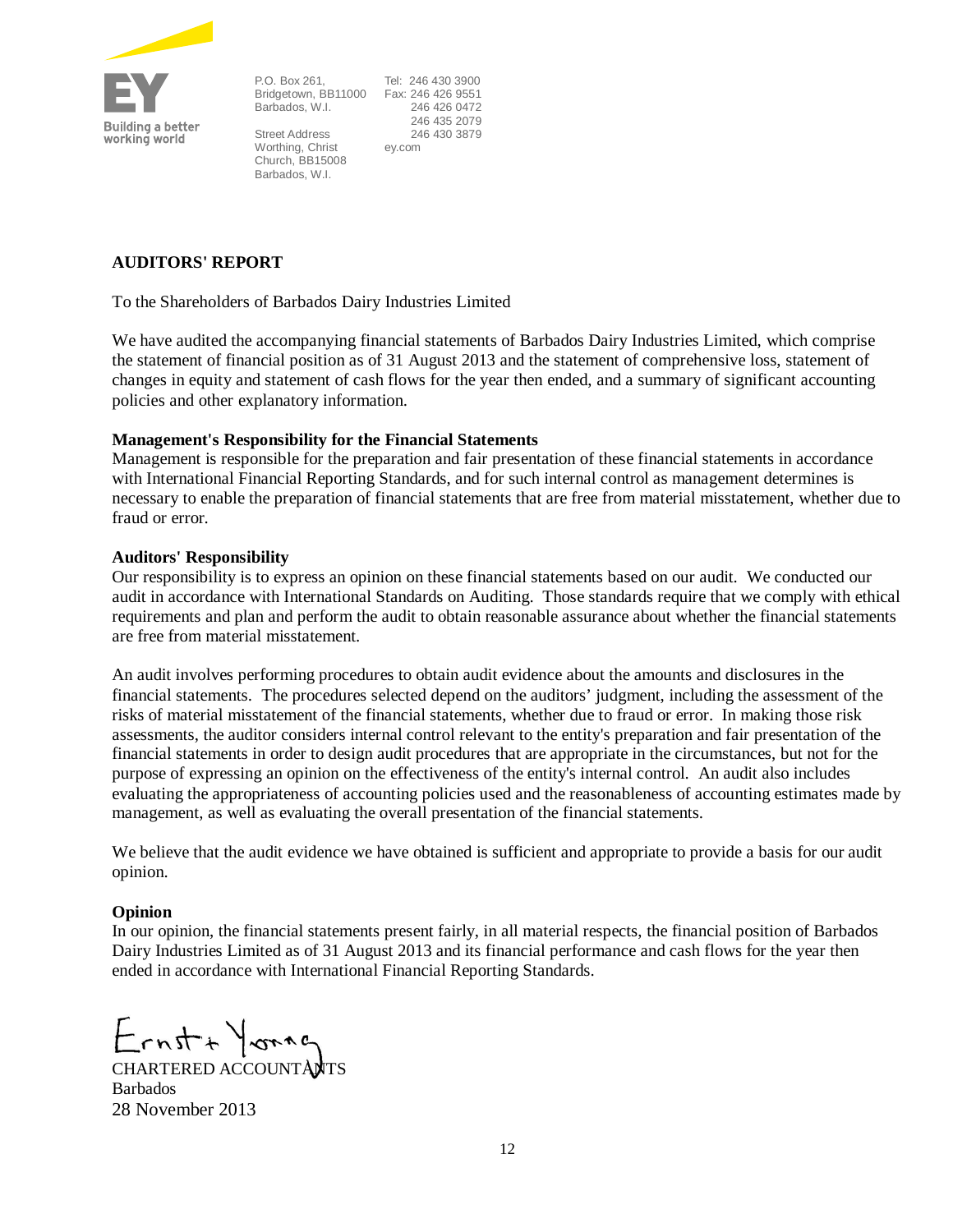Statement of Comprehensive Loss Year ended 31 August 2013

|                                                                                                                   | <b>Notes</b>   | 2013<br>\$           | <b>Restated</b><br>2012<br>\$ |
|-------------------------------------------------------------------------------------------------------------------|----------------|----------------------|-------------------------------|
| <b>Sales</b>                                                                                                      |                | 60,530,678           | 60,545,919                    |
| Loss from operations before undernoted<br>items                                                                   | $\overline{4}$ | (1,560,235)          | (4,270,515)                   |
| Impairment of decommissioned equipment                                                                            | 23             | (431, 015)           |                               |
| Interest expense                                                                                                  |                | (1,083,030)          | (840,095)                     |
| <b>Loss before taxation</b>                                                                                       |                | (3,074,280)          | (5,110,610)                   |
| Taxation                                                                                                          | 6              | (1,647,914)          | 134,033                       |
| Total comprehensive loss for the year                                                                             |                | (4,722,194)          | (4,976,577)                   |
| Loss per share – basic and diluted as<br>previously reported<br>Loss per share – basic and diluted as<br>restated | 19             | (\$1.01)<br>(\$1.01) | (\$1.00)<br>(\$1.06)          |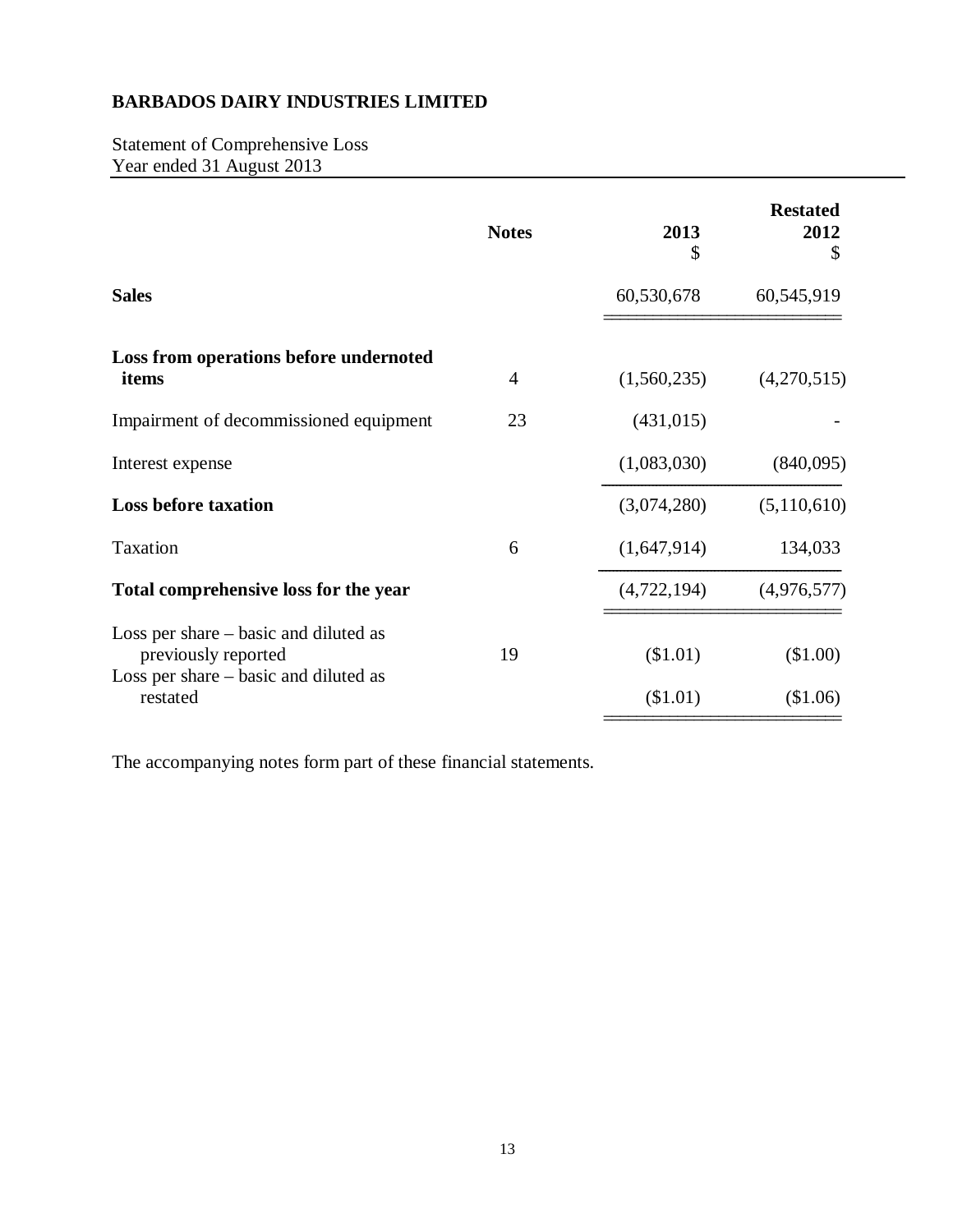#### Statement of Financial Position As of 31 August 2013

|                                                                         | <b>Notes</b>  | 2013<br>S                          | <b>Restated</b><br>2012<br>S       | <b>Restated</b><br>2011<br>\$        |
|-------------------------------------------------------------------------|---------------|------------------------------------|------------------------------------|--------------------------------------|
| <b>Current assets</b>                                                   |               |                                    |                                    |                                      |
| Cash<br>Accounts receivable and prepayments<br>Inventories              | $\frac{5}{7}$ | 286,050<br>7,175,158<br>13,637,295 | 180,658<br>8,556,865<br>12,875,212 | 454,691<br>5,928,573<br>14, 171, 108 |
| <b>Taxation recoverable</b><br>Due from related companies               | 8             | 315,130                            | 716,885                            | 1,638<br>313,561                     |
| Asset classified as held for sale                                       | 23            | 21,413,633<br>400,000              | 22,329,620                         | 20,869,571                           |
|                                                                         |               | 21,813,633                         | 22,329,620                         | 20,869,571                           |
| <b>Current liabilities</b>                                              |               |                                    |                                    |                                      |
| Bank overdraft                                                          | 9             | 4,999,268                          | 3,439,975                          | 3,678,328                            |
| Accounts payable and accruals                                           | 10            | 9,479,735                          | 10,436,534                         | 9,518,729                            |
| Due to related companies                                                | 8             | 5,056,256                          | 3,063,310                          | 2,515,897                            |
| Current portion of long-term liabilities<br>Current portion of loan due | 11            | 6,101,342                          | 6,519,974                          | 6,544,393                            |
| to parent company                                                       | 8             | 550,000                            | 550,000                            |                                      |
|                                                                         |               | 26,186,601                         | 24,009,793                         | 22, 257, 347                         |
| <b>Working capital deficiency</b>                                       |               | (4,372,968)                        | (1,680,173)                        | (1,387,776)                          |
| Deferred tax asset<br>Long-term investment                              | 6<br>12       | 3,953,884                          | 5,601,798                          | 5,466,127                            |
| <b>Property, plant and equipment</b><br><b>Pension plan asset</b>       | 13<br>14      | 29, 141, 763<br>4,664,231          | 33,671,243<br>4,428,094            | 34,159,319<br>4,050,641              |
| Post-employment medical liability                                       | 15            | (610, 295)                         | (605, 328)                         | (585, 131)                           |
| Long-term liabilities                                                   | 11            | (3,219,042)                        | (6,585,867)                        | (4, 143, 516)                        |
| Loan due to parent company                                              | 8             | (4,400,000)                        | (4,950,000)                        | (2,500,000)                          |
|                                                                         |               | 25, 157, 574                       | 29,879,768                         | 35,059,665                           |
| <b>Equity</b>                                                           |               |                                    |                                    |                                      |
| Share capital<br>Retained earnings                                      | 16            | 998,028<br>24,159,546              | 998,028<br>28,881,740              | 1,006,204<br>34,053,461              |
| <b>Total equity</b>                                                     |               | 25, 157, 574                       | 29,879,768                         | 35,059,665                           |
|                                                                         |               |                                    |                                    |                                      |

| Approved by the Board on 28 November 2013 and signed on its behalf by: |                         |          |
|------------------------------------------------------------------------|-------------------------|----------|
| Chairman<br>G. Anthony King                                            | A. Cozier F.C.G.A<br>14 | Director |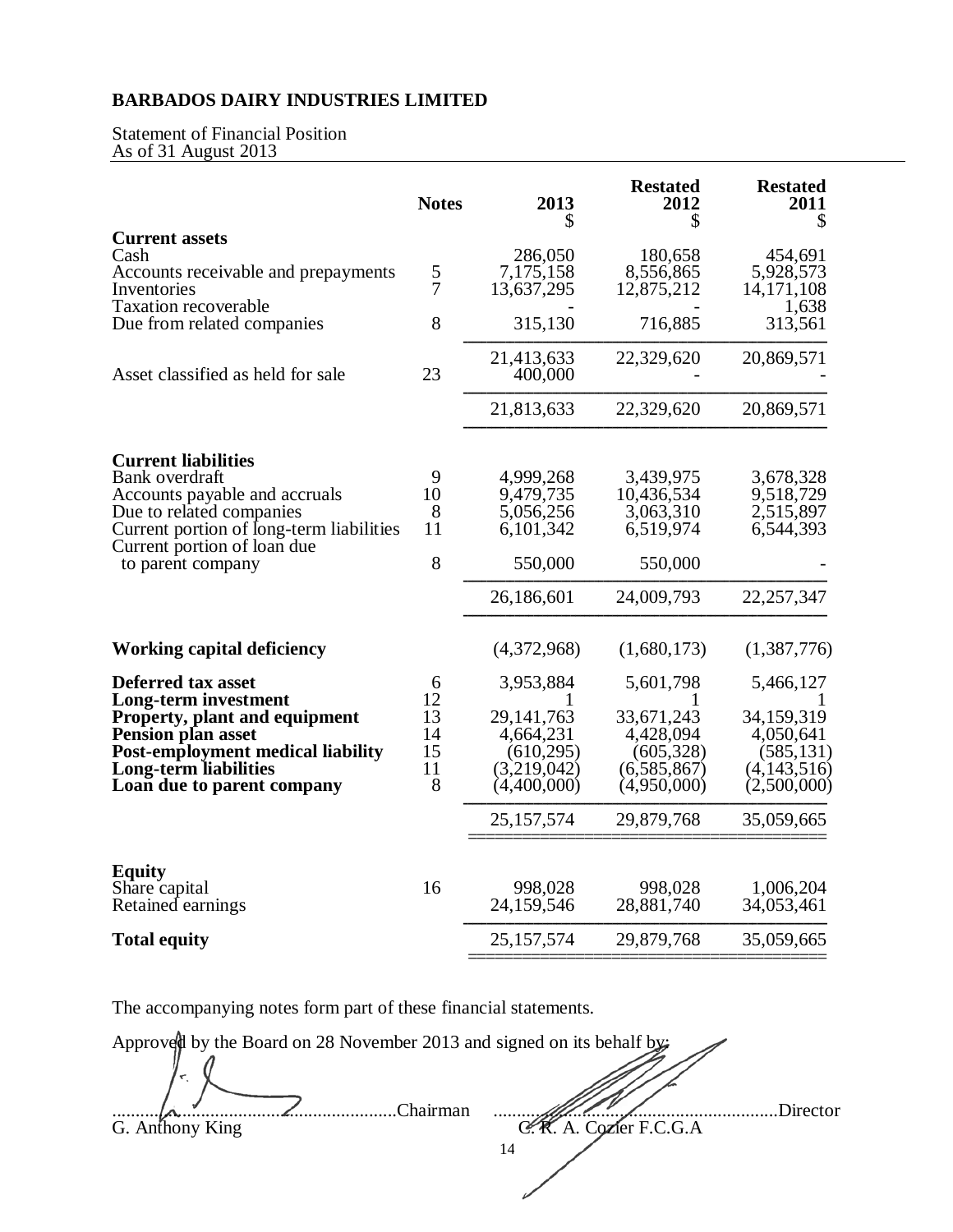Statement of Changes in Equity Year ended 31 August 2013

|                                                            | <b>Share</b><br>capital<br>S | <b>Retained</b><br>earnings<br>S | <b>Total</b><br>\$ |
|------------------------------------------------------------|------------------------------|----------------------------------|--------------------|
| <b>Balance at 31 August 2011 as previously</b><br>reported | 1,006,204                    | 35,215,995                       | 36,222,199         |
| Prior period adjustment (Note 24)                          |                              | (1,162,534)                      | (1,162,534)        |
| Balance at 31 August 2011 as restated                      | 1,006,204                    | 34,053,461                       | 35,059,665         |
| Total comprehensive loss for the year                      |                              | (4,976,577)                      | (4,976,577)        |
| Share repurchase (note 16)                                 | (8,176)                      | (195, 144)                       | (203, 320)         |
| Balance at 31 August 2012 as restated                      | 998,028                      | 28,881,740                       | 29,879,768         |
| <b>Balance at 31 August 2012 as previously</b><br>reported | 998,028                      | 30,334,141                       | 31, 332, 169       |
| Prior period adjustment (Note 24)                          |                              | (1,452,401)                      | (1,452,401)        |
| Balance at 31 August 2012 as restated                      | 998,028                      | 28,881,740                       | 29,879,768         |
| Total comprehensive loss for the year                      |                              | (4,722,194)                      | (4,722,194)        |
| <b>Balance at 31 August 2013</b>                           | 998,028                      | 24,159,546                       | 25, 157, 574       |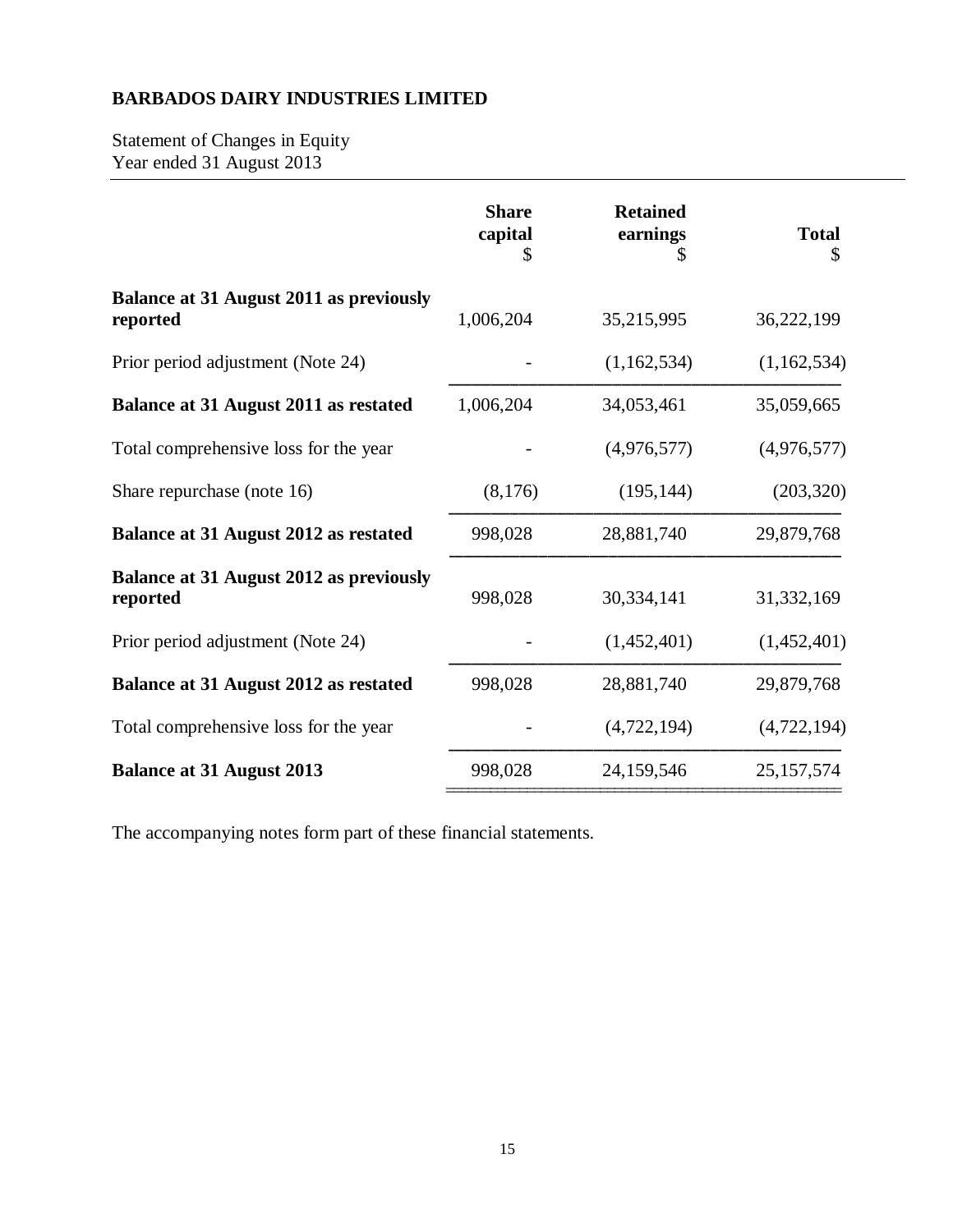#### Statement of Cash Flows Year ended 31 August 2013

|                                                                                                                                                                                                                                                                                                          | 2013<br>S                                                                 | <b>Restated</b><br>2012<br>\$                                         |
|----------------------------------------------------------------------------------------------------------------------------------------------------------------------------------------------------------------------------------------------------------------------------------------------------------|---------------------------------------------------------------------------|-----------------------------------------------------------------------|
| <b>Cash flows from operating activities</b><br>Loss before taxation<br><b>Adjustments for:</b>                                                                                                                                                                                                           | (3,074,280)                                                               | (5,110,610)                                                           |
| Depreciation<br>Loss (gain) on disposal of property, plant and equipment<br>Impairment of decommissioned equipment<br>Interest expense<br>Pension plan asset<br>Post-employment medical liability                                                                                                        | 4,793,834<br>4,580<br>431,015<br>1,083,030<br>(236, 137)<br>4,967         | 4,683,244<br>(53, 542)<br>840,095<br>(377, 453)<br>20,197             |
| Operating profit before working capital changes<br>Decrease (increase) in accounts receivable and prepayments<br>(Increase) decrease in inventories<br>Decrease (increase) in due from related companies<br>(Decrease) increase in accounts payable and accruals<br>Increase in due to related companies | 3,007,009<br>1,381,707<br>(762,083)<br>401,755<br>(956, 799)<br>1,992,946 | 1,931<br>(2,628,292)<br>1,295,896<br>(403, 324)<br>917,805<br>547,413 |
| Cash generated from (used in) operations<br>Interest paid                                                                                                                                                                                                                                                | 5,064,535<br>(1,083,030)                                                  | (268, 571)<br>(840,095)                                               |
| Net cash from (used in) operating activities                                                                                                                                                                                                                                                             | 3,981,505                                                                 | (1,108,666)                                                           |
| <b>Cash flows from investing activities</b><br>Proceeds from disposal of property, plant and equipment<br>Purchase of property, plant and equipment                                                                                                                                                      | 16,843<br>(1, 116, 792)                                                   | 784,348<br>(4,925,974)                                                |
| Net cash used in investing activities                                                                                                                                                                                                                                                                    | (1,099,949)                                                               | (4,141,626)                                                           |
| <b>Cash flows from financing activities</b><br>(Repayment) proceeds of long-term liabilities<br>(Repayment) proceeds of loan due to parent company<br>Repurchase of shares                                                                                                                               | (3,785,457)<br>(550,000)                                                  | 2,417,932<br>3,000,000<br>(203, 320)                                  |
| Net cash (used in) from financing activities                                                                                                                                                                                                                                                             | (4,335,457)                                                               | 5,214,612                                                             |
| Decrease in cash for the year<br>$\mathbf{Cash} - \mathbf{begining}$ of year                                                                                                                                                                                                                             | (1,453,901)<br>(3,259,317)                                                | (35,680)<br>(3,223,637)                                               |
| $Cash - end of year$                                                                                                                                                                                                                                                                                     | (4,713,218)                                                               | (3,259,317)                                                           |
| <b>Represented by:</b><br>Cash<br>Bank overdraft                                                                                                                                                                                                                                                         | 286,050<br>(4,999,268)                                                    | 180,658<br>(3,439,975)                                                |
| $Cash - end of year$                                                                                                                                                                                                                                                                                     | (4,713,218)                                                               | (3,259,317)                                                           |
|                                                                                                                                                                                                                                                                                                          |                                                                           |                                                                       |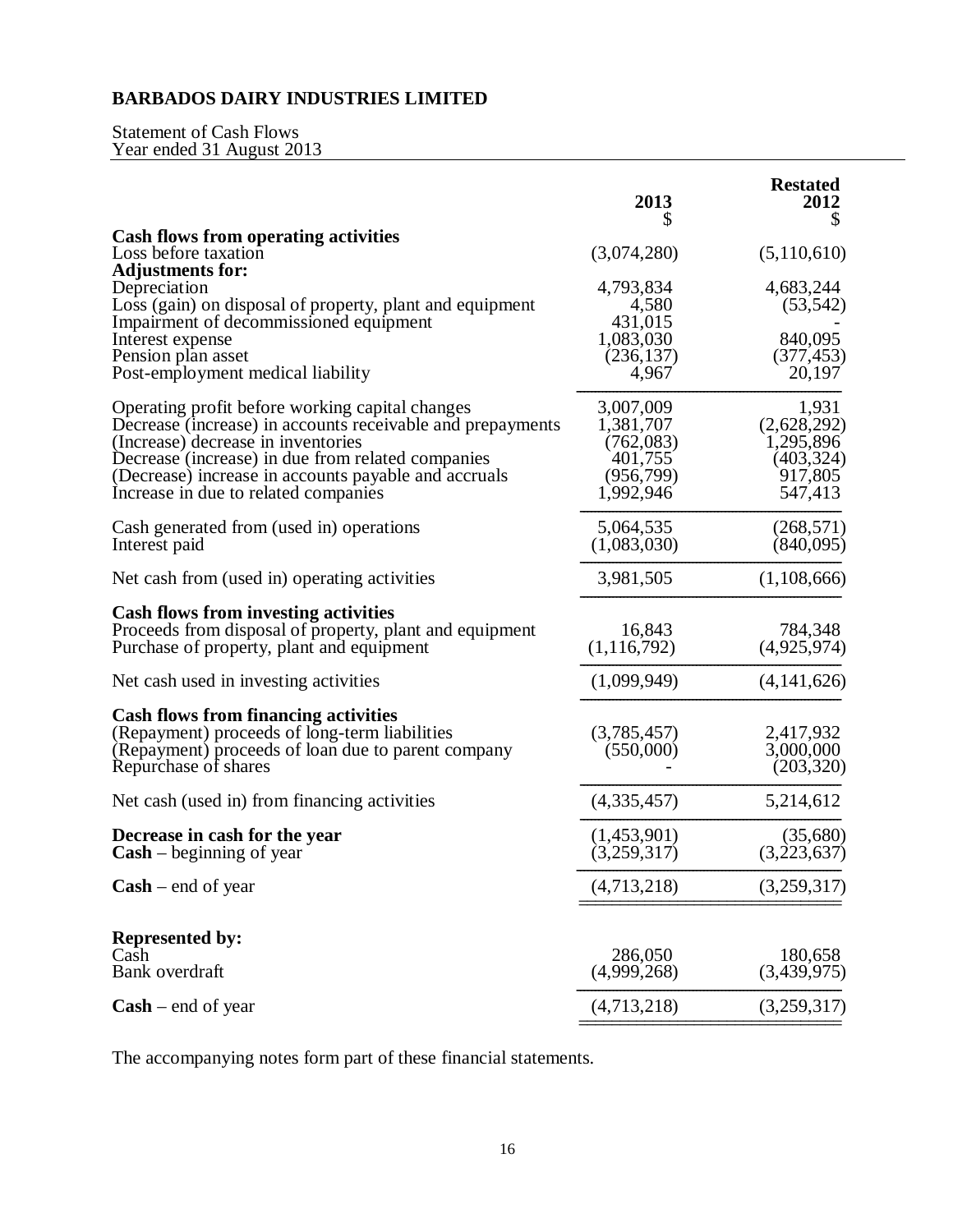Notes to the Financial Statements Year ended 31 August 2013

#### **1. Incorporation, ownership and principal place of business**

The Company is incorporated under the Laws of Barbados on 12 March 1964 and its parent company is Banks Holdings Limited, a company incorporated in Barbados.

The principal activity of the Company during the year was the manufacturing, processing and distribution of dairy products and fruit juices.

The Company's registered office is located at the Pine, St. Michael, Barbados.

#### **2. Significant accounting policies**

#### **a] Basis of accounting and financial statement preparation**

The financial statements are prepared under the historical cost convention except for longterm investments, which are carried at fair value. The financial statements are prepared in accordance with International Financial Reporting Standards ("IFRS").

#### **b] Changes in accounting policies and disclosures**

The accounting policies adopted are consistent with those of the previous financial year except for the adoption of the following standards, amendments and interpretations which are effective in the current year:

The adoption of the standards or interpretations is described below:

#### **IAS 1 –** *Presentation of items of Other Comprehensive Income – Amendments to IAS 1 (effective 1 July 2012)*

The amendments to IAS 1 introduce a grouping of items presented in Other Comprehensive income (OCI). Items that be reclassified ("recycled') to profit or loss at a future point in time (e.g net loss or gain on available for sale financial assets) have to be separately from items that will not be reclassified (e.g, revaluation of land and buildings). The amendments had no impact on the Company's financial position or performance.

#### **IAS 12 –** *Income Taxes (Amendment) – Deferred Taxes: Recovery of Underlying Assets (effective 1 January 2012)*

The amendment clarifies the determination of deferred tax on investment property measured at fair value by introducing a rebuttable presumption that deferred tax on investment property measured using the fair value model in IAS 40 should be determined on the basis that its carrying value amount will be recovered through sale. Furthermore, the amendment introduces the requirement to calculate deferred tax on non-depreciable assets that are measured using the revaluation model in IAS 16 to always be measured on the sale basis of the asset. The adoption of this standard had no effect of the financial position of performance of the Company.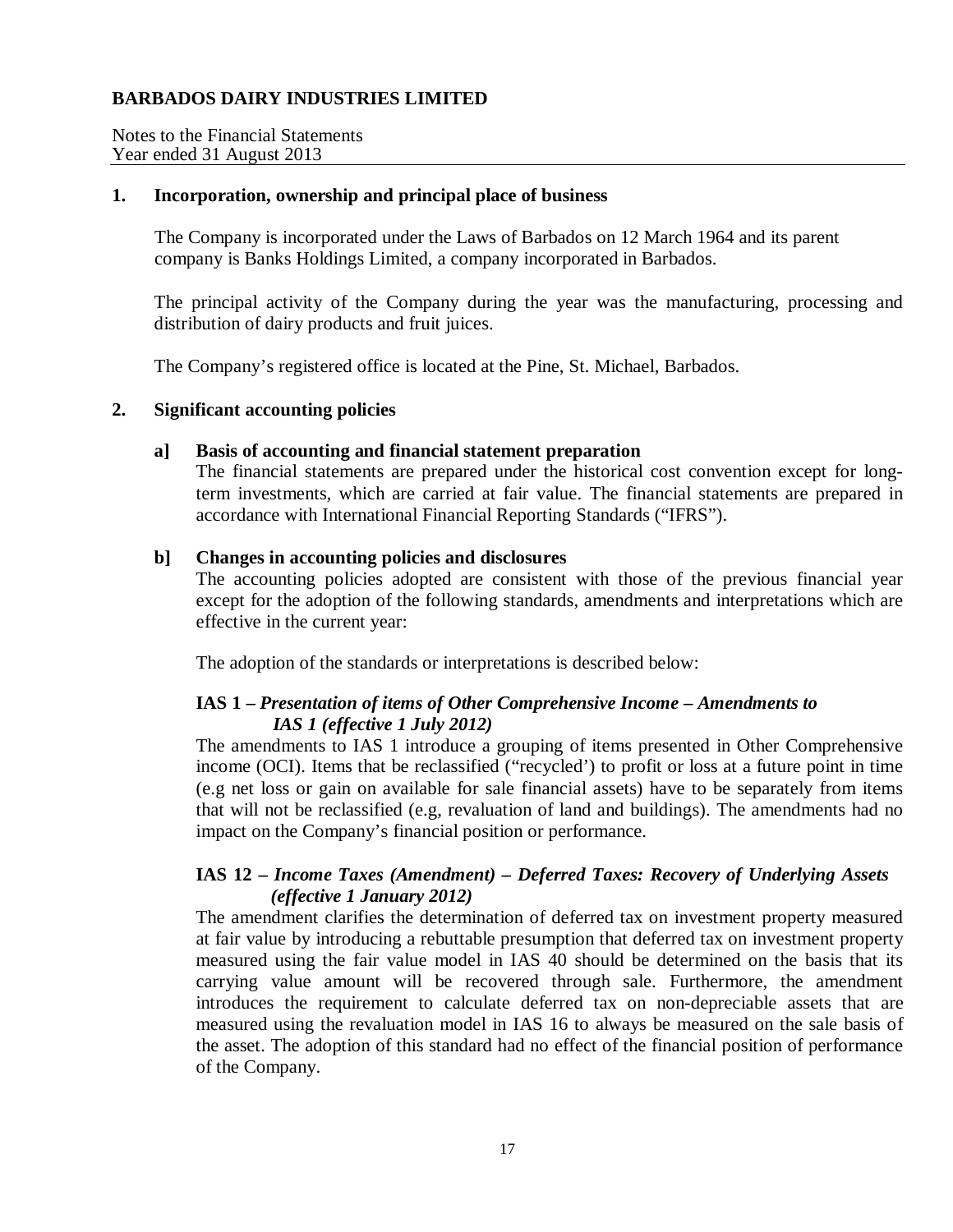Notes to the Financial Statements Year ended 31 August 2013

#### **2. Significant accounting policies (cont'd)**

## **b] Changes in accounting policies and disclosures (cont'd) IAS 16 –** *Property, plant and equipment (Amendment)*

During the year the Company early adopted the amendment on the classification of servicing equipment, which becomes effective for annual periods beginning on or after 1 January 2013. This amendment clarifies that major spare parts and servicing equipment which meet the definition of property, plant and equipment are not inventory (note 24).

#### **c] Standards issued but not yet effective**

Standards and interpretations issued but not yet effective up to the date of issuance of the Company's financial statements are listed below. The Company intends to adopt these standards when they become effective. The Company is currently assessing the impact of adopting these standards and interpretations, where applicable, since the impact of adoption depends on the assets held by the Company at the date of adoption. It is not practical to quantify the effect at this time.

- IAS 19 Employee Benefits (Amendment) (effective 1 January 2013)
- IAS 28 Investments in Associates and Joint Ventures (effective 1 January 2013)
- IAS 32 Offsetting Financial Assets and Financial Liabilities (effective 1 January 2014)
- IAS 36 Recoverable Amount Disclosures for Non-Financial Assets Amendments to IAS 36 (effective 1 January 2014)
- IAS 39 Novation of Derivative and Continuation of Hedge Accounting Amendments to IAS 39 (effective 1 January 2014)
- IFRS 1 Government Loans Amendments to IFRS 1 (effective 1 January 2013)
- IFRS 7 Disclosures Offsetting Financial Assets and Financial Liabilities (effective 1) January 2013)
- IFRS 9 Financial Instruments: Classification and Measurement (Phase 1) (effective 1 January 2015)
- IFRS 10 Consolidated Financial Statements (effective 1 January 2013)
- IFRS 11 Joint Arrangements (effective 1 January 2013)
- IFRS 10, IFRS 12 and IAS 27 Investment Entities (Amendments) (effective 1 January 2014)
- IFRS 12 Disclosure of Interests in Other Entities (Amendments) (effective 1 January 2013)<br>• IFRS 13 – Fair Value Measurement (effective 1 January 2013)
- 
- IFRIC 20 Stripping Costs in the Production Phase of a surface Mine (effective 1 January 2013)
- IFRIC 21 Levies (effective 1 January 2014)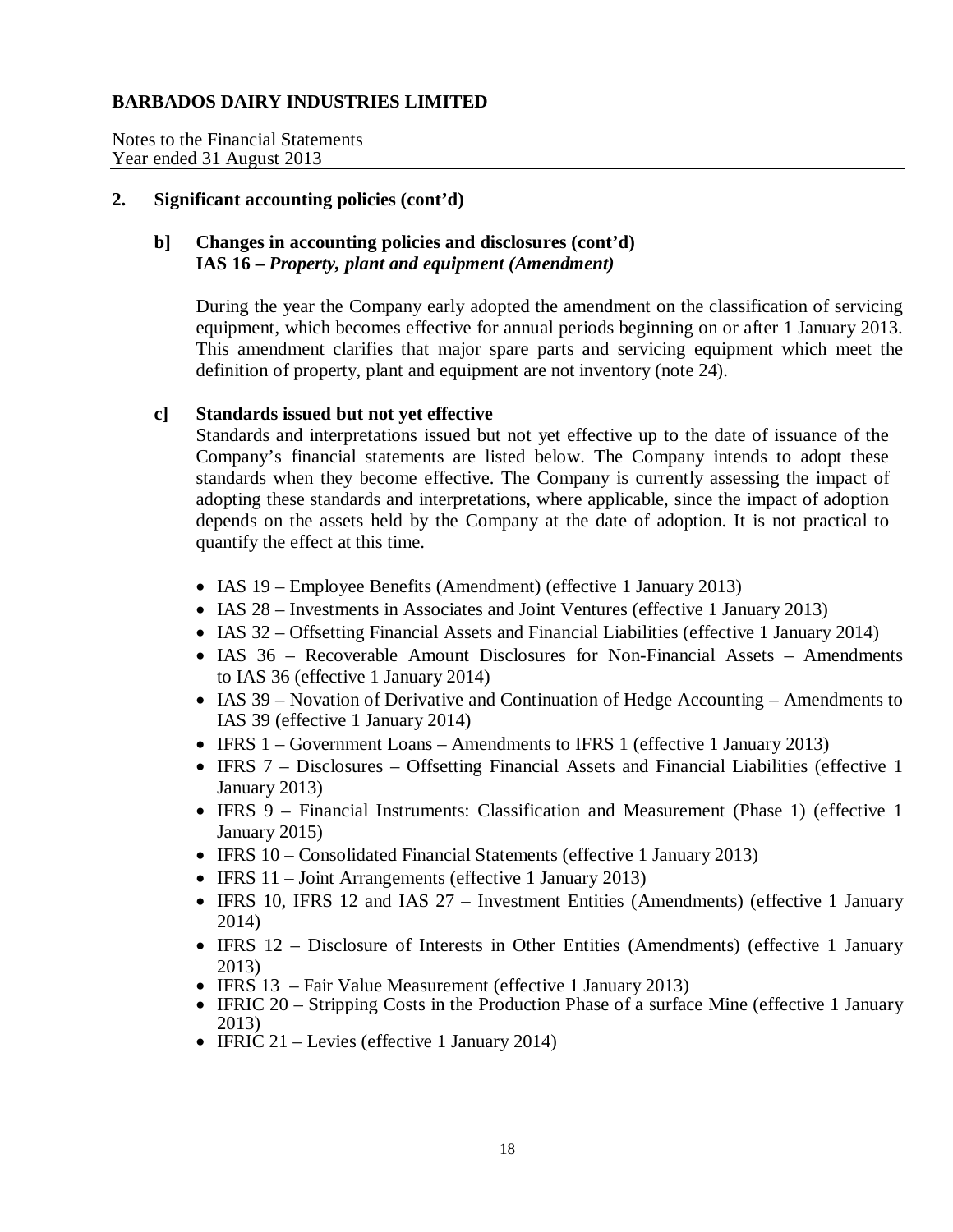Notes to the Financial Statements Year ended 31 August 2013

#### **2. Significant accounting policies (cont'd)**

#### **c] Standards issued but not yet effective (cont'd)**

Annual Improvements May 2012 (effective 1 January 2013) These improvements include: IAS 1 – Presentation of Financial Statements IAS 16 – Property, Plant and Equipment IAS 32 – Financial Instruments, Presentation IAS 34 – Interim Financial Reporting IFRS 1 – First-time Adoption of International Financial Reporting Standards

#### **d] Revenue recognition**

Revenue is recognized when the significant risks and rewards of ownership of goods have passed to the buyer and the amount of revenue can be measured reliably.

#### **e] Currency**

These financial statements are presented in Barbados dollars, which is also its functional currency. Monetary assets and liabilities denominated in currencies other than Barbados dollars are translated at the rate of exchange ruling at the statement of financial position date. Non-monetary assets and liabilities and transactions denominated in currencies other than Barbados dollars are translated at the rate of exchange ruling at the date of the transaction. Foreign exchange gains or losses are charged to income.

#### **f] Impairment of financial assets**

The Company assesses at each reporting date whether a financial asset or group of financial assets is impaired.

If there is objective evidence that an impairment loss on assets carried at amortized cost has been incurred, the amount of the loss is measured as the difference between the asset's carrying amount and the present value of estimated future cash flows (excluding

future expected credit losses that have not been incurred) discounted at the financial asset's original effective interest rate (i.e. the effective interest rate computed at initial recognition). The carrying amount of the asset is reduced through use of an allowance account and the amount of the loss is recognized in income.

If, in a subsequent period, the amount of the impairment loss decreases and the decrease can be related objectively to an event occurring after the impairment was recognized, the previously recognized impairment loss is reversed, to the extent that the carrying value of the asset does not exceed its amortized cost at the reversal date. Any subsequent reversal of an impairment loss is recognized in income.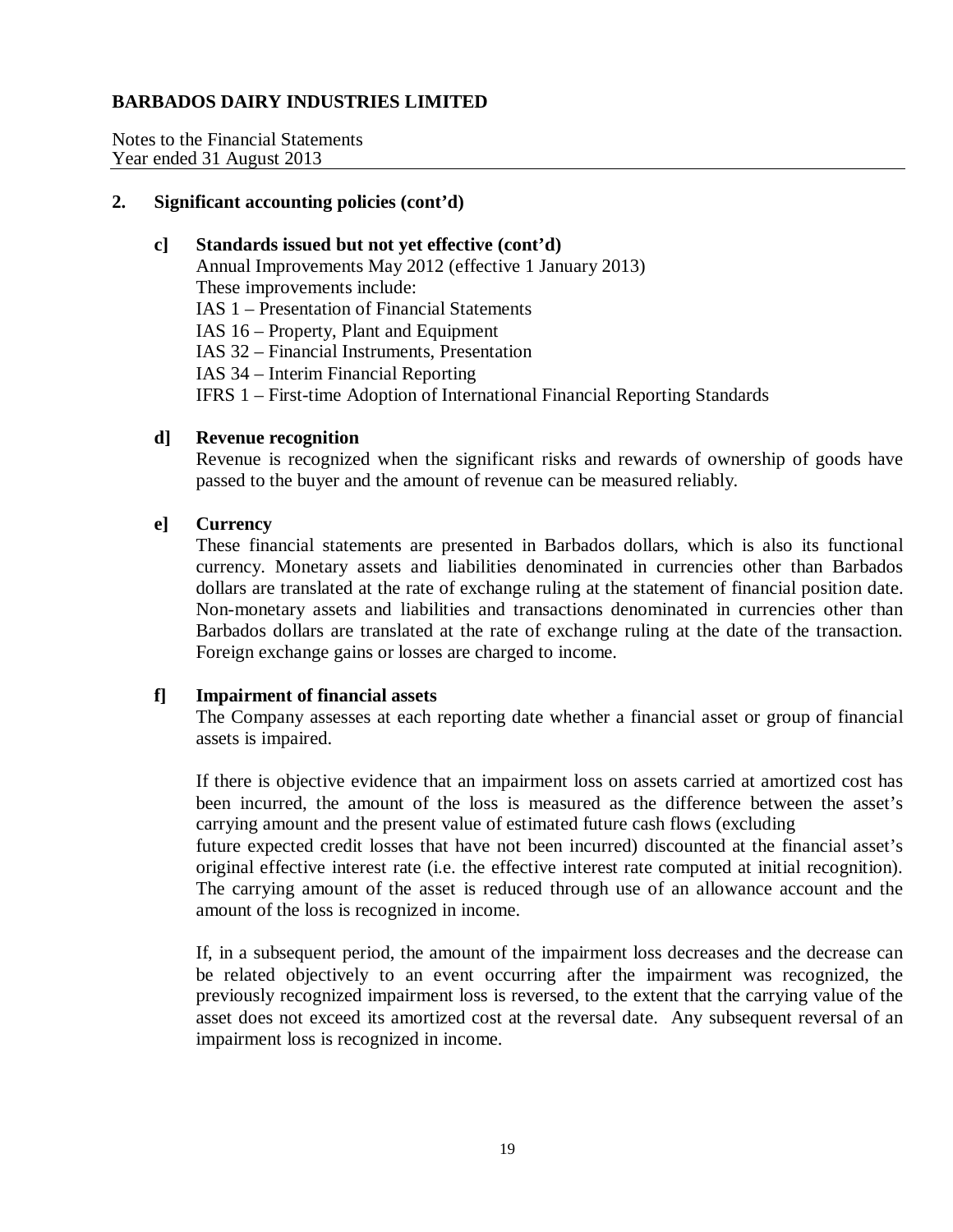Notes to the Financial Statements Year ended 31 August 2013

#### **2. Significant accounting policies (cont'd)**

#### **f] Impairment of financial assets (cont'd)**

In relation to loans and receivables, a provision for impairment is made when there is objective evidence that the Company will not be able to collect all of the amounts due under the original terms of the agreement. The carrying amount of loans and receivables is reduced through use of an allowance account.

#### **g] Inventories**

Inventories are stated at the lower of cost and net realizable value. In general, cost is determined on a weighted average basis. In the case of manufactured products, cost includes all direct expenditure and production overheads based on the normal level of activity.

Supplies are valued at cost. Provisions are made for obsolete, slow moving and defective items as considered appropriate in the circumstances.

#### **h] Depreciation**

Depreciation is charged on leasehold buildings over the term of the lease.

Depreciation of other property, plant and equipment is made by using the straight-line basis at rates sufficient to write off the cost of the assets over their estimated useful lives as follows:

| Plant and machinery                     |                          | 3 to 20 years |
|-----------------------------------------|--------------------------|---------------|
| Furniture, fittings and other equipment | $\sim$                   | 3 to 10 years |
| Motor vehicles                          |                          | 5 years       |
| Containers                              | $\overline{\phantom{0}}$ | 5 years       |

#### **i] Impairment of non-financial assets**

The Company assesses at each reporting date whether there is an indication that an asset may be impaired. If any such indication exists, or when annual impairment testing for an asset is required, the Company estimates the asset's recoverable amount. An asset's recoverable amount is the higher of an asset's fair value less costs to sell and its value in use and is determined for an individual asset, unless the asset does not generate cash inflows that are largely independent of those from other assets or groups of assets. Where the carrying amount of an asset exceeds its recoverable amount, the asset is considered impaired and is written down to its recoverable amount. In assessing value in use, the estimated future cash flows are discounted to their present value using a pre-tax discount rate that reflects current market assessments of the time value of money and the risks specific to the asset. In determining fair value less costs to sell, an appropriate valuation model is used.

An assessment is made at each reporting date as to whether there is any indication that previously recognized impairment losses may no longer exist or may have decreased. If such indication exists, the Company makes an estimate of the recoverable amount.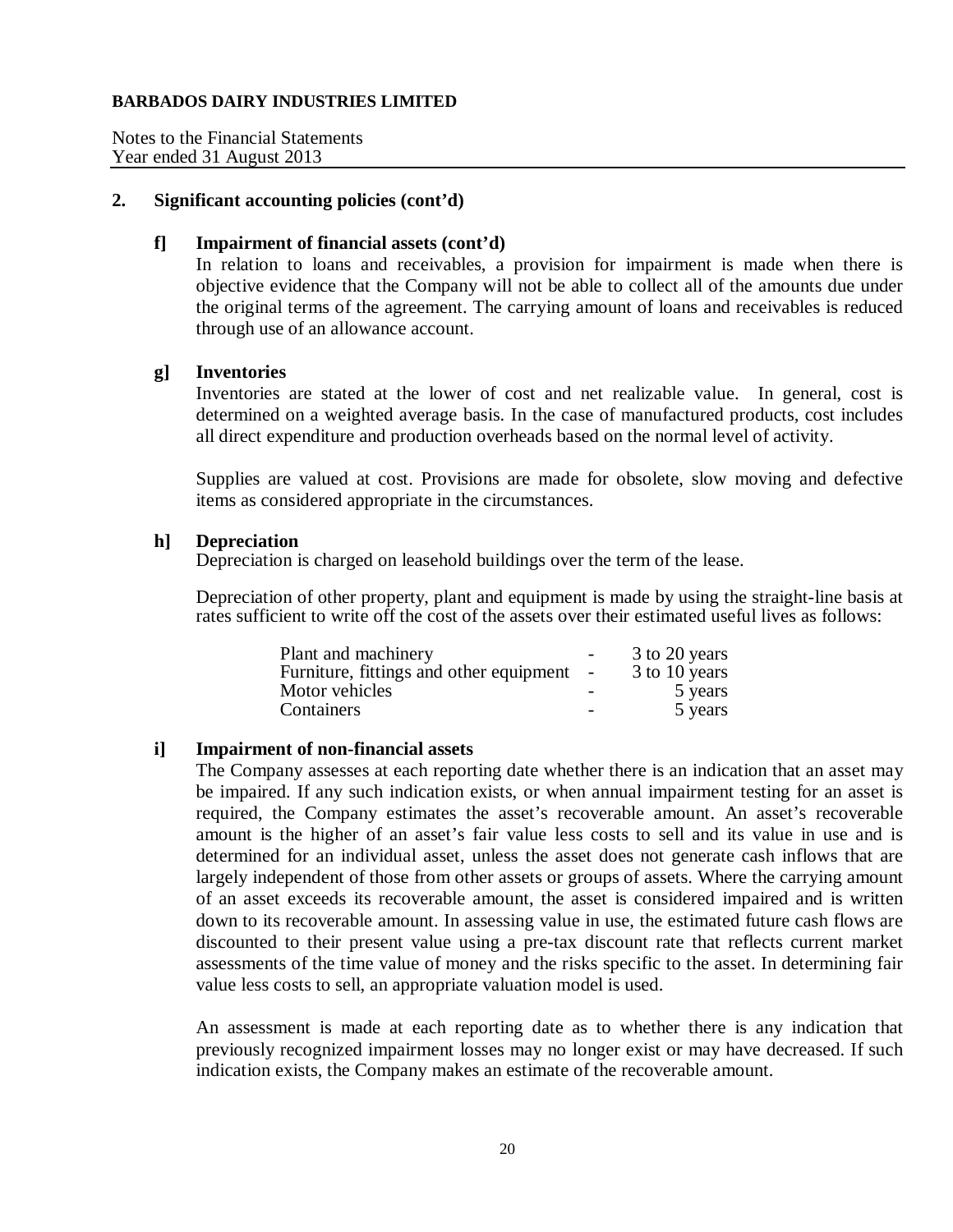Notes to the Financial Statements Year ended 31 August 2013

#### **2. Significant accounting policies (cont'd)**

#### **i] Impairment of non-financial assets (cont'd)**

A previously recognized impairment loss is reversed only if there has been a change in the estimates used to determine the asset's recoverable amount since the last impairment loss was recognized. If that is the case the carrying amount of the asset is increased to its recoverable amount. That increased amount cannot exceed the carrying amount that would have been determined, net of depreciation, had no impairment loss been recognized for the asset in prior years. Such reversal is recognized in income unless the asset is carried at revalued amount, in which case the reversal is treated as a revaluation increase.

#### **j] Taxation**

The financial statements are prepared using the liability method of accounting for taxation whereby the future taxable liability or asset arising from temporary differences is provided for at the estimated future corporation tax rate that is expected to apply to the period when the liability is settled or the asset realized. Deferred tax assets in respect of unused tax losses are recognized to the extent that it is probable that future taxable profits will be available against which the unused tax losses can be utilized.

#### **k] Pensions**

The Company operates a defined benefit plan, the assets of which are held in a separate fund administered by Trustees. The pension plans are funded by payments from the Company taking into account the recommendations of independent qualified actuaries.

The pension accounting costs are accrued using the projected unit credit method. Under this method, the cost of providing pensions is charged to the statement of comprehensive income so as to spread the regular cost over the service lives of the employees in accordance with the advice of independent qualified actuaries who carry out a full valuation of the plans every three years. The pension obligation is measured as the present value of the estimated future cash flows using interest rates of Government Securities which have terms to maturity approximating the terms of the related liability. Actuarial gains and losses are spread forward over the average remaining service lives of employees.

The Company also operates a contributory defined contribution pension scheme. Contributions are charged to the statement of comprehensive income in the year to which they relate.

The Company also provides post-employment healthcare benefits to its employees, pensioners and their registered dependants. These benefits are funded by contributions from the Company. The expected costs of these benefits are accrued over the period of employment, using a methodology similar to that for defined benefit pension plans. Actuarial gains and losses arising from experience adjustments and changes in actuarial assumptions are charged or credited to income over the expected average service lives of the related employees. These obligations are valued by independent qualified actuaries.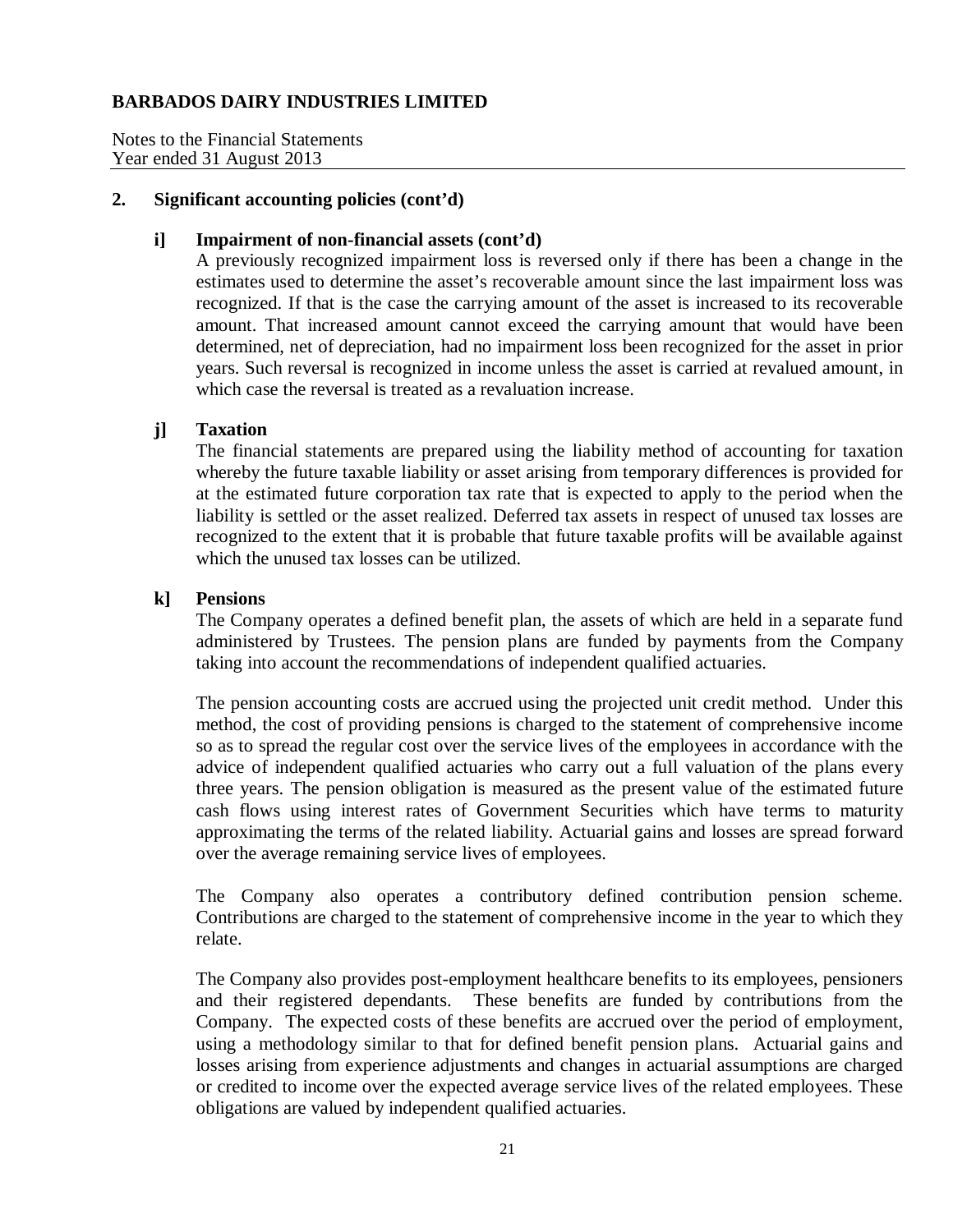Notes to the Financial Statements Year ended 31 August 2013

#### **2. Significant accounting policies (cont'd)**

#### **l] Long-term investment**

The Company's investment, which has been classified as fair value through profit and loss, is recorded at fair value. The fair value of this privately held investment, in the absence of readily ascertainable market values, has been estimated by management on the basis of the market value of the underlying assets.

Unrealized gains or losses are recorded in the statement of comprehensive income.

#### **m] Interest bearing loans receivable and payable**

All interest bearing loans receivable and payable are initially recognized at cost. After initial recognition, they are measured at amortized cost using the effective interest rate method.

#### **n] Leases**

Finance leases are capitalized at fair value on inception of the lease agreement. Lease payments are apportioned between the finance charges and reduction of the lease liability so as to achieve a constant rate of interest on the remaining balance of the liability. Finance charges are charged directly to the statement of comprehensive income.

#### **3. Significant accounting judgments, estimates and assumptions**

The preparation of the Company's financial statements requires management to make judgments, estimates and assumptions that affect the reported amounts of revenues, expenses, assets and liabilities, and the disclosure of contingent liabilities, at the reporting date. However, uncertainty about these assumptions and estimates could result in outcomes that could require a material adjustment to the carrying amount of the asset or liability affected in the future.

#### Impairment of financial assets

When the fair value declines or when there is objective evidence of impairment, management makes assumptions about the declines in value to determine whether it is an impairment that should be recognized in income.

#### Impairment of non-financial assets

The Company assesses whether there are any indicators of impairment for all other non-financial assets at each reporting date. Non-financial assets are tested for impairment when there are indicators that the carrying amounts may not be recoverable.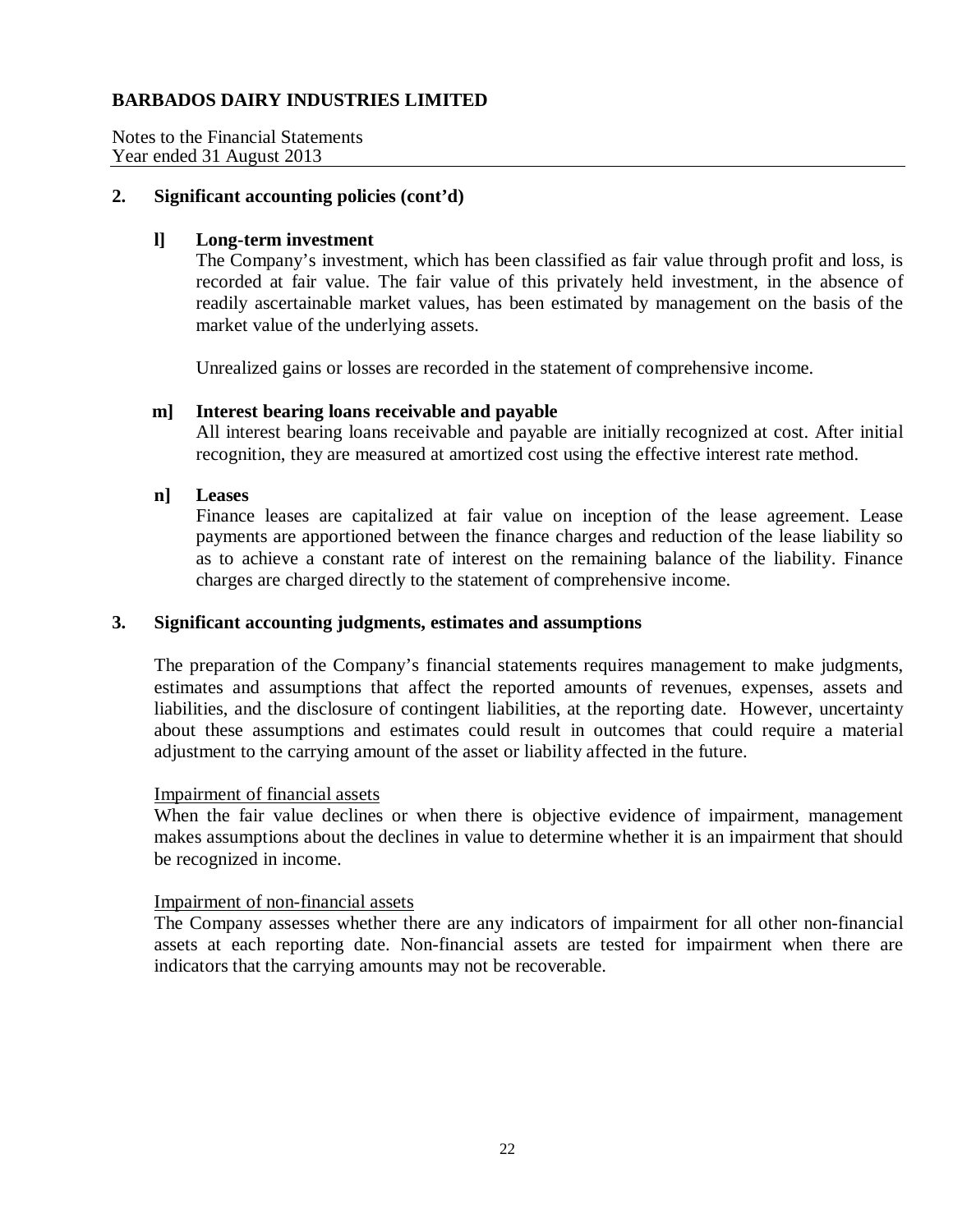Notes to the Financial Statements Year ended 31 August 2013

#### **3. Significant accounting judgments, estimates and assumptions (cont'd)**

When value in use calculations are undertaken, management must estimate the expected future cash flows from the asset or cash-generating unit and choose a suitable discount rate in order to calculate the present value of those cash flows.

#### Deferred tax assets

Deferred tax assets are recognized for all unused tax losses to the extent that it is probable that taxable profit will be available against which the losses can be utilized. Significant management judgment is required to determine the amount of deferred tax assets that can be recognized, based upon likely timing and level of future taxable profits together with future tax planning strategies.

#### Employee retirement benefits

The cost of the defined benefit pension plan and other post-employment medical benefits is determined using actuarial valuations. The actuarial valuation involves making assumptions about discount rates, expected rates of return on assets of the plan, futuree pension increases, future salary increases, proportion of employees opting for early retirement, future changes in the NIS ceiling and inflation. Due to the long-term nature of these plans, such estimates are subject to significant uncertainty. Assumptions used are disclosed in Notes 14 and 15.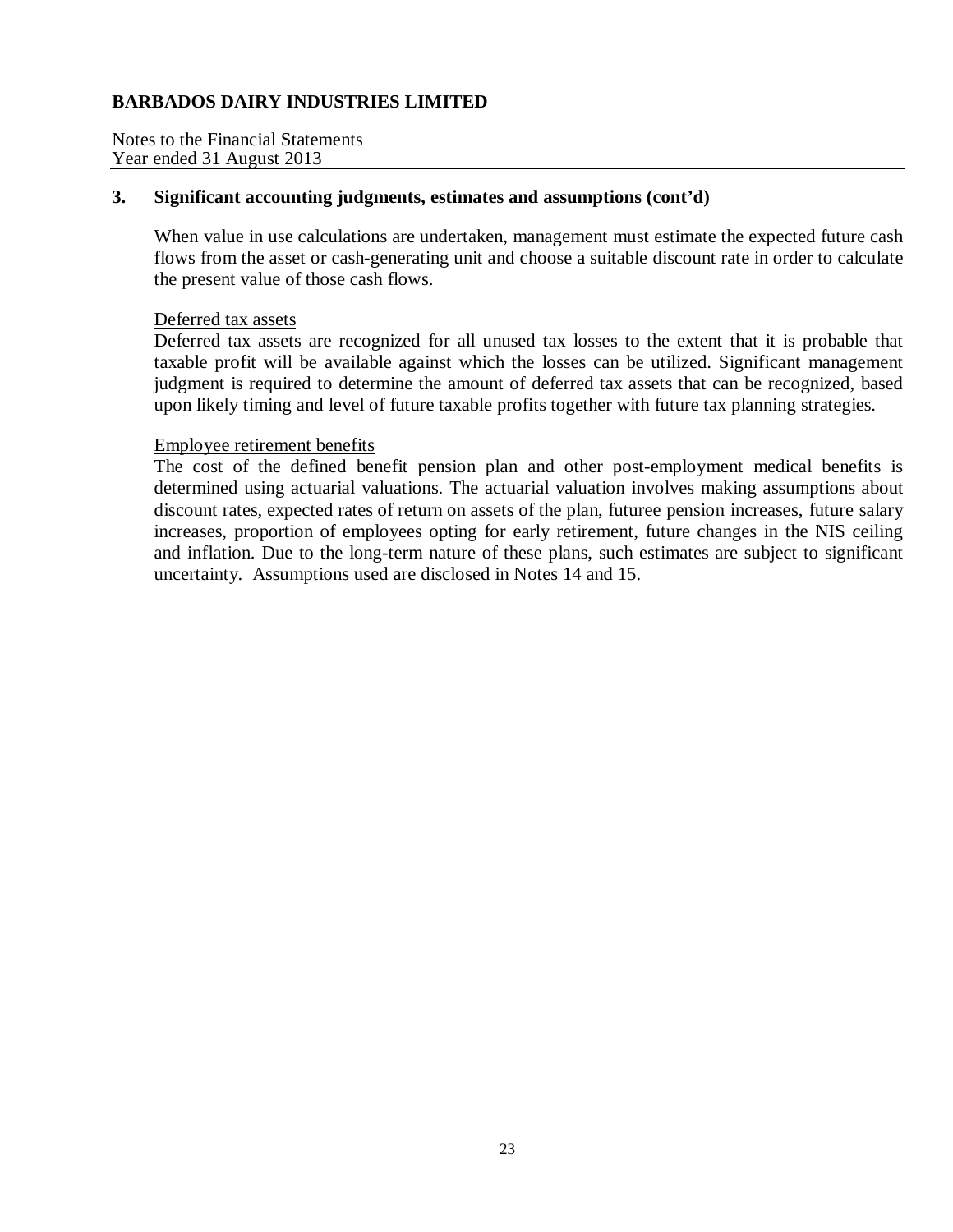Notes to the Financial Statements Year ended 31 August 2013

## **4. Profit from operations**

|                                              | 2013<br>\$     | <b>Restated</b><br>2012<br>\$ |
|----------------------------------------------|----------------|-------------------------------|
| <b>Sales</b>                                 | 60,530,678     | 60,545,919                    |
| Cost of sales                                | (57, 223, 771) | (60, 161, 165)                |
| Gross profit                                 | 3,306,907      | 384,754                       |
| Other income                                 | 263,037        | 480,289                       |
|                                              | 3,569,944      | 865,043                       |
| Selling, general and administrative expenses | (5, 130, 179)  | (5, 135, 558)                 |
| Loss from operations                         | (1,560,235)    | (4,270,515)                   |
| Loss from operations is after charging:      |                |                               |
|                                              | 2013           | <b>Restated</b><br>2012       |
|                                              | \$             | \$                            |
| Depreciation (Note 13)                       | 4,793,834      | 4,683,244                     |
| Staff costs                                  | 8,261,332      | 8,506,957                     |

========================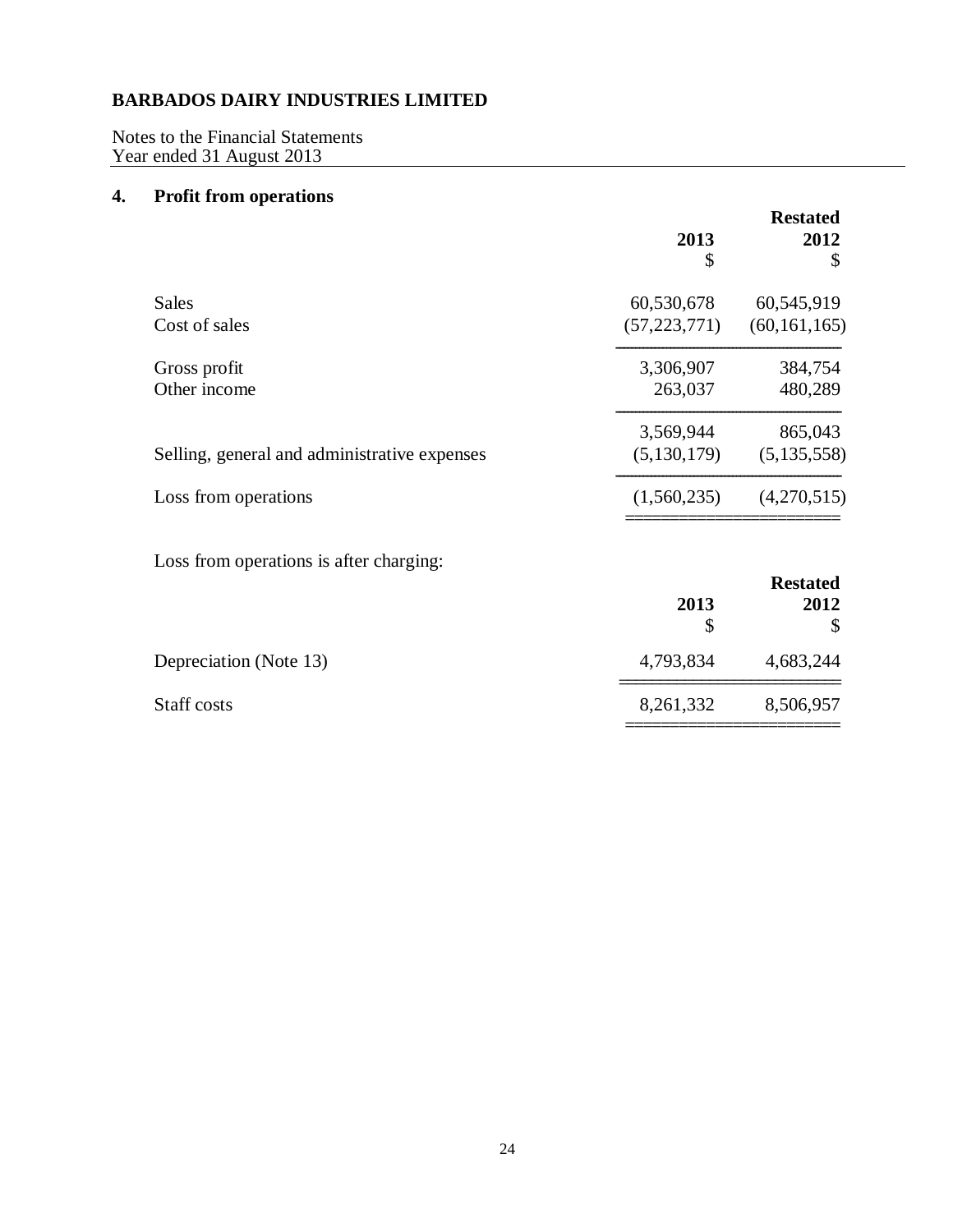Notes to the Financial Statements Year ended 31 August 2013

#### **5. Accounts receivable and prepayments**

|                                                              | 2013<br>\$             | 2012<br>\$             |
|--------------------------------------------------------------|------------------------|------------------------|
| Trade receivables (net)<br>Other receivables and prepayments | 6,630,003<br>545,155   | 6,044,628<br>2,512,237 |
|                                                              | 7,175,158              | 8,556,865              |
|                                                              | 2013<br>\$             | 2012<br>\$             |
| Gross trade receivables<br>Provision for doubtful debts      | 6,677,778<br>(47, 775) | 6,069,453<br>(24, 825) |
| Trade receivables (net)                                      | 6,630,003              | 6,044,628              |

Trade receivables are non-interest bearing and are generally on 30-60 days terms.

As at 31 August 2013, trade receivables at a nominal value of \$47,775 (2012 - \$24,825) were impaired and fully provided for. Movements in the provision for impairment of receivables were as follows:

|                      | <b>Total</b><br>\$ |
|----------------------|--------------------|
| At 31 August 2011    | 41,166             |
| Charge for the year  | 21,795             |
| Write-offs           | (38, 136)          |
| At 31 August 2012    | 24,825             |
| Charge for the year  | 22,950             |
| Write-offs           |                    |
| As at 31 August 2013 | 47,775             |
|                      |                    |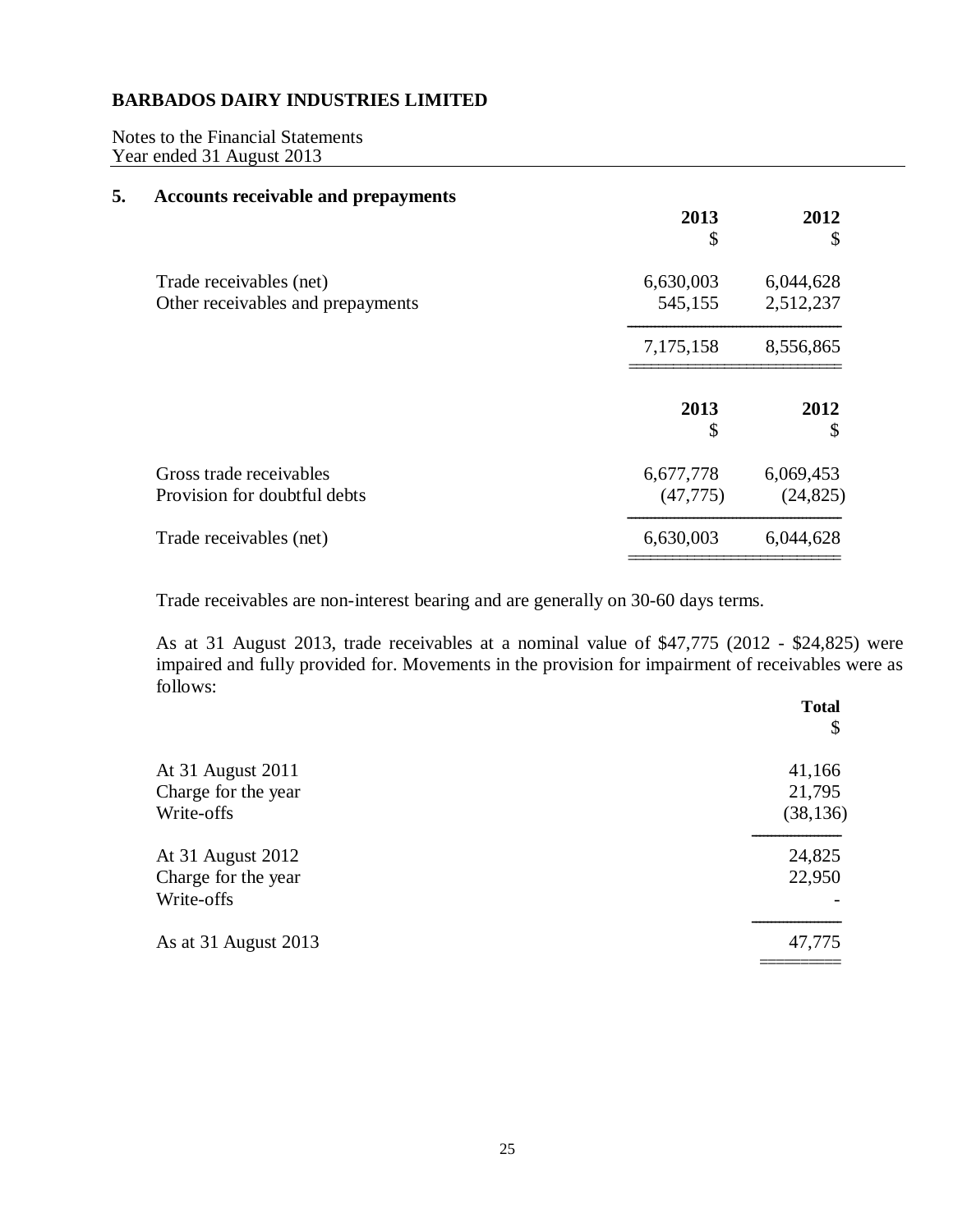Notes to the Financial Statements Year ended 31 August 2013

#### **5. Accounts receivable and prepayments (cont'd)**

As at 31 August, the ageing analysis of trade receivables is as follows:

|      |                    |                                                  | Past due but not impaired |                         |                     |                  |
|------|--------------------|--------------------------------------------------|---------------------------|-------------------------|---------------------|------------------|
|      | <b>Total</b><br>\$ | <b>Neither past</b><br>due nor<br>impaired<br>\$ | $<$ 30<br>days<br>\$      | $30 - 60$<br>days<br>\$ | 60-90<br>days<br>\$ | $>90$ days<br>\$ |
| 2013 | 6,630,003          | 5,974,348                                        | 399,661                   | 17,100                  |                     | 238,894          |
| 2012 | 6,044,628          | 5,977,283                                        | 37,575                    | 9,475                   |                     | 20,295           |

With respect to trade receivables and other receivables and prepayments that are neither impaired nor past due, there are no indications as of the reporting date that the debtors will default on payment obligations since the Company trades only with recognized credit worthy third parties. With respect other receivables and prepayments no amounts have been provided (2012 - \$46,110) has been provided) for in respect of a non-trade receivable balance.

#### **6. Taxation**

|                                             | 2013      | 2012       |
|---------------------------------------------|-----------|------------|
|                                             |           |            |
| <b>Statement of comprehensive loss</b>      |           |            |
| Deferred tax (recovery) charge for the year | 1,647,914 | (135,671)  |
| Write-off of corporation tax refundable     |           | 1,638      |
|                                             | 1,647,914 | (134, 033) |
|                                             |           |            |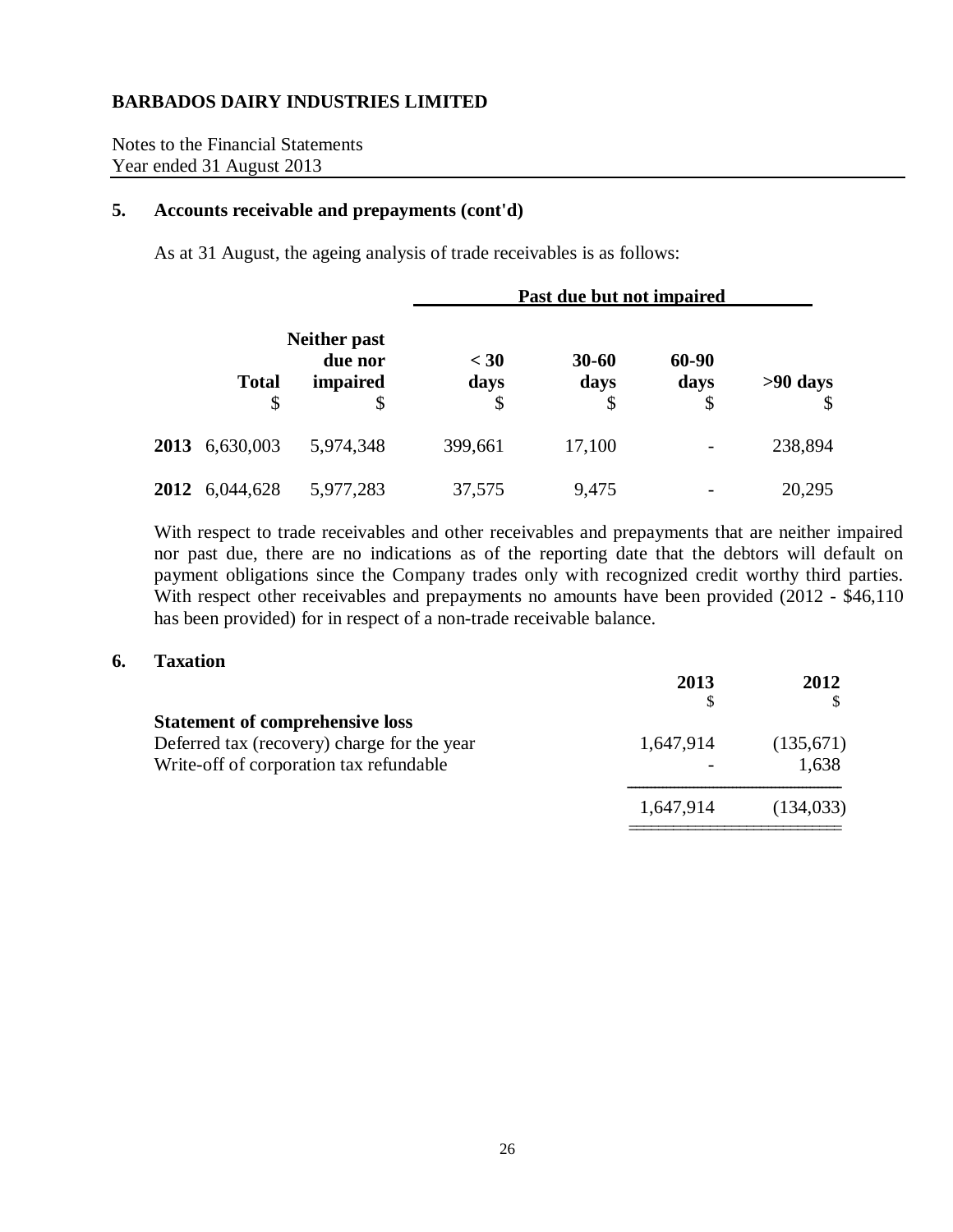Notes to the Financial Statements Year ended 31 August 2013

## **6. Taxation (cont'd)**

The tax on the loss before taxation differs from the theoretical amount that would arise using the basic corporation tax rate as follows:

|                                                              | 2013<br>S   | 2012<br>\$  |
|--------------------------------------------------------------|-------------|-------------|
| Loss before taxation                                         | (3,074,280) | (5,110,610) |
| Taxed at the applicable rate of 15% (2012 - 15%)             | (461, 142)  | (766, 592)  |
| Depreciation on assets not qualifying for capital allowances | (23, 492)   | (39, 935)   |
| Balancing allowance                                          | (56,099)    | (141, 161)  |
| Manufacturing allowance                                      | 19,542      | 86,271      |
| Expenses not deductible                                      | 1,724       |             |
| Write-off of corporation tax refundable                      |             | 1,638       |
| Over-provision of prior year deferred tax asset              | 216,940     | 83,332      |
| Deferred tax asset not recognized                            | 725,753     | 280,148     |
| Deferred tax asset impaired                                  | 1,162,076   | 308,645     |
| Losses expired                                               |             | 7,466       |
| Impairment of decommissioned equipment                       | 64,652      |             |
| Other                                                        | (2,040)     | 46,155      |
|                                                              | 1,647,914   | (134, 033)  |
|                                                              | 2013        | 2012        |
|                                                              | S           | \$          |
| <b>Deferred tax asset</b>                                    |             |             |
| Balance, beginning of year                                   | 5,601,798   | 5,466,127   |
| Deferred tax (charge) credit                                 | (1,647,914) | 135,671     |
| Balance, end of year                                         | 3,953,884   | 5,601,798   |
|                                                              |             |             |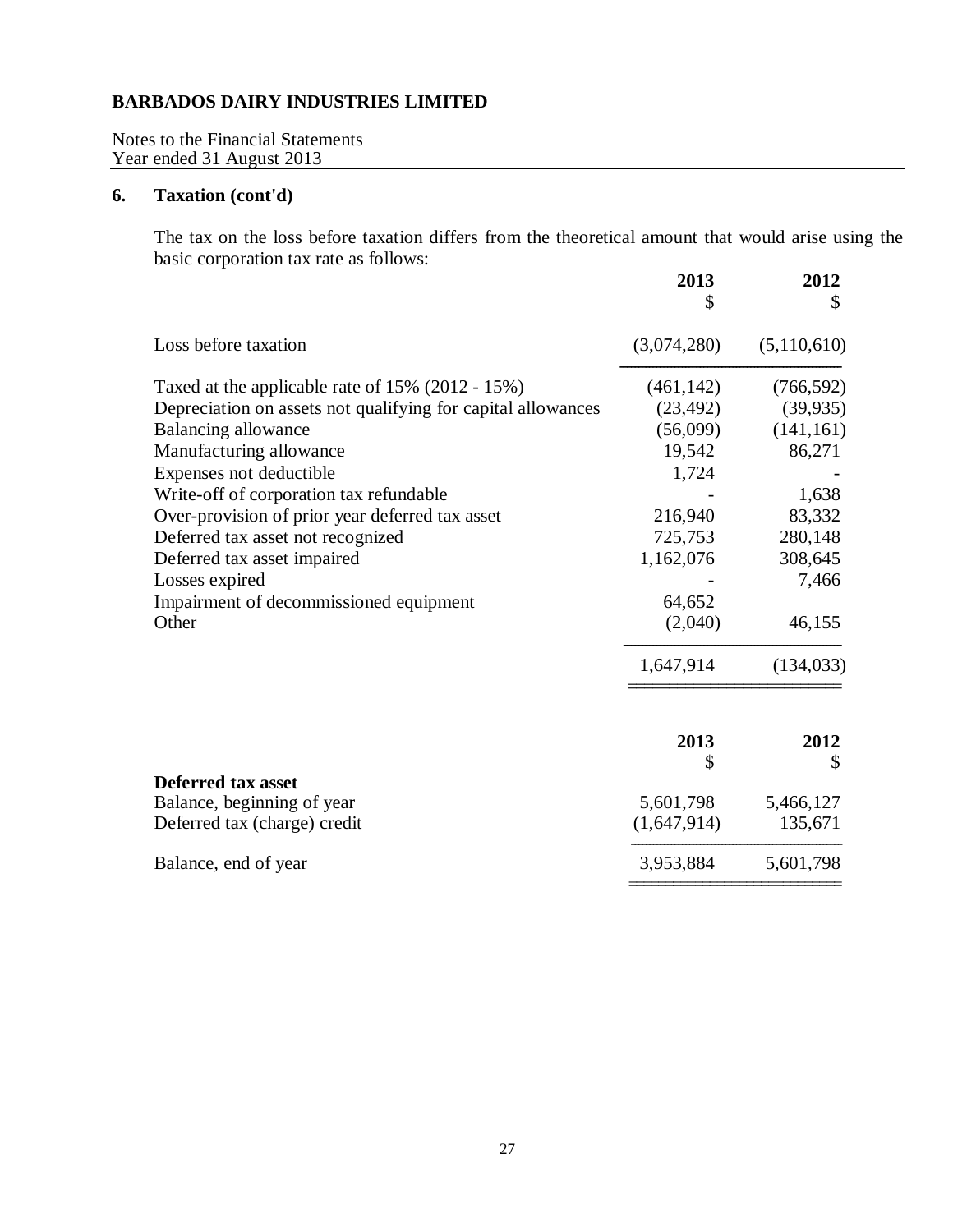Notes to the Financial Statements Year ended 31 August 2013

### **6. Taxation (cont'd)**

|                                                  | 2013       | 2012       |
|--------------------------------------------------|------------|------------|
|                                                  |            | \$         |
| Deferred tax asset is made up as follows:        |            |            |
| Pension plan asset                               | (699, 635) | (664, 214) |
| Post-retirement medical liability                | 91,544     | 90,799     |
| Unutilized tax losses                            | 3,391,322  | 4,787,630  |
| Accelerated depreciation for accounting purposes | 1,170,643  | 1,387,583  |
|                                                  | 3,953,884  | 5,601,798  |
|                                                  |            |            |

#### **Tax losses**

The Company has unrelieved tax losses of \$41,982,078 (2012 - \$43,543,563) available to be carried forward and applied against future taxable income. The losses have not been agreed by the Commissioner of Inland Revenue but are not in dispute.

| <b>Income Year</b> | <b>Amount</b> | <b>Expiry Date</b> |
|--------------------|---------------|--------------------|
|                    | \$            |                    |
| 2005               | 2,004,489     | 2014               |
| 2006               | 3,346,343     | 2015               |
| 2007               | 3,405,539     | 2016               |
| 2008               | 4,111,367     | 2017               |
| 2009               | 4,285,891     | 2018               |
| 2010               | 15,260,054    | 2019               |
| 2011               | 7,700,745     | 2020               |
| 2012               | 1,867,650     | 2021               |
|                    |               |                    |
|                    | 41,982,078    |                    |
|                    |               |                    |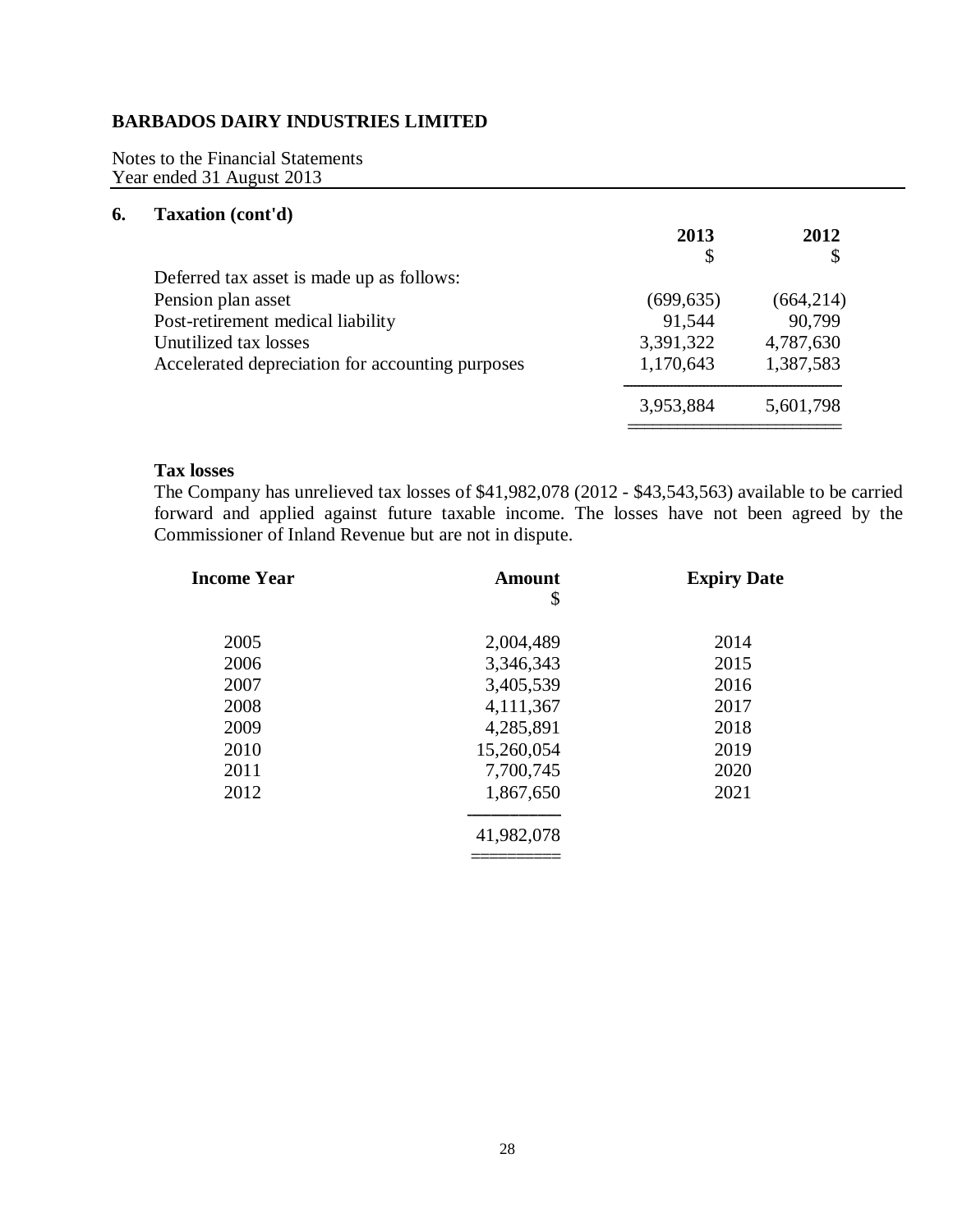Notes to the Financial Statements Year ended 31 August 2013

#### **7. Inventories**

|                           |            | <b>Restated</b> |
|---------------------------|------------|-----------------|
|                           | 2013       | 2012            |
|                           | \$         | \$              |
| Raw materials             | 8,211,700  | 8,096,540       |
| Finished goods            | 5,321,774  | 4,638,700       |
| Marketing materials       | 24,030     |                 |
| Fuel and factory supplies | 79,791     | 139,972         |
|                           | 13,637,295 | 12,875,212      |
|                           |            |                 |

The amount of write-down of inventories recognized as an expense is \$550,651 (2012 - \$1,241,207). This expense is included in cost of sales as disclosed in Note 4.

#### **8. Related party transactions and balances**

The amounts due from/to related companies are unsecured, interest-free and have no fixed terms of repayment. The loan due to the parent company is unsecured and interest-free, however the parent company reserves the right to charge interest at a rate of prime minus 1% per annum on the unpaid balance at its sole discretion. Repayment of the loan commenced in September 2012 with 120 monthly principal instalments of \$45,833.

|                            | 2013      | 2012      |
|----------------------------|-----------|-----------|
|                            | \$        |           |
| Loan due to parent company | 4,950,000 | 5,500,000 |
| Less: current portion      | (550,000) | (550,000) |
| Long-term portion          | 4,400,000 | 4,950,000 |
|                            |           |           |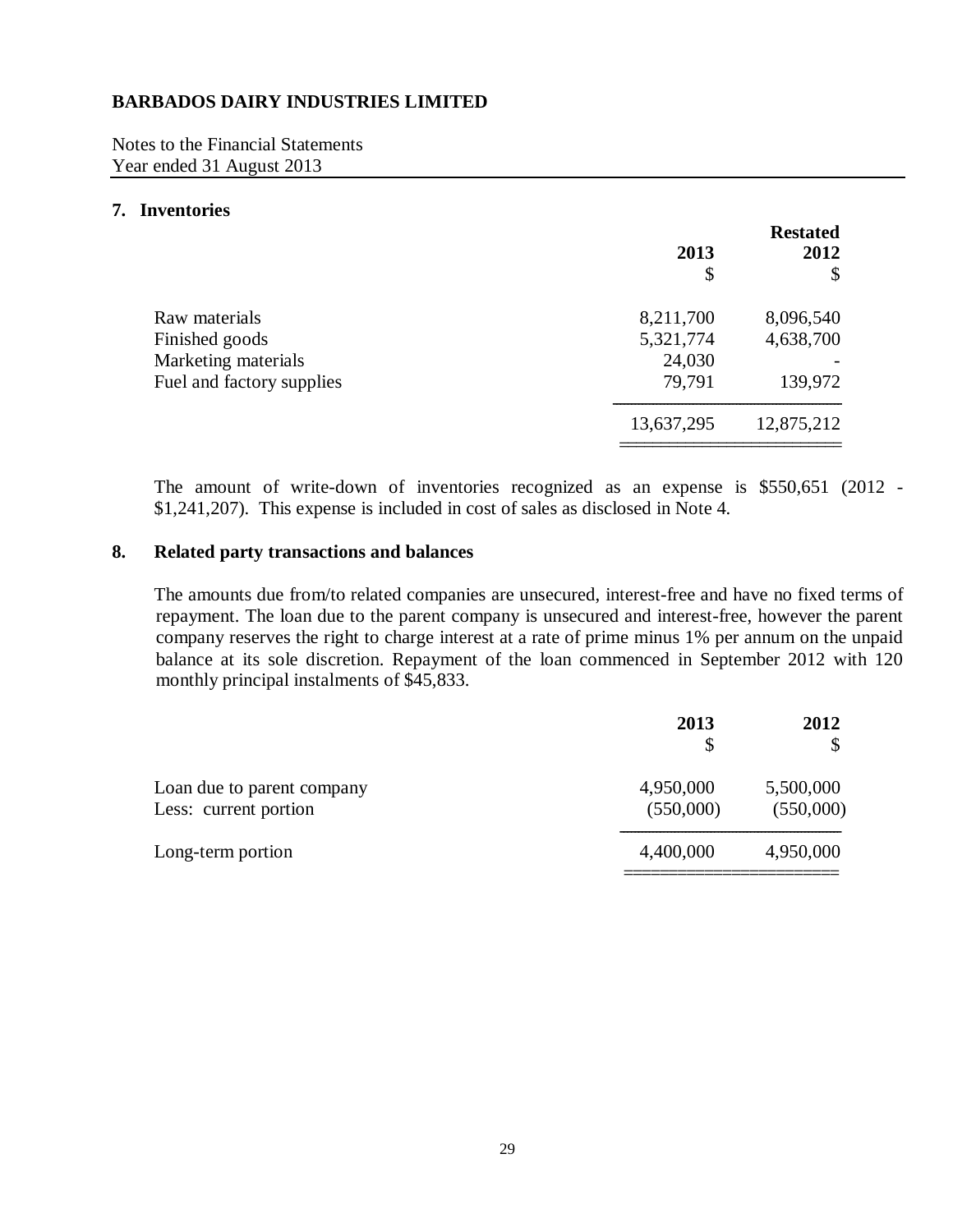Notes to the Financial Statements Year ended 31 August 2013

#### **8. Related party transactions and balances (cont'd)**

During the year, the Company entered into the following transactions with its parent and fellow subsidiaries:

|                                        | 2013       | 2012       |
|----------------------------------------|------------|------------|
|                                        | S          |            |
| Sales to a related company             | 15,238,635 | 17,208,164 |
| Sales to affiliated companies          | 44,195,660 | 42,456,061 |
| Purchases from affiliated companies    | 8,287,292  | 15,296,086 |
| Management fees paid to parent company | 1,008,000  | 1,008,000  |
| Rent charged to parent company         | 280,000    |            |

Compensation of key management personnel of the Company:

|                              | 2013   | 2012   |
|------------------------------|--------|--------|
| Short-term employee benefits | 56,417 | 52,200 |

## **9. Bank overdraft**

The security for the bank overdraft facility of \$5,000,000 is disclosed in Note 11.

Interest is charged and payable monthly on the overdraft balance at prime plus 1% per year (2012 – prime plus 1% per year). The rate at year-end was 9.05% (2012 - 9.05%).

#### **10. Accounts payable and accruals**

|                                               | 2013<br>\$             | 2012<br>\$             |
|-----------------------------------------------|------------------------|------------------------|
| Trade payables<br>Other payables and accruals | 6,242,225<br>3,237,510 | 7,840,569<br>2,595,965 |
|                                               | 9,479,735              | 10,436,534             |
|                                               |                        |                        |

Terms and conditions of the above liabilities

- Trade payables are non-interest bearing and are normally settled on 30-60 day terms.
- Other payables are non-interest bearing and are normally settled within three months.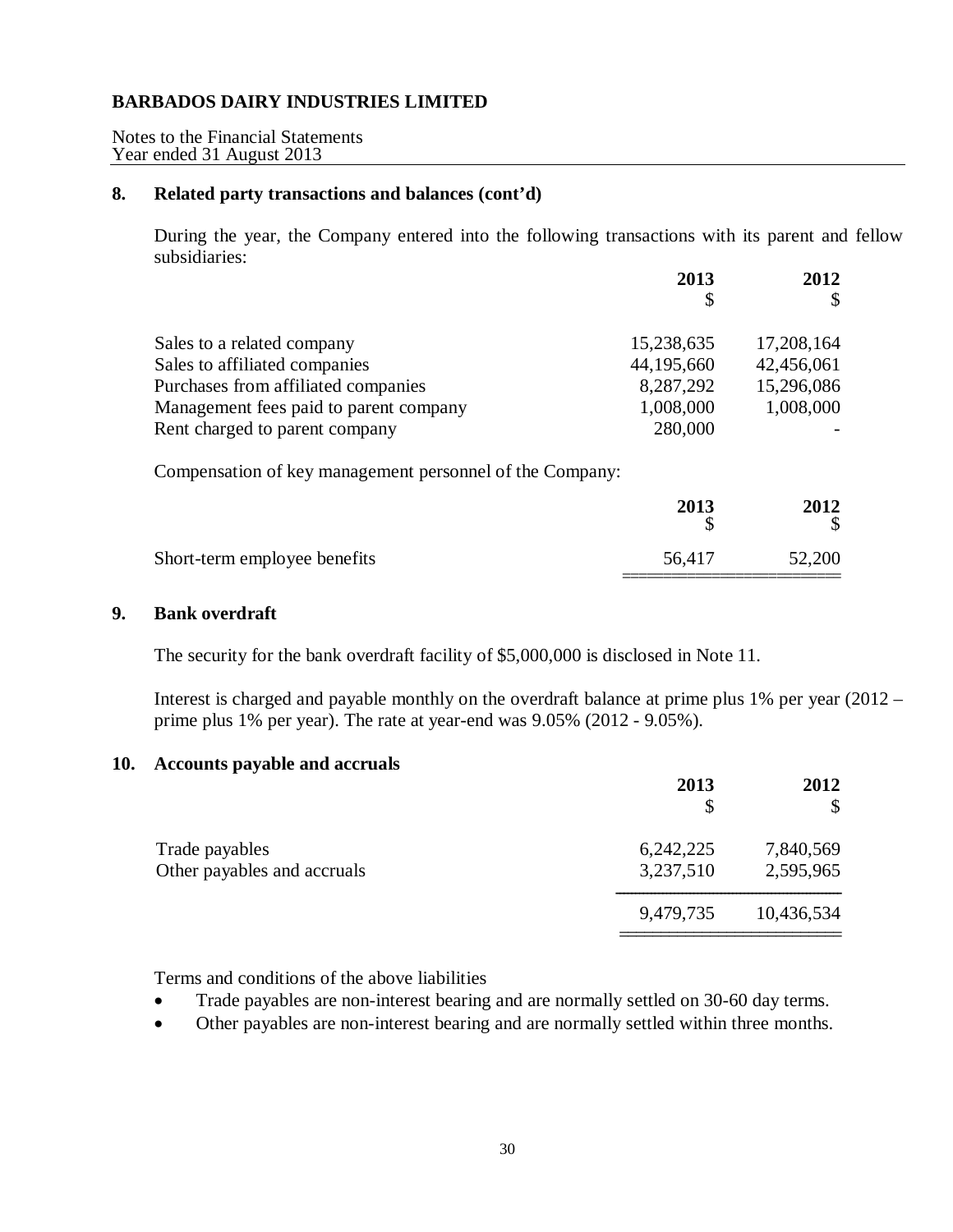Notes to the Financial Statements Year ended 31 August 2013

#### **11. Long-term liabilities**

|                               | o                                                    | 2013<br>\$             | 2012<br>\$             |
|-------------------------------|------------------------------------------------------|------------------------|------------------------|
| $\mathbf{i}$<br>$\mathbf{ii}$ | FirstCaribbean International Bank<br>Tetra Pak, S.A. | 3,520,203<br>5,800,181 | 4,377,247<br>8,728,594 |
|                               |                                                      | 9,320,384              | 13, 105, 841           |
|                               | Less: current portion                                | (6,101,342)            | (6,519,974)            |
|                               | Long-term portion                                    | 3,219,042              | 6,585,867              |
|                               |                                                      |                        |                        |

- i) The loan bears an interest rate of 7.05% (2012 7.05%), will mature on 16 February 2017 and is repayable in 60 monthly instalments of \$94,861 of blended principal and interest. At 31 August 2013, the Company was in breach of one of the covenants of the loan but received a letter from the lender subsequent to year waiving its rights under the breach. The loan and the overdraft facility (disclosed at Note 9) are secured by a letter of undertaking to provide the bank with a mortgage over the Company's assets, if called upon to do so and a guarantee endorsed by the parent company, Banks Holdings Limited.
- ii) The four Tetra Pak leases bear an interest rate of 3-Month Libor plus 2.5% (2.77%) with quarterly lease payments over 4 years. All of the leases are secured by certain equipment (See Note 13). Future lease payments due within one year are \$2,581,139 (2012 - \$2,581,139). Lease payments due after one year total \$3,219,042 (2012- \$6,147,455).

#### **12. Long-term investment**

|                                                            | 2013 | 2012 |
|------------------------------------------------------------|------|------|
| Barbados Agro Processing Company Limited (in receivership) |      |      |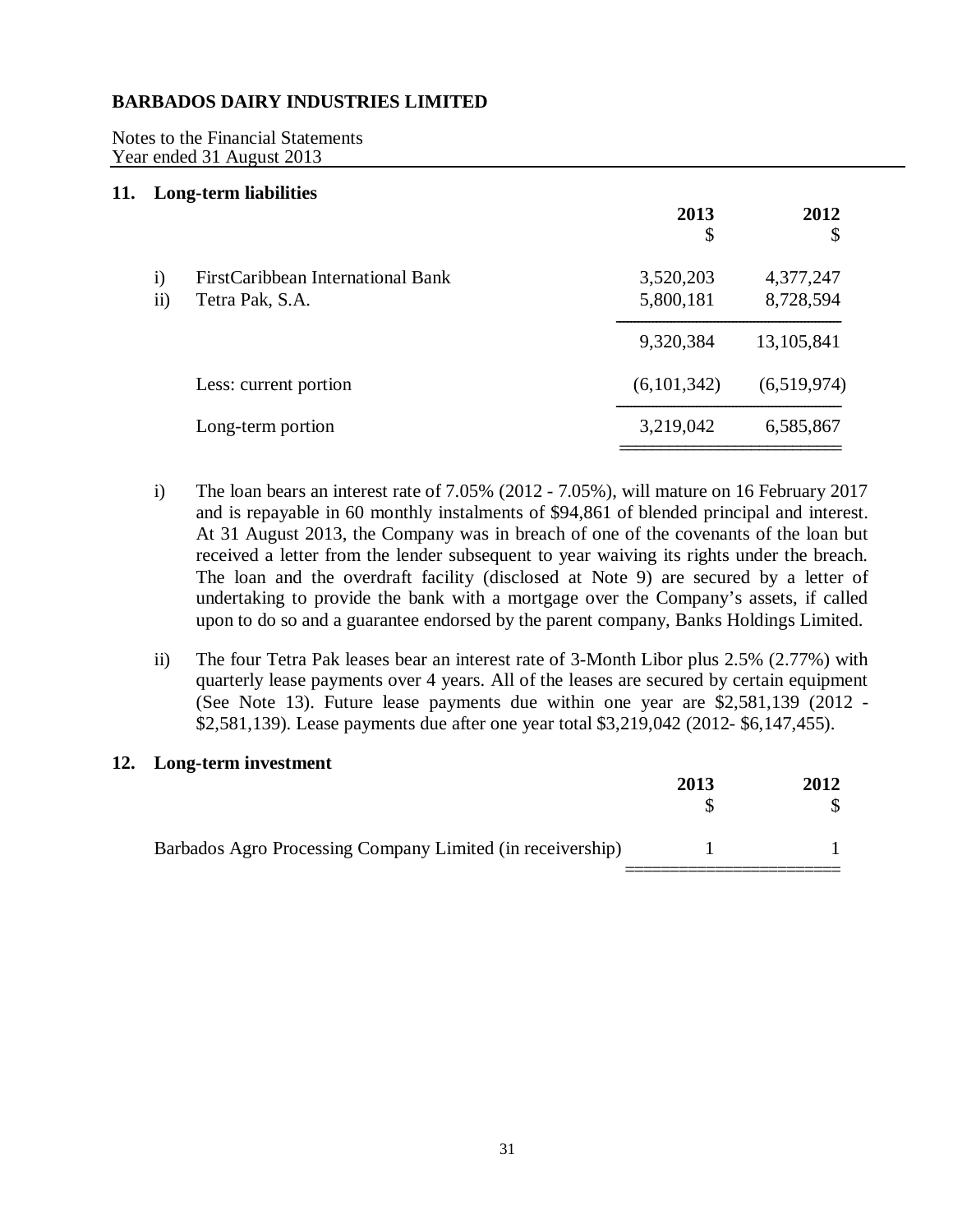Notes to the Financial Statements Year ended 31 August 2013

## **13. Property, plant and equipment**

|                                                                                                                                   | <b>Restated</b><br>At 31<br><b>August</b><br>2012<br>\$ | <b>Additions</b><br>S         | <b>Disposals</b>        | <b>Transfers</b>        | At 31<br><b>August</b><br>2013<br>\$ |
|-----------------------------------------------------------------------------------------------------------------------------------|---------------------------------------------------------|-------------------------------|-------------------------|-------------------------|--------------------------------------|
| Cost                                                                                                                              |                                                         |                               |                         |                         |                                      |
| Buildings on leasehold<br>land<br>Plant and machinery<br>Motor vehicles<br>Furniture, fixtures                                    | 15,122,934<br>47,557,861<br>92,286                      | 22,127<br>490,034             | (137, 372)<br>(40, 424) | 163,420<br>(2,099,244)  | 15,308,481<br>45,811,279<br>51,862   |
| and equipment                                                                                                                     | 2,246,370                                               | 103,538                       |                         |                         | 2,349,908                            |
| Containers<br>Construction-in-progress                                                                                            | 494,505                                                 | 501,093                       |                         | (183, 445)              | 494,505<br>317,648                   |
|                                                                                                                                   | 65,513,956                                              | 1,116,792                     | (177,796)               | 2,119,269               | 64,333,683                           |
| <b>Accumulated depreciation</b><br>Buildings on leasehold<br>land<br>Plant and machinery<br>Motor vehicles<br>Furniture, fixtures | 7,989,810<br>21,404,746<br>71,400                       | 378,080<br>4,155,952<br>4,042 | (132,793)<br>(23,580)   | (12,015)<br>(1,276,239) | 8,355,875<br>24,151,666<br>51,862    |
| and equipment<br>Containers                                                                                                       | 2,066,686<br>310,071                                    | 131,244<br>124,516            |                         |                         | 434,587<br>2,197,930                 |
|                                                                                                                                   | 31,842,713                                              | 4,793,834                     | (156, 373)              | (1,288,254)             | 35,191,920                           |
| Net book value<br>Buildings on leasehold<br>land<br>Plant and machinery<br>Motor vehicles                                         | 7,133,124<br>26, 153, 115<br>20,886                     |                               |                         |                         | 6,952,606<br>21,659,613              |
| Furniture, fixtures<br>and equipment<br>Containers<br>Construction-in-progress                                                    | 286,482<br>184,435                                      |                               |                         |                         | 151,978<br>59,918<br>317,648         |
|                                                                                                                                   | 33,671,243                                              |                               |                         |                         | 29, 141, 763                         |
|                                                                                                                                   |                                                         |                               |                         |                         |                                      |

The Company has plant and equipment with a net book value of \$12,742,114 (2012 - \$14,069,621) secured under a finance lease. During the year, machinery with a net book value amounting to \$831,015 was transferred to asset held for sale (note 23).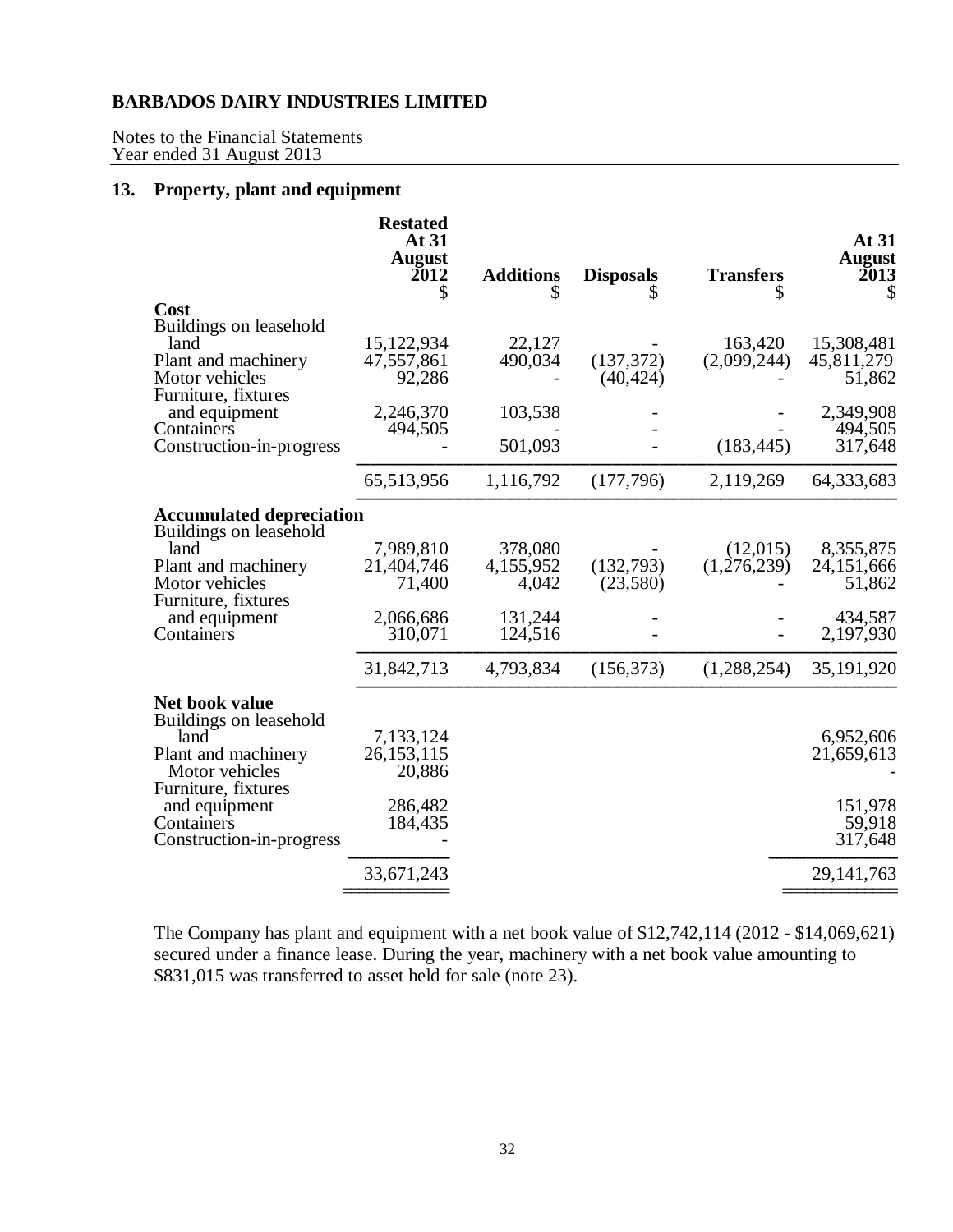Notes to the Financial Statements Year ended 31 August 2013

## **13. Property, plant and equipment (cont'd)**

|                                          | <b>Restated</b><br>At 31<br><b>August</b> |                  |                       |                  | <b>Restated</b><br>At 31<br><b>August</b> |
|------------------------------------------|-------------------------------------------|------------------|-----------------------|------------------|-------------------------------------------|
|                                          | 2011<br>\$                                | <b>Additions</b> | <b>Disposals</b>      | <b>Transfers</b> | 2012                                      |
| Cost                                     |                                           | \$               |                       | \$               | \$                                        |
| Buildings on leasehold                   |                                           |                  |                       |                  |                                           |
| land                                     | 15,120,110                                | 2,824            |                       |                  | 15,122,934                                |
| Plant and machinery                      | 43,292,927                                | 4,232,226        | (651, 127)            |                  | 683, 835 47, 557, 861                     |
| Motor vehicles                           | 590,968                                   |                  | (498, 682)            |                  | 92,286                                    |
| Furniture, fixtures                      |                                           |                  |                       |                  |                                           |
| and equipment                            | 2,150,880                                 | 64,276           |                       | 31,214           | 2,246,370                                 |
| Containers                               | 467,533                                   | 26,972           |                       |                  | 494,505                                   |
| Construction-in-progress                 | 115,373                                   | 599,676          |                       | (715,049)        |                                           |
|                                          | 61,737,791                                |                  | 4,925,974 (1,149,809) |                  | 65,513,956                                |
| <b>Accumulated depreciation</b>          |                                           |                  |                       |                  |                                           |
| Buildings on leasehold<br>land           | 7,611,112                                 | 378,698          |                       |                  | 7,989,810                                 |
| Plant and machinery                      | 17,538,319                                | 3,975,704        | (109, 277)            |                  | 21,404,746                                |
| Motor vehicles                           | 348,028                                   | 33,098           | (309, 726)            |                  | 71,400                                    |
| Furniture, fixtures                      |                                           |                  |                       |                  |                                           |
| and equipment                            | 1,920,737                                 | 145,949          |                       |                  | 2,066,686                                 |
| Containers                               | 160,276                                   | 149,795          |                       |                  | 310,071                                   |
|                                          |                                           |                  |                       |                  |                                           |
|                                          | 27,578,472                                | 4,683,244        | (419,003)             |                  | 31,842,713                                |
| Net book value<br>Buildings on leasehold |                                           |                  |                       |                  |                                           |
| land                                     | 7,508,998                                 |                  |                       |                  | 7,133,124                                 |
| Plant and machinery                      | 25,754,608                                |                  |                       |                  | 26,153,115                                |
| Motor vehicles                           | 242,940                                   |                  |                       |                  | 20,886                                    |
| Furniture, fixtures                      |                                           |                  |                       |                  |                                           |
| and equipment                            | 230,143                                   |                  |                       |                  | 179,684                                   |
| Containers                               | 307,257                                   |                  |                       |                  | 184,434                                   |
| Construction-in-progress                 | 115,373                                   |                  |                       |                  |                                           |
|                                          | 34,159,319                                |                  |                       |                  | 33,671,243                                |
|                                          |                                           |                  |                       |                  |                                           |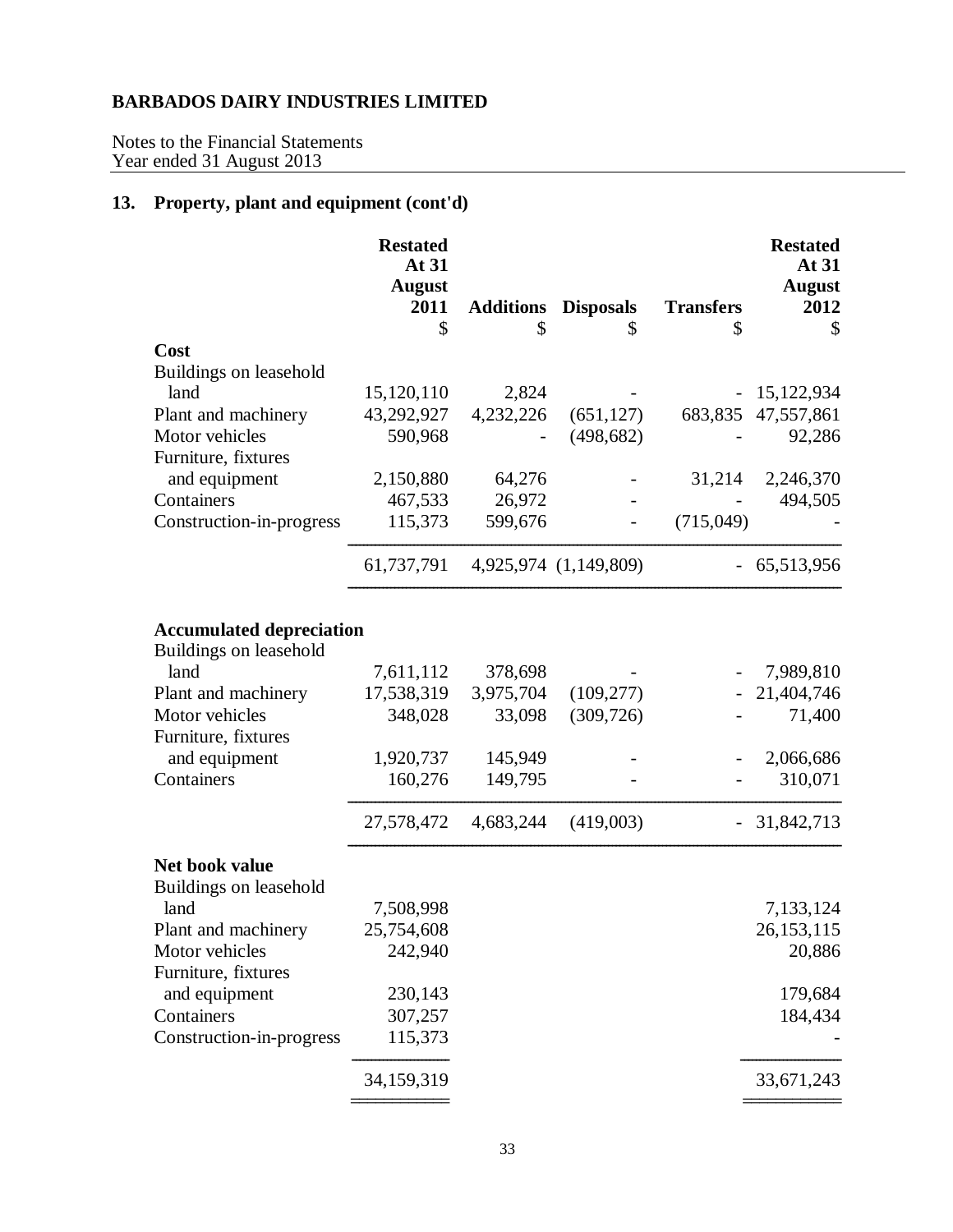Notes to the Financial Statements Year ended 31 August 2013

## **14. Pension plan asset**

|                                                             | 2013<br>S   | 2012<br>\$  |
|-------------------------------------------------------------|-------------|-------------|
| <b>Statement of financial position</b>                      |             |             |
| Present value of funded obligation                          | (9,852,402) | (9,918,452) |
| Fair value of plan assets                                   | 14,564,276  | 14,365,520  |
|                                                             | 4,711,874   | 4,447,068   |
| Unrecognized actuarial gains                                | (47, 643)   | (18,974)    |
| Net asset recognized in the statement of financial position | 4,664,231   | 4,428,094   |
| <b>Statement of comprehensive loss</b>                      |             |             |
| Current service cost                                        | 105,557     | 106,713     |
| Interest cost                                               | 749,295     | 726,483     |
| Expected return on plan assets                              | (1,089,895) | (1,163,396) |
| Total, included in staff costs                              | (235,043)   | (330, 200)  |
| Actual return on plan assets                                | 803,479     | 459,625     |
|                                                             |             |             |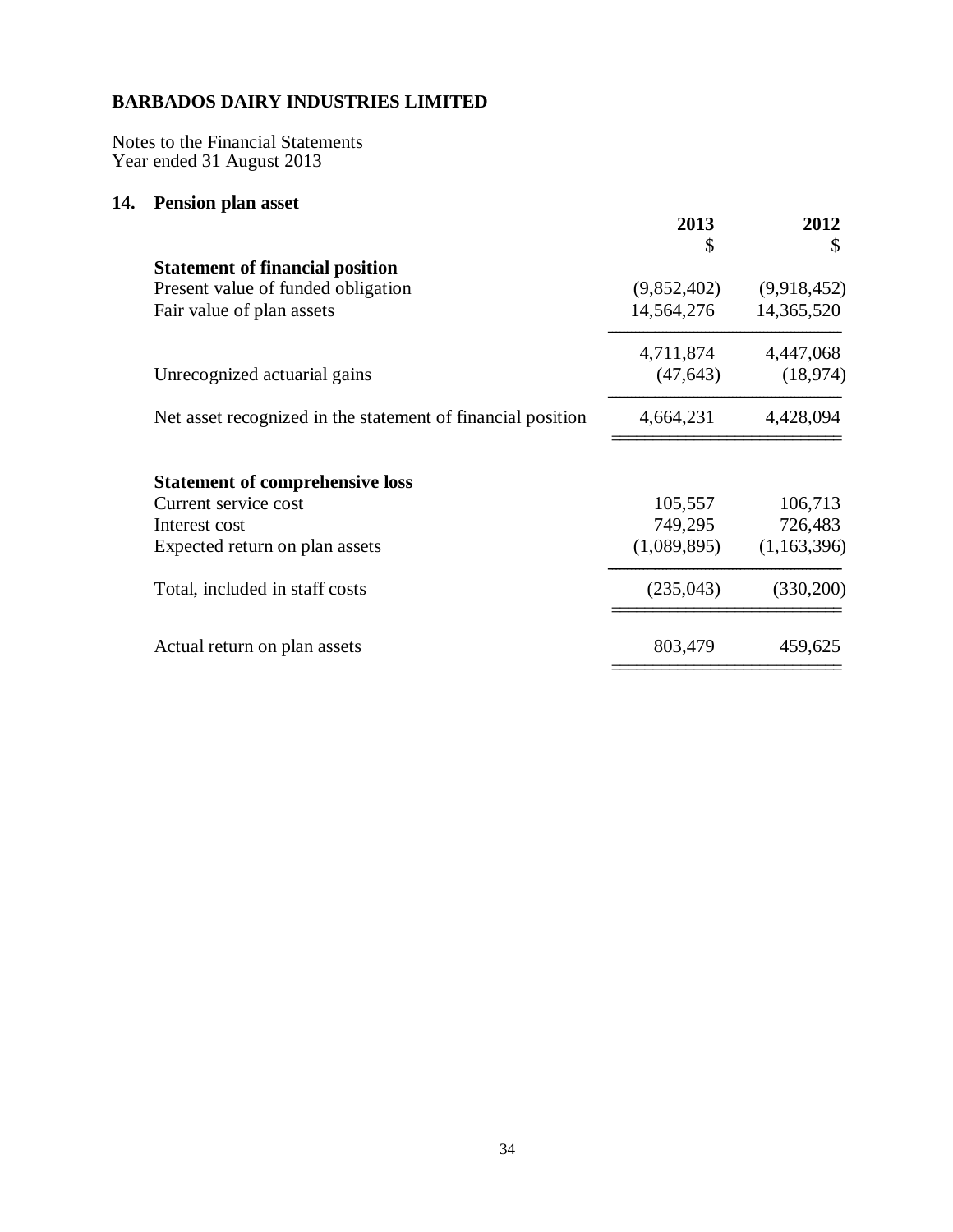Notes to the Financial Statements Year ended 31 August 2013

## **14. Pension plan asset (cont'd)**

Changes in the present value of the defined benefit obligation are as follows:

| Defined benefit obligation at 1 September 2011           | 9,631,468    |
|----------------------------------------------------------|--------------|
|                                                          |              |
| Interest cost                                            | 726,483      |
| Current service cost                                     | 161,421      |
| Transfers out - liabilities                              | (56, 398)    |
| Benefits paid                                            | (1,262,275)  |
| Actuarial loss on obligation                             | 717,753      |
| Defined benefit obligation at 31 August 2012             | 9,918,452    |
| Interest cost                                            | 749,295      |
| Current service cost                                     | 152,584      |
| Benefits paid                                            | (652, 845)   |
| Actuarial gain on obligation                             | (315,084)    |
| Defined benefit obligation at 31 August 2013             | 9,852,402    |
| Changes in the fair value of plan assets are as follows: |              |
|                                                          | \$           |
| Fair value of plan assets at 1 September 2011            | 15, 122, 607 |
| <b>Expected return</b>                                   | 1,163,396    |
| Contributions by employer and employee                   | 101,961      |
| Transfers out - assets                                   | (56, 398)    |
| Benefits paid                                            | (1,262,275)  |
| Actuarial loss on plan assets                            | (703, 771)   |
| Fair value of plan assets at 31 August 2012              | 14,365,520   |
| Expected return                                          | 1,089,895    |
| Contributions by employer and employee                   | 48,121       |
| Benefits paid                                            | (652, 845)   |
| Actuarial loss on plan assets                            | (286, 415)   |
| Fair value of plan assets at 31 August 2013              | 14,564,276   |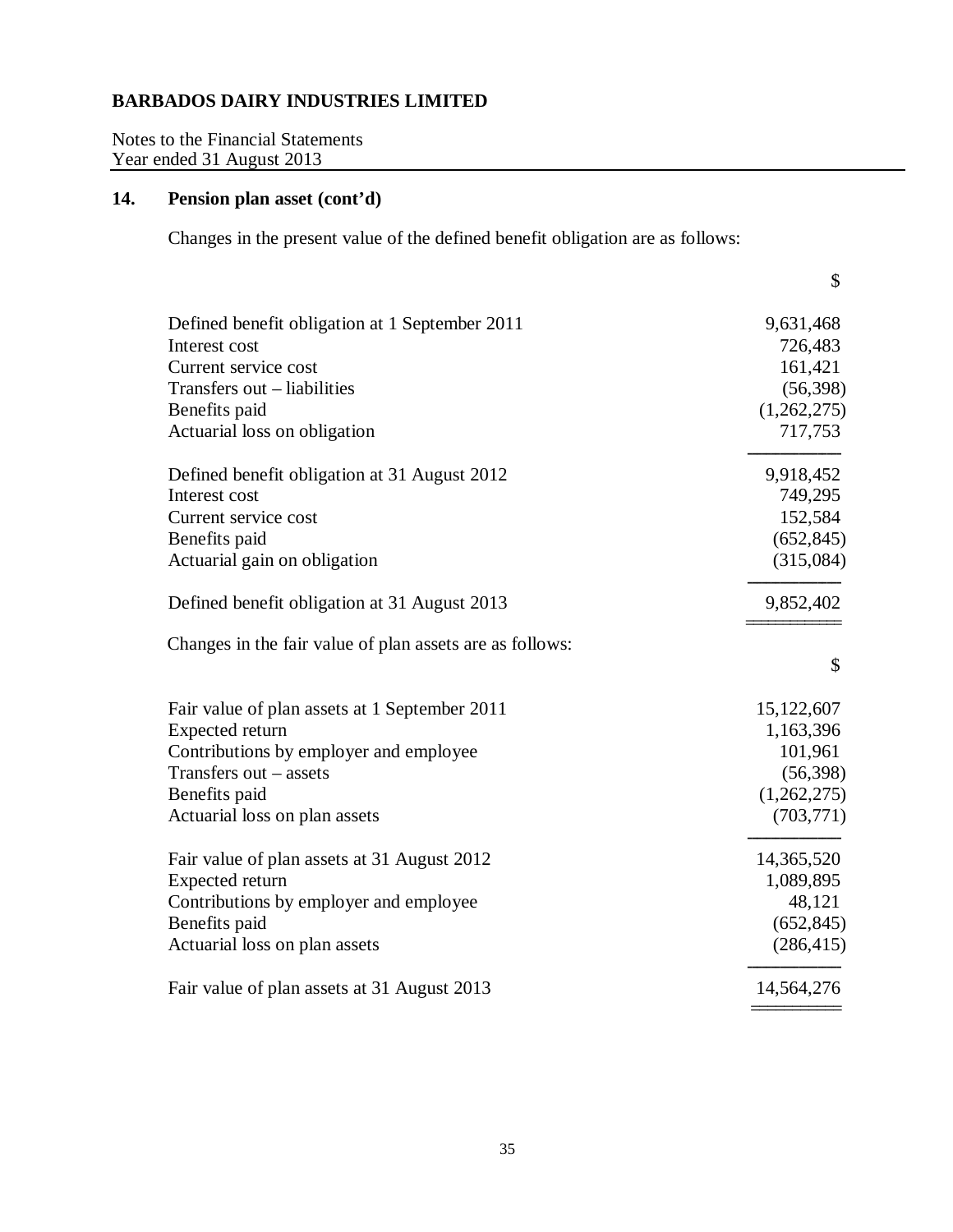Notes to the Financial Statements Year ended 31 August 2013

#### **14. Pension plan asset (cont'd)**

The Company expects to contribute \$1,701 to its defined benefit pension plans in 2014.

The major categories of plan assets as a percentage of the fair value of total plan assets are as follows:

|              | 2013 | 2012 |
|--------------|------|------|
|              | $\%$ | $\%$ |
| <b>Bonds</b> | 23   | 22   |
| Mortgages    | 8    | 8    |
| Equities     | 27   | 25   |
| Mutual funds | 15   | 16   |
| Real estate  | 22   | 22   |
| Other        | 5    | ⇁    |

The overall expected rate of return on assets is determined based on the market expectations prevailing on that date, applicable to the period over which the obligation is to be settled.

|                                                       | 2013          | 2012 |
|-------------------------------------------------------|---------------|------|
|                                                       | $\frac{0}{0}$ | %    |
| Principal actuarial assumptions as at 31 August were: |               |      |
| Discount rate at end of year                          | 7.75          | 7.75 |
| Expected return on plan assets at end of year         | 7.75          | 7.75 |
| Future promotional salary increases                   | 2.00          | 2.00 |
| Future inflationary salary increase                   | 2.50          | 3.00 |
| Future increases in NIS ceiling for earnings          | 4.25          | 4.25 |
| Future pension increases                              | 3.75          | 3.75 |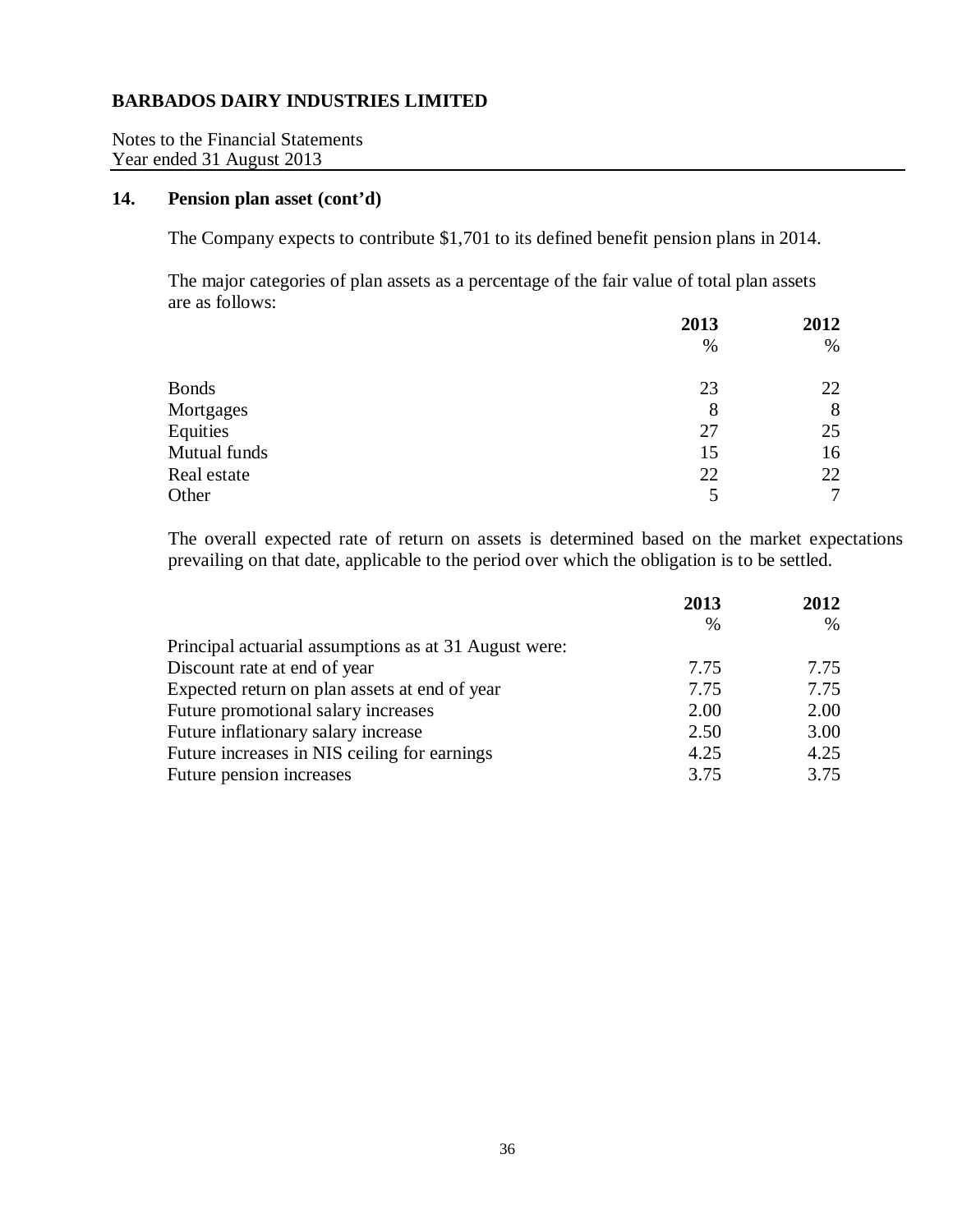Notes to the Financial Statements Year ended 31 August 2013

## **14. Pension plan asset (cont'd)**

|     |                                                                                  | 2013<br>\$                | 2012<br>\$                |
|-----|----------------------------------------------------------------------------------|---------------------------|---------------------------|
|     | Defined benefit obligation<br>Plan assets                                        | (9,852,402)<br>14,564,276 | (9,918,452)<br>14,365,520 |
|     | <b>Surplus</b>                                                                   | 4,711,874                 | 4,447,068                 |
|     | Experience adjustments on plan liabilities                                       | 251,987                   | (618, 433)                |
|     | Experience adjustments on plan assets                                            | (286, 415)                | (703, 771)                |
| 15. | <b>Post-employment medical liability</b>                                         | 2013<br>\$                | 2012<br>\$                |
|     | The amounts recognized in the statement of financial<br>position are as follows: |                           |                           |
|     | Present value of funded obligation<br>Unrecognized actuarial gains               | 288,908<br>321,387        | 298,762<br>306,566        |
|     | Liability recognized in the statement of financial position                      | 610,295                   | 605,328                   |
|     |                                                                                  | 2013<br>\$                | 2012<br>\$                |
|     | The amounts recognized in the statement of comprehensive<br>loss are as follows: |                           |                           |
|     | Current service cost                                                             | 10,498                    | 13,125                    |
|     | Interest on obligation                                                           | 23,531                    | 28,180                    |
|     | Net actuarial gain recognized                                                    | (18, 421)                 | (13,888)                  |
|     | Past service costs - vested benefits                                             | 618                       | 2,771                     |
|     | Total, included in staff costs                                                   | 16,226                    | 30,188                    |
|     |                                                                                  |                           |                           |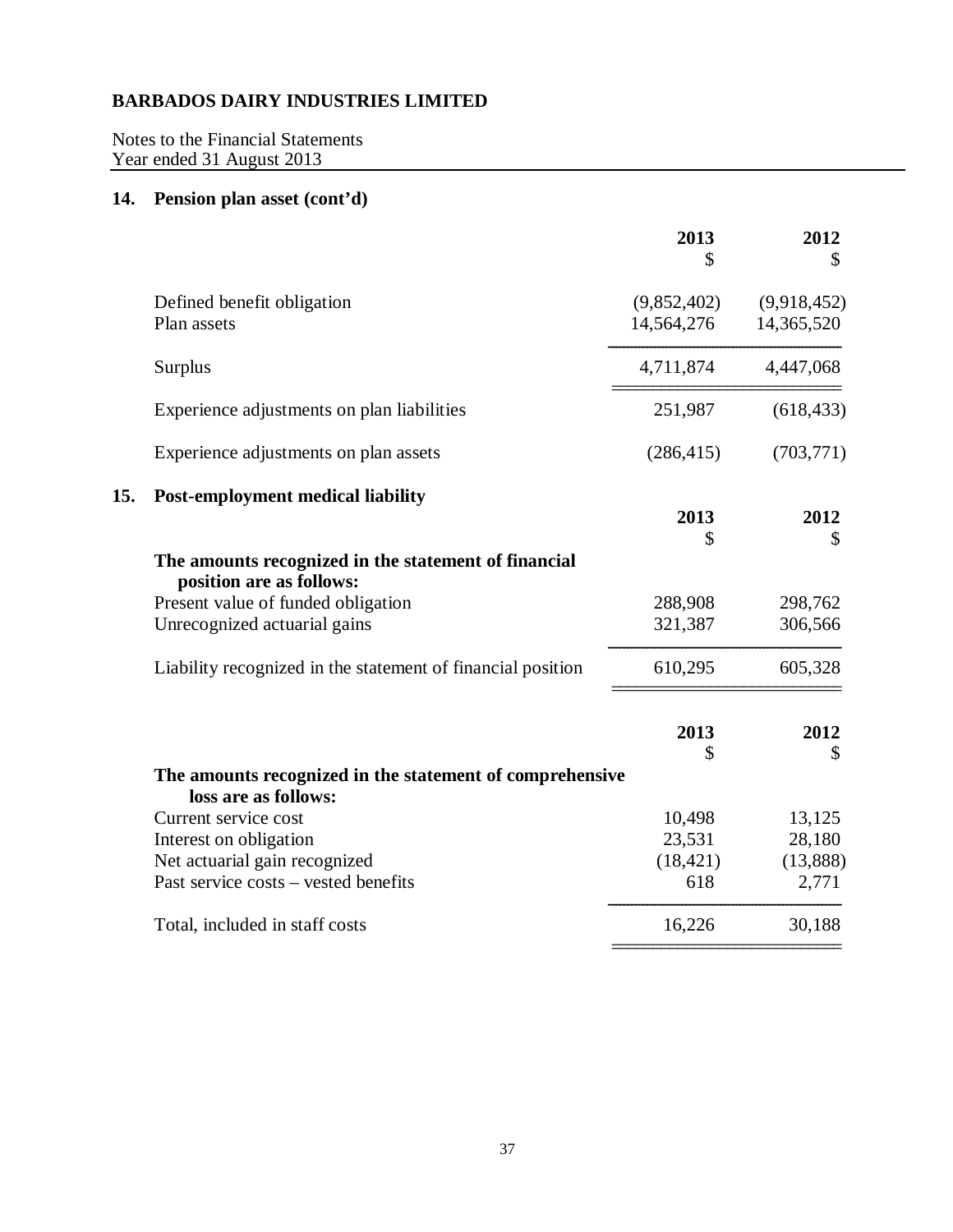Notes to the Financial Statements Year ended 31 August 2013

## **15. Post-employment medical liability (cont'd)**

## **Movements in the net liability recognized in the statement of financial position are as follows:**

|                                                                | 2013     | 2012      |
|----------------------------------------------------------------|----------|-----------|
|                                                                | \$.      | \$        |
| Net liability, beginning of year                               | 605,328  | 585,131   |
| Net expense recognized in the statement of loss                | 16,226   | 30,188    |
| Contributions                                                  | (11,259) | (9,991)   |
| Net liability, end of year                                     | 610,295  | 605,328   |
| Changes in the present value of the obligation are as follows: |          |           |
|                                                                |          | \$        |
| Obligation at 1 September 2011                                 |          | 344,113   |
| Interest cost                                                  |          | 28,180    |
| Current service cost                                           |          | 13,125    |
| Past service costs – vested benefits                           |          | 2,771     |
| Benefits paid                                                  |          | (9,991)   |
| Actuarial gain on obligation                                   |          | (79, 436) |
| Obligation at 31 August 2012                                   |          | 298,762   |
| Interest cost                                                  |          | 23,531    |
| Current service cost                                           |          | 10,498    |
| Past service costs – vested benefits                           |          | 618       |
| Benefits paid                                                  |          | (11,259)  |
| Actuarial gain on obligation                                   |          | (33,242)  |
| Obligations at 31 August 2013                                  |          | 288,908   |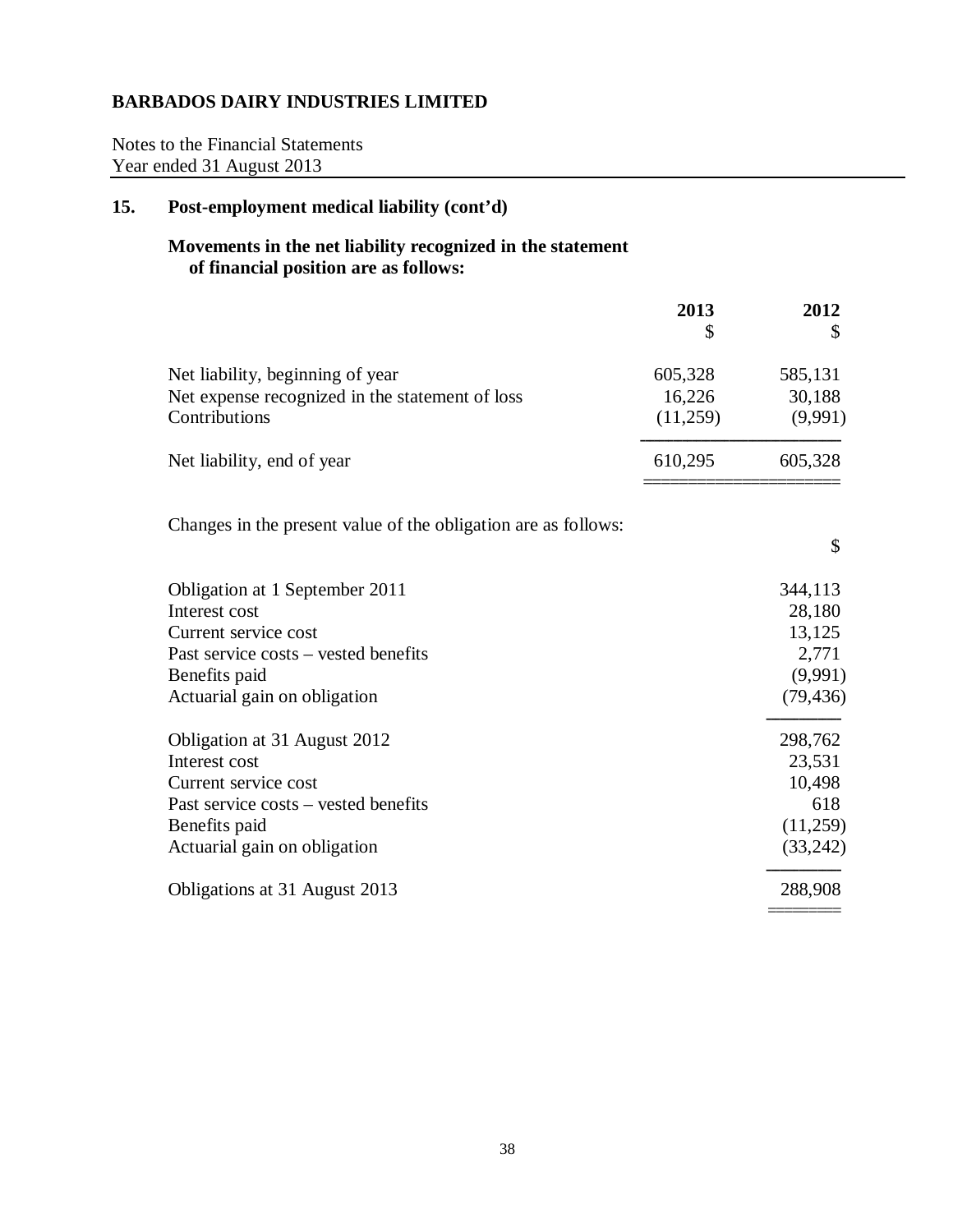Notes to the Financial Statements Year ended 31 August 2013

| 15. Post-employment medical liability (cont'd)                                                | 2013          | 2012          |
|-----------------------------------------------------------------------------------------------|---------------|---------------|
| Principal actuarial assumptions used for accounting<br>purposes at 31 August were as follows: | $\frac{6}{9}$ | $\frac{6}{9}$ |
| Discount rate at end of year                                                                  | 7.75          | 7.75          |
| Future medical claims/premium inflation                                                       | 4.25          | 4 25          |

A one percentage point change in the assumed rate of increase in healthcare costs would have the following effects:

|                                                                   | <b>Increase</b><br>\$ | <b>Decrease</b><br>\$ |
|-------------------------------------------------------------------|-----------------------|-----------------------|
| 2013                                                              |                       |                       |
| Effect on the aggregate current service cost<br>and interest cost | 40,809                | 28,716                |
| Effect on the obligation                                          | 334,283               | 252,126               |
| 2012                                                              |                       |                       |
| Effect on the aggregate current service cost                      |                       |                       |
| and interest cost                                                 | 49,596                | 34,762                |
| Effect on the obligation                                          | 347,010               | 259,781               |
| <b>Post-retirement medical</b>                                    |                       |                       |
| Defined benefit obligation                                        | 288,908               | 298,762               |
| Experience adjustments on plan liabilities                        | 33,242                | 79,437                |

## **16. Share capital**

#### **Authorized:**

The Company is authorized to issue an unlimited number of shares without nominal or par value designated as common shares.

**Issued:**

|                             | <b>Number of Shares</b> |           |            |            |
|-----------------------------|-------------------------|-----------|------------|------------|
|                             | 2013                    | 2012      | 2013<br>\$ | 2012<br>\$ |
| Balance, beginning of year  | 4,691,094               | 4,729,529 | 998,028    | 1,006,204  |
| Repurchased during the year |                         | (38, 435) |            | (8,176)    |
| Balance, end of year        | 4,691,094               | 4,691,094 | 998,028    | 998,028    |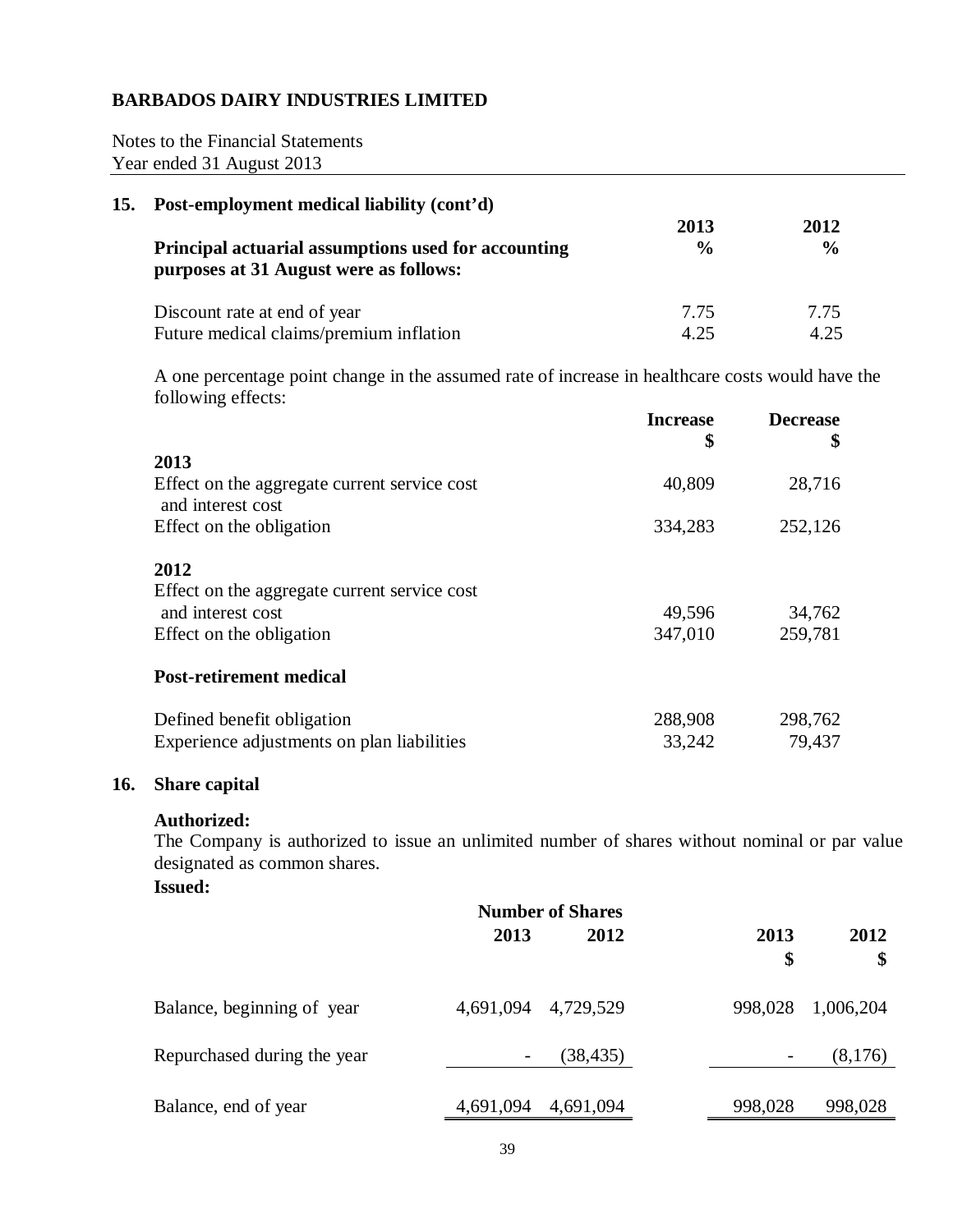Notes to the Financial Statements Year ended 31 August 2013

#### **17. Operating lease commitment**

The lease expense for the year for motor vehicles was \$40,555 (2012 - \$12,771).

|                                                                         | 2013    | 2012         |
|-------------------------------------------------------------------------|---------|--------------|
|                                                                         |         | $\mathbb{S}$ |
| Future minimum lease payments under operating leases<br>are as follows: |         |              |
| Within one year                                                         | 42,803  | 42,632       |
| After one year but no more than five years                              | 129,237 | 106,078      |
|                                                                         | 172,040 | 148,710      |
|                                                                         |         |              |

#### **18. Commitments and contingencies**

Capital expenditure of \$643,621 (2012 - \$1,039,165) was approved by the Directors and there were no amounts subject to contract in 2013 or 2012.

#### **19. Earnings per share**

Earnings per share are based on a net loss of \$4,722,194 (2012 - net loss of \$4,976,577) and a weighted average of 4,691,094 (2012 - 4,710,312) common shares in issue during the year.

#### **20. Risk management**

The Company's principal financial liabilities comprise bank overdraft, trade payables and long-term liabilities which comprise bank loans, finance leases and loan due to parent company. The main purpose of these financial liabilities is to raise finance for the Company's operations. The Company has various financial assets such as trade receivables, loans receivable, due from related parties, long-term investments and cash, which arise directly from its operations. The Company does not enter into derivative transactions. The main risks arising from the Company's financial instruments are interest rate risk, liquidity risk, foreign currency risk and credit risk. The Board of Directors reviews and agrees policies for managing each of these risks which are summarized below.

#### **Interest rate risk**

Interest rate risk arises from the possibility that changes in interest rates will affect future cash flows or the fair values of financial instruments. The Company manages its interest rate exposure by using a variable rate debt. The Company's exposure to the risk of changes in the market interest rates relates primarily to its long-term liabilities.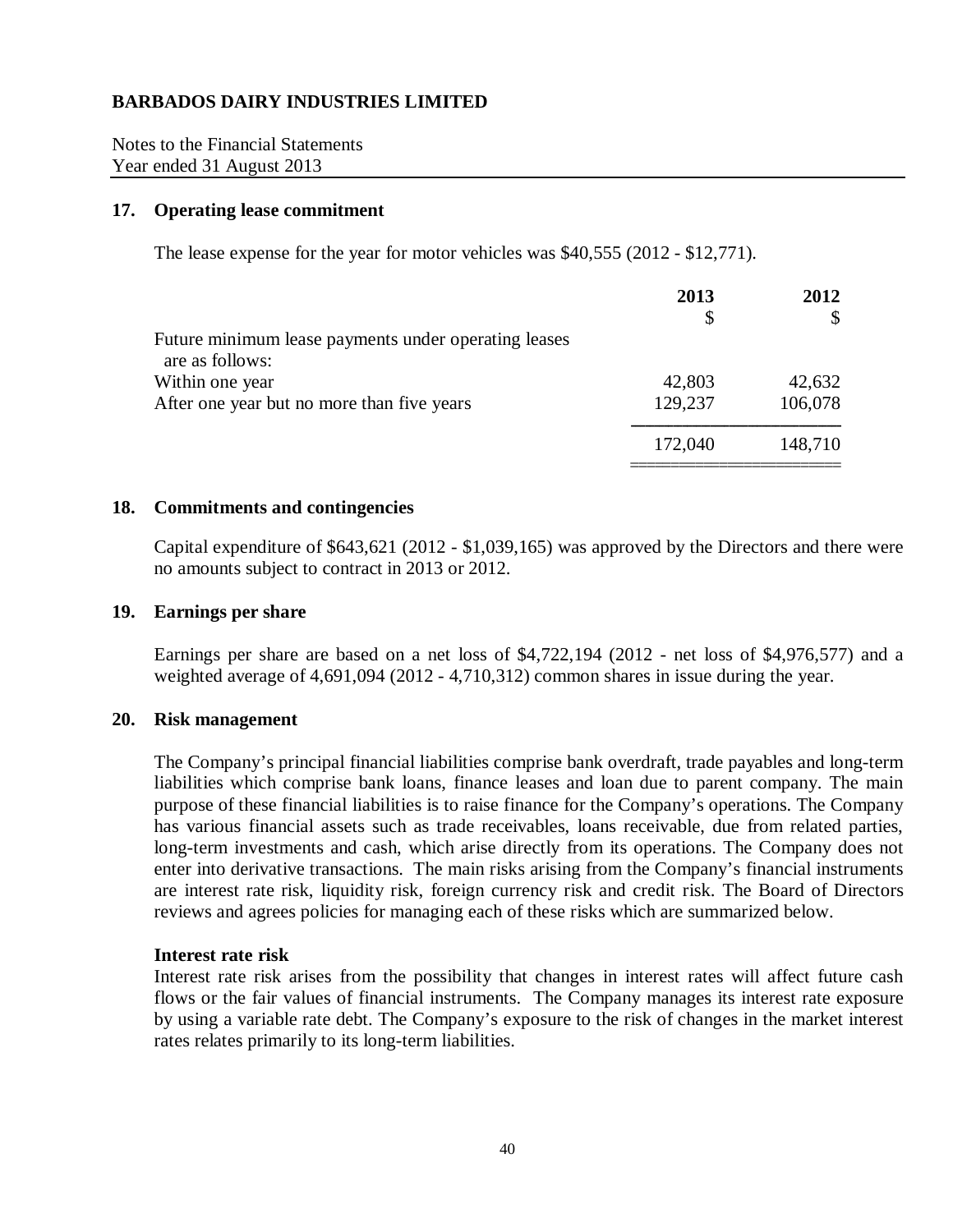Notes to the Financial Statements Year ended 31 August 2013

#### **20. Risk management (cont'd)**

The following table demonstrates the sensitivity to a reasonable possible change in interest rate, with other variables held constant of the Company's income before taxation. There is no impact on the Company's equity.

|                          | 2013                    | 2012                    |  |
|--------------------------|-------------------------|-------------------------|--|
| <b>Increase/decrease</b> | <b>Effect on profit</b> | <b>Effect on profit</b> |  |
| in basis points          | before tax              | before tax              |  |
|                          |                         |                         |  |
| $+ -50$                  | 71,598                  | 85,210                  |  |

#### **Foreign currency risk**

Foreign currency risk is the risk that the value of a financial instrument will fluctuate due to changes in foreign exchange rates. The Company operates primarily in the Barbados market and is therefore not subject to significant foreign currency risk. Management monitors its exposure to foreign currency fluctuations and employs appropriate strategies to mitigate any potential losses.

The Company has transactional currency exposures. Such exposure arises from purchases by an operating unit in currencies other than the unit's functional currency. Approximately 57% (2012 - 65%) of the Company's purchases are denominated in a currency other than the functional currency however the majority of these are in US\$ which has a fixed exchange rate to the functional currency. Fluctuations in currencies other than US\$ are not considered significant.

#### **Credit risk**

Credit risk arises from the possibility that counterparties may default on their obligations to the Company. The amount of the Company's maximum exposure to credit risk is indicated by the carrying amount of its financial assets.

#### **Concentration of credit risk**

Concentrations of credit risk may arise from exposures to a single debtor or to groups of debtors having a common characteristic such that their ability to meet their obligations is expected to be affected similarly by changes in economic or other conditions.

Substantially, all the assets of the Company are located in Barbados and there are no significant concentrations of credit risk.

The Company trades only with recognized, creditworthy third parties. It is the Company's policy that all customers who wish to trade on credit terms are subject to credit verification procedures. In addition, receivable balances are monitored on an ongoing basis with the result that the Company's exposure to bad debts is not significant. The maximum exposure is the carrying amount as disclosed at Note 5. The Company does not offer credit terms without the approval of Management.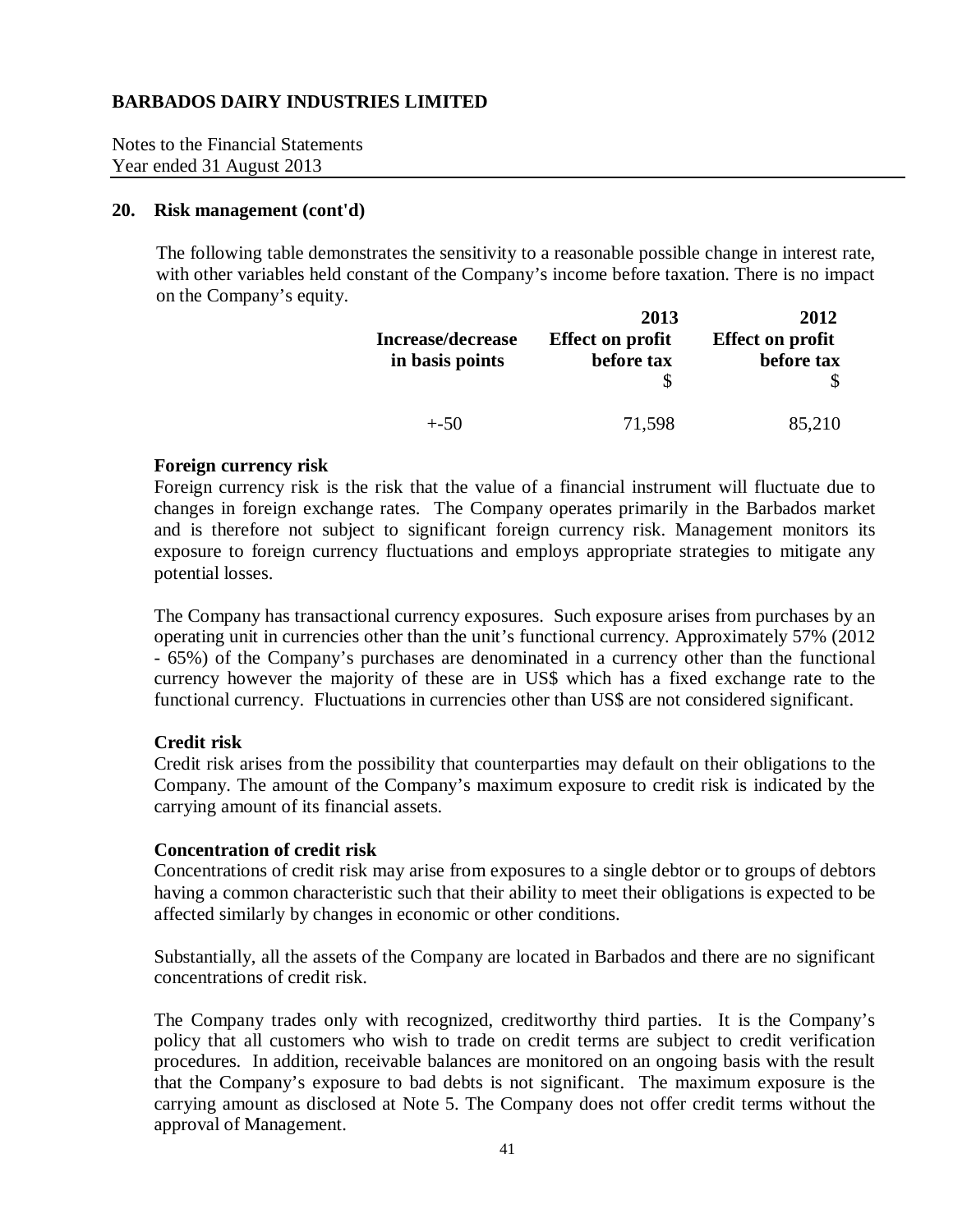Notes to the Financial Statements Year ended 31 August 2013

#### **20. Risk management (cont'd)**

With respect to credit risk arising from the other financial assets of the Company, which comprise of cash, loans receivable, accounts receivable and due from related parties, the Company's exposure to credit risk arises from default of the counterparty, with a maximum exposure equal to the carrying amount of these instruments.

#### **Liquidity risk**

Liquidity risk is the risk that the Company will be unable to meet its payment obligations when they fall due under normal and stress circumstances. The Company monitors its liquidity risk by considering the maturity of both its financial assets and projected cash flows from operations. Where possible, the Company utilizes available credit facilities such as loans, overdrafts and other financing options.

The Company's objective is to maintain a balance between continuity of funding and flexibility through the use of bank overdrafts and bank loans.

The table below summarizes the maturity profile of the Company's financial liabilities at 31 August, based on contractual undiscounted payments.

#### **Year ended 31 August 2013**

|                                    | On<br><b>Demand</b><br>S | <1<br>year      | 1 to 5<br><b>vears</b> | <b>Total</b>           |
|------------------------------------|--------------------------|-----------------|------------------------|------------------------|
| Bank overdraft<br>Accounts payable | 4,999,268                | 6,242,225       |                        | 4,999,268<br>6,242,225 |
| Due to related companies           |                          | 5,056,056       |                        | 5,056,256              |
| Loan due to parent company         |                          | 550,000         | 4,400,000              | 4,950,000              |
| Long-term liabilities              | 3,520,203                | 2,652,637       | 3,310,279              | 9,483,119              |
| Year ended 31 August 2012          |                          |                 |                        |                        |
|                                    | On<br><b>Demand</b><br>S | <1<br>year<br>S | 1 to 5<br>years        | <b>Total</b>           |
| Bank overdraft                     | 3,439,975                |                 |                        | 3,439,975              |
| Accounts payable                   |                          | 7,840,569       |                        | 7,840,569              |
| Due to related companies           |                          | 3,063,310       |                        | 3,063,310              |
| Loan due to parent company         |                          | 550,000         | 4,950,000              | 5,500,000              |
| Long-term liabilities              | 4,377,247                | 2,407,937       | 6,849,324              | 13,634,508             |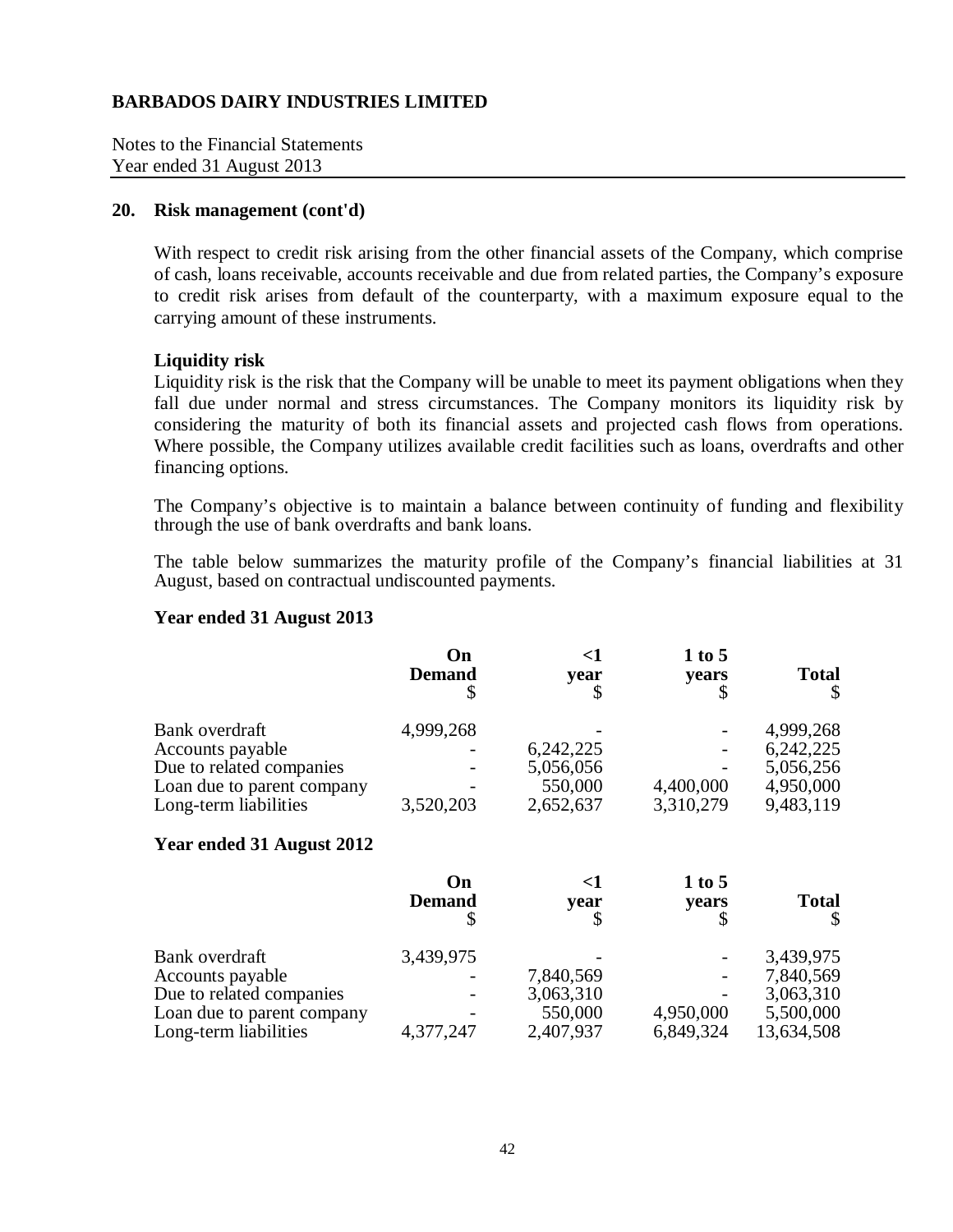Notes to the Financial Statements Year ended 31 August 2013

#### **21. Capital management**

The primary objective of the Company's capital management is to ensure that it maintains a strong credit rating and healthy capital ratios in order to support its business and maximize shareholder value.

The Company manages its capital structure and makes adjustments to it, in light of changes in economic conditions. To maintain or adjust the capital structure, the Company may adjust the dividend payment to shareholders, return capital to shareholders or issue new shares. No changes were made in the objectives, policies or processes during the years ended 31 August 2013 and 31 August 2012.

#### **22. Fair value of financial instruments**

Set out below is a comparison by category of carrying amounts and fair values of all the Company's financial instruments that are carried in the financial statements:

|                              | <b>Carrying amount</b> |              | <b>Fair value</b> |              |
|------------------------------|------------------------|--------------|-------------------|--------------|
|                              | 2013                   | 2012         | 2013              | 2012         |
|                              | \$                     | \$           | \$                |              |
| <b>Financial assets</b>      |                        |              |                   |              |
| Cash                         | 286,050                | 180,658      | 286,050           | 180,658      |
| Accounts receivable          | 6,630,003              | 6,044,628    | 6,630,003         | 6,044,628    |
| Due from related companies   | 315,130                | 716,885      | 315,130           | 716,885      |
| <b>Financial liabilities</b> |                        |              |                   |              |
| Bank overdraft               | 4,999,268              | 3,439,975    | 4,999,268         | 3,439,975    |
| Accounts payable             | 6,242,225              | 7,840,569    | 6,242,225         | 7,840,569    |
| Due to related companies     | 5,056,256              | 3,063,310    | 5,056,256         | 3,063,310    |
| Loan due to parent company   | 4,950,000              | 5,500,000    | 4,950,000         | 5,500,000    |
| Long-term liabilities        | 9,320,384              | 13, 105, 841 | 9,320,384         | 13, 105, 841 |

The methods and assumptions used to estimate the fair value of each class of financial instruments are as follows:

- i) Short-term financial assets and liabilities The carrying value of these assets and liabilities is a reasonable estimate of their fair value because of the short maturity of these instruments. Short-term financial assets comprise cash, accounts receivable and due from related companies. Short-term financial liabilities comprise bank overdraft, accounts payable and due to related companies.
- ii) Long-term financial assets and liabilities Loans receivable and long-term liabilities are at variable rates and consequently their fair values approximate their carrying values.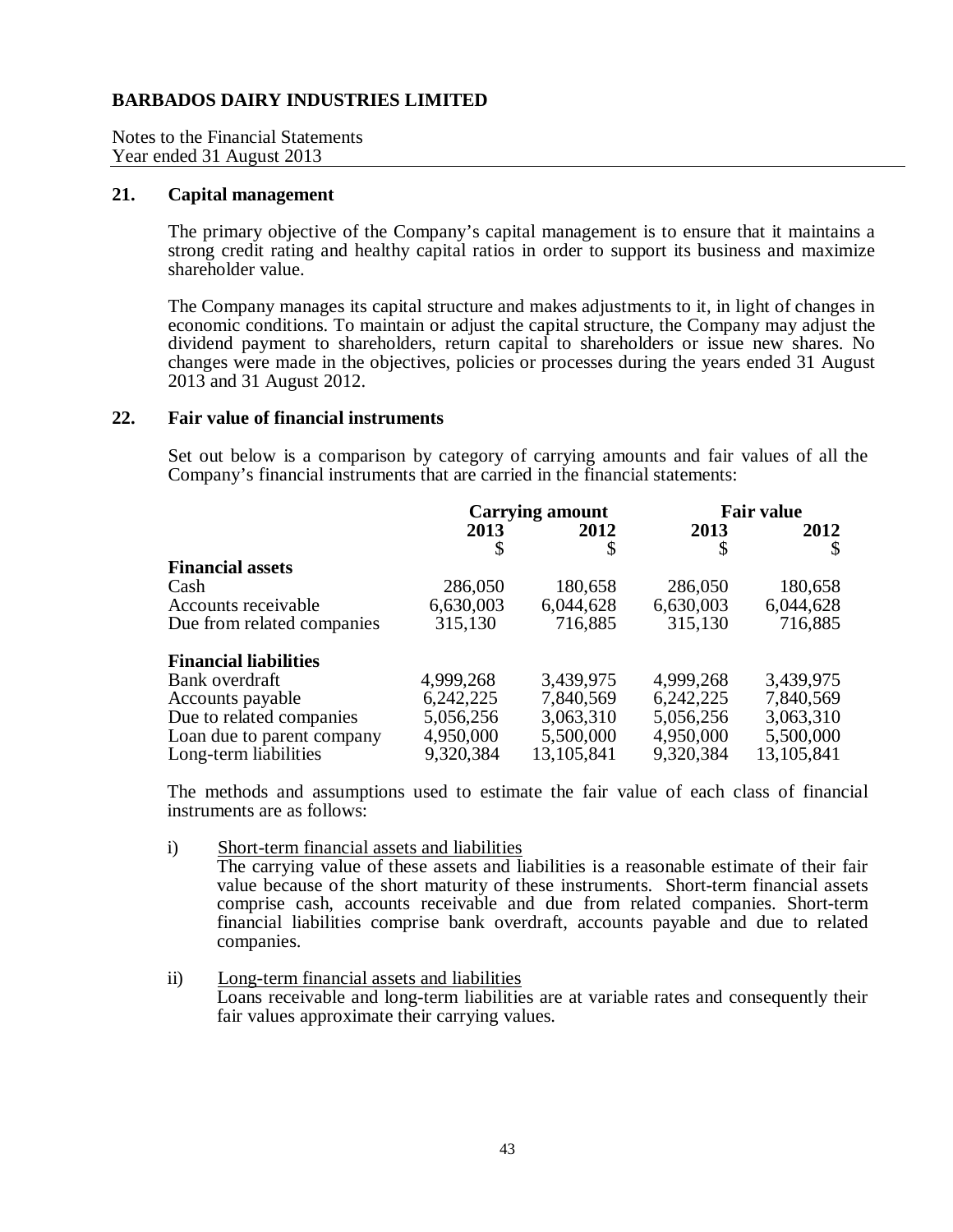Notes to the Financial Statements Year ended 31 August 2013

#### **23. Asset classified as held for sale**

During the year, the Company decided to decommission and dispose of certain packaging equipment with a net book value of \$831,015. The sale of this equipment is expected to be completed within twelve months after year end. An impairment loss amounting to \$431,015 has been recognised in the statement of comprehensive loss.

#### **24. Prior period adjustment**

During the year the Company early adopted an amendment to IAS 16 – Property, Plant and Equipment, which becomes effective for accounting periods beginning on or after 1 January 2013, and as a result, implemented the policy of classifying spare parts as property, plant and equipment. This change has been accounted for retrospectively and the comparative statements for 2011 and 2012 have been restated to conform to the changed policy.

Consequently, as of 31 August 2011, property, plant and equipment increased by \$1,707,154 while retained earnings and inventory decreased by \$1,162,534 and \$2,869,688 respectively. As of 31 August 2012, property, plant and equipment increased by \$1,446,265 while retained earnings and inventory decreased by \$1,452,401 and \$2,898,666 respectively. Net income for the year ended 31 August 2012 decreased by \$289,867.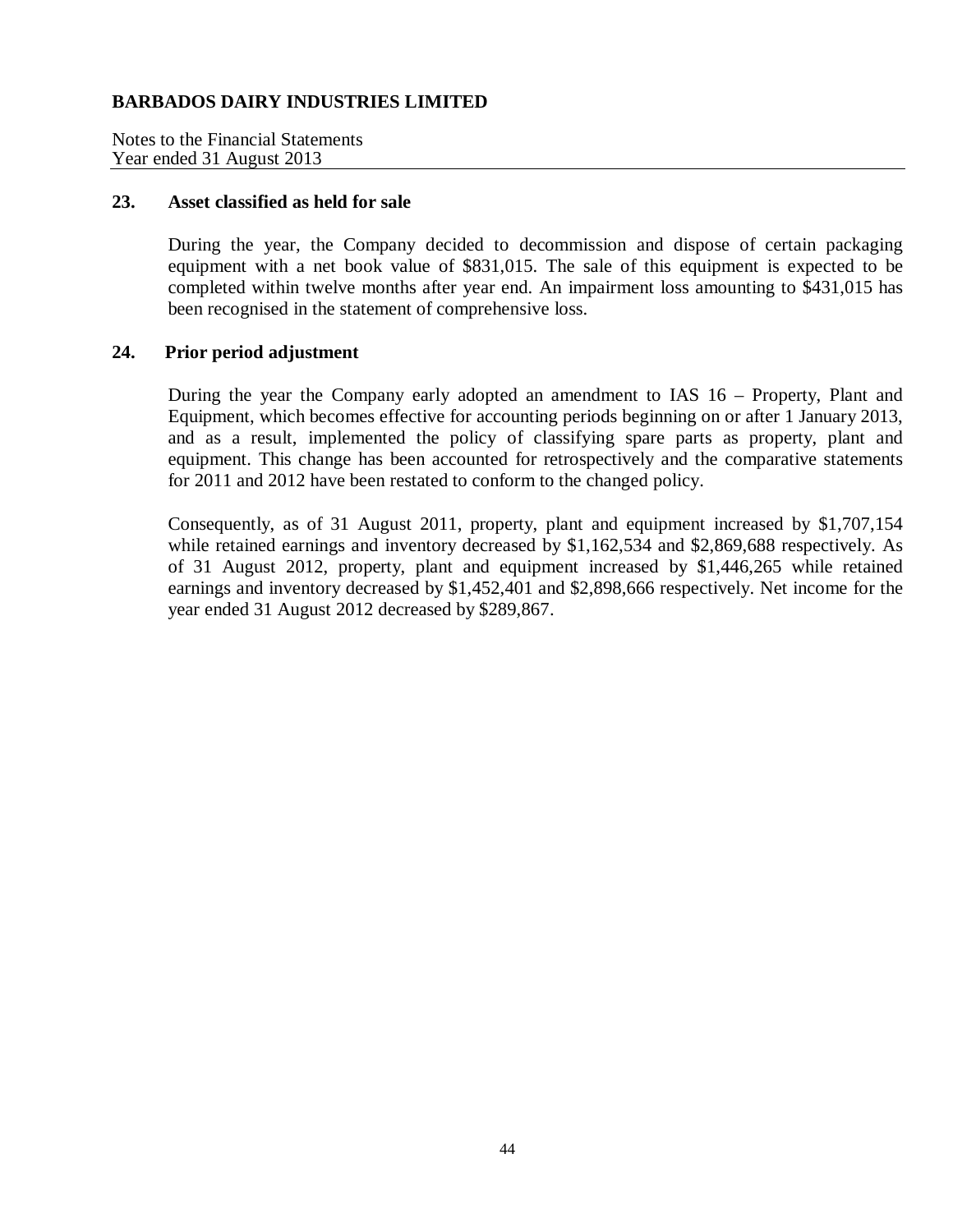## **BARBADOS DAIRY INDUSTRIES LIMITED COMPANY NO: 33151 MANAGEMENT PROXY CIRCULAR**

Management is required by the *Companies Act* Chapter 308 of the Laws of Barbados (hereinafter called 'the *Companies Act'*) to send, with the Notice convening the Meeting, forms of proxy. By complying with the *Companies Act*, Management is deemed to be soliciting proxies within the meaning of the *Companies Act*.

This Management Proxy Circular accompanies the Notice of the Forty-Ninth (49<sup>th</sup>) Annual General Meeting of the Shareholders of Barbados Dairy Industries Limited ('the Company') to be held at the Pine Hill Dairy, The Pine, St. Michael, Barbados on **Monday 13 January 2014 at 10.00 a.m.** (hereinafter called 'the Meeting') and is furnished in connection with the solicitation of proxies by the Management of the Company for use at the Meeting, or any adjournments thereof. The solicitation will primarily be by mail. The cost of the solicitation will be borne by the Company.

#### **Proxies**

A shareholder who is entitled to vote at a meeting of shareholders has the right by means of the enclosed form of proxy to appoint a person to represent him by inserting the name of such person in the space indicated in the form of proxy. Completed proxies must be deposited at the registered office of the Company at the Pine, St. Michael at any time up to **4:15 p.m. on Thursday 9 January 2014** being two (2) business days preceding the day of the meeting, or any adjournment thereof.

Proxies given by shareholders for use at the meeting may be revoked by the shareholder giving such proxy at any time prior to their use. In addition to revocation in any other manner permitted by Law, a proxy may be revoked by an instrument in writing executed by the shareholder or by his/her attorney in writing; if the shareholder is a company, executed under its corporate seal or by any duly authorised officer or attorney thereof, and deposited at the registered office of the Company at the Pine, St. Michael at any time up to and including the last business day preceding the day of the meeting, or any adjournment thereof, at which the proxy is to be used or with the Chairman of such meeting, on the day of the meeting, or adjournment thereof, and upon either of such deposits the proxy is revoked.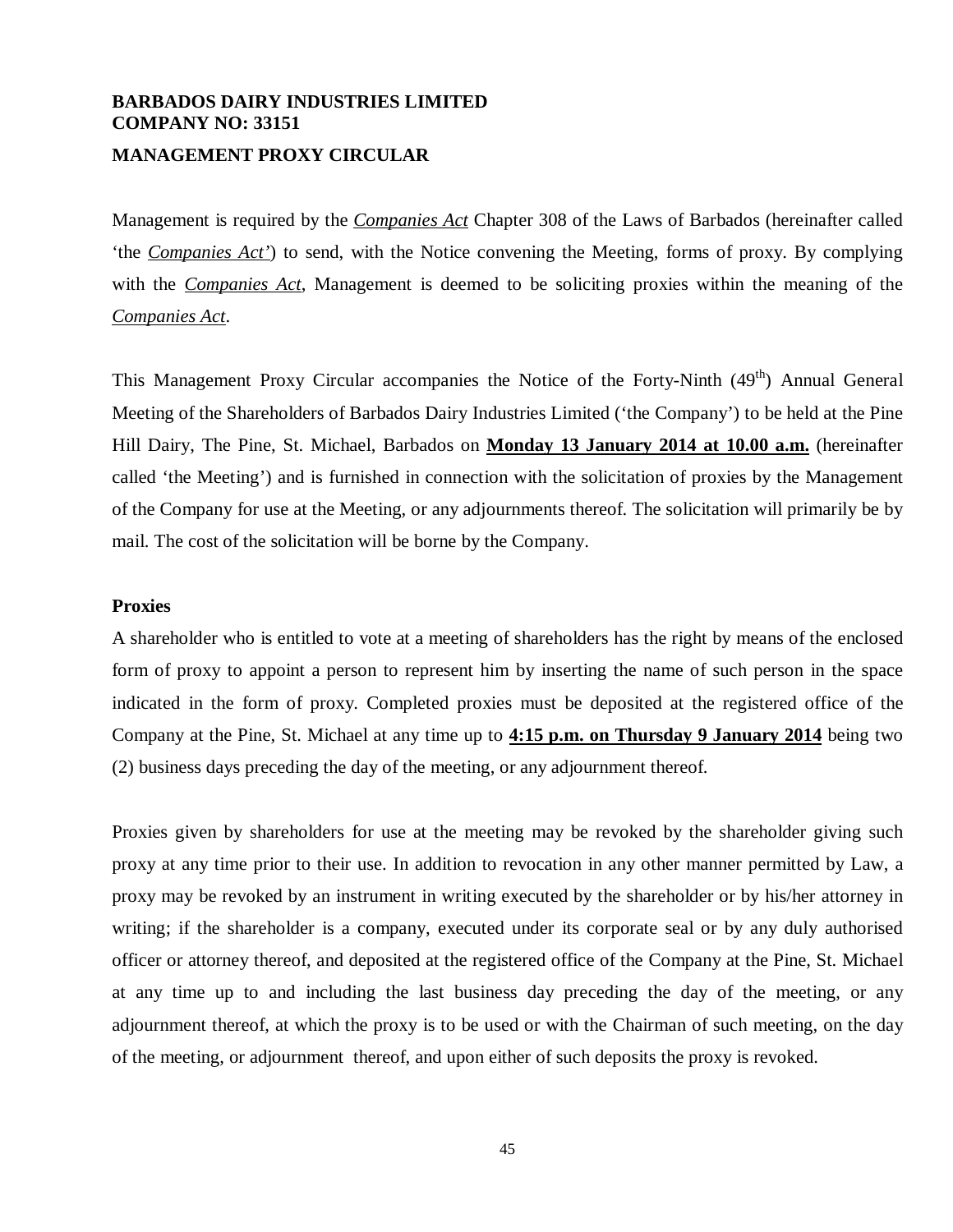# **BARBADOS DAIRY INDUSTRIES LIMITED MANAGEMENT PROXY CIRCULAR (cont'd)**

## **Record Date, Notice of Meeting and Voting Shares**

The Directors of the Company have not fixed a record date for determining the shareholders who are entitled to receive notice of the meeting. In accordance with the Companies Act, the statutory record date applies. Only shareholders on record at the close of business on the day immediately preceding the day on which notice is given under Section 109(1) of the Companies Act will be entitled to receive notice of the meeting.

Only such registered holders of common shares of the Company will be entitled to vote at the meeting. Each holder is entitled to one vote for each share held. As at the date hereof there are **4,691,094** common shares without par value of the Company issued and outstanding.

#### **Election of Directors**

The Board of Directors consists of members who retire in rotation annually. As at the date of this Notice there are seven (7) Board members. The number of Directors of the Company to be elected at the meeting is three (3). The following are the names of the persons proposed as nominees for election as Directors of the Company and for whom it is intended that votes will be cast for their election as Directors pursuant to the forms of proxy enclosed herewith:-

Mr. Geoffrey Peter Marshall Corporate Executive Mr. Paul Devere Davis Farmer

**Nominee for Director Present Principal Occupation** Mr. Dan Bryan Stoute Retired Corporate Executive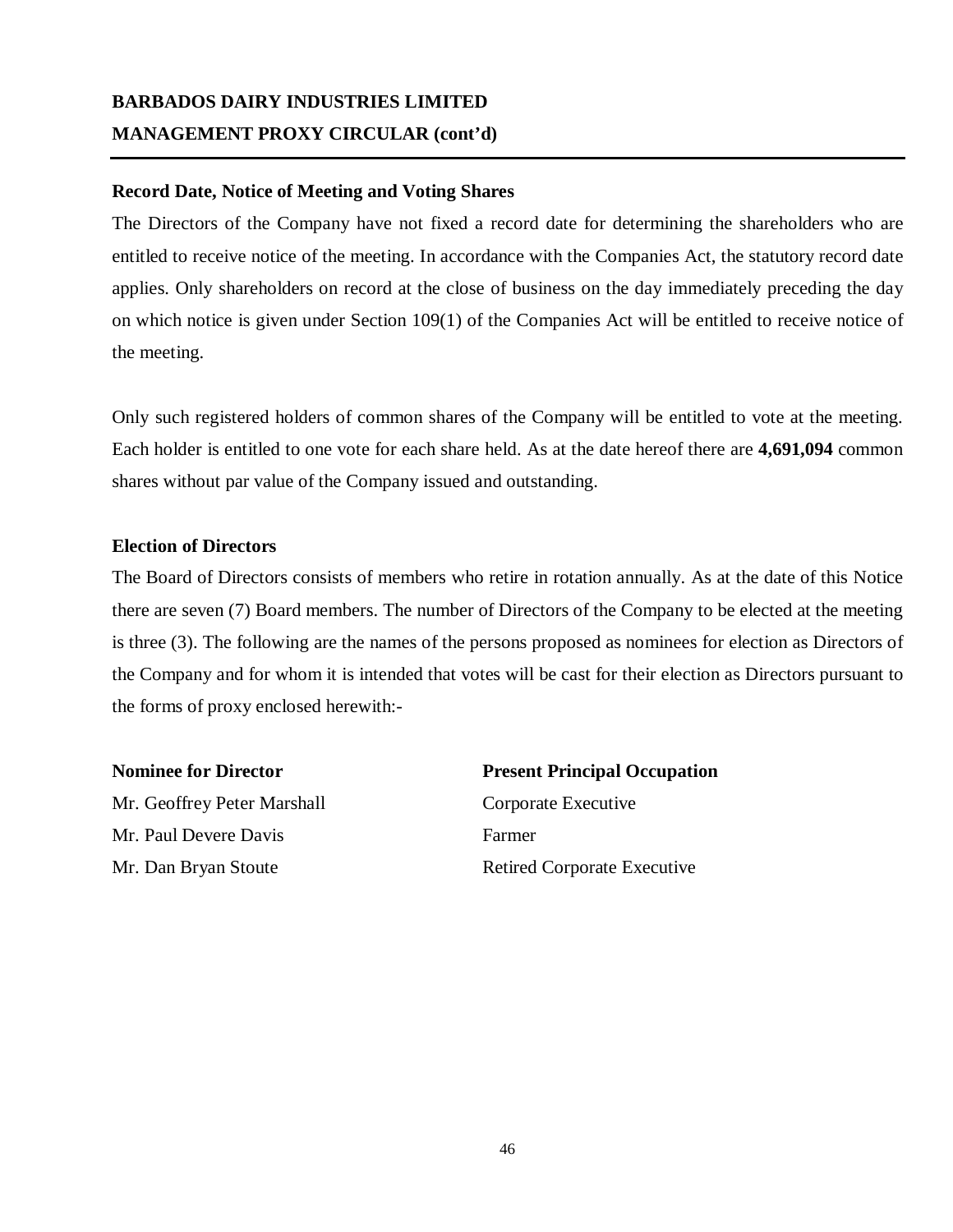# **BARBADOS DAIRY INDUSTRIES LIMITED MANAGEMENT PROXY CIRCULAR (cont'd)**

With respect to the three (3) persons nominated, the term of office for each person so elected will expire at the close of the third Annual General Meeting of the shareholders of the Company following his election or until his successor is elected or appointed. The nominated candidates are willing to serve and have signed declarations of consent attesting to their willingness to serve. The Management of the Company does not contemplate that any of the persons named above will, for any reason, become unable or unwilling to serve as a director.

Mr Geoffrey Peter Marshall, Mr Paul Devere Davis and Mr Dan Bryan Stoute are presently Directors of the Company and will retire at the close of the Forty-Ninth Annual General Meeting in accordance with the provision of Clause 4.4 of the By-Laws of the Company but, being qualified, are eligible for reelection. They were elected at the Forty-Sixth Annual General Meeting of the Company held on Monday 14 February 2011 for a period ending at the close of the third Annual General Meeting after their election.

#### **Appointment of Auditors**

It is proposed to nominate the firm Ernst & Young, the incumbent auditors of the accounts of the Company, as auditors of the Company to hold office until the next annual meeting of shareholders. In accordance with Section 11 (2) of the *Financial Services Commission Act, 2010 – 21*, the approval of the Financial Services Commission has been sought for this appointment. There is no standing Audit Committee of the Board. However, all matters normally reviewed by such a Committee are reviewed by the full complement of Directors as a matter of course. This may be reviewed during the coming year.

#### **Corporate Governance**

The Company has started the process of becoming fully compliant with the Corporate Governance Recommendations issued by the Barbados Stock Exchange Inc. ('the Corporate Governance Recommendations'). A copy of the Corporate Governance Recommendations is available on the website of the Barbados Stock Exchange Inc. at [http://www.bse.com.bb/.](http://www.bse.com.bb/) The Company's approach to Corporate Governance is outlined at pages 10 to 11 of this Report.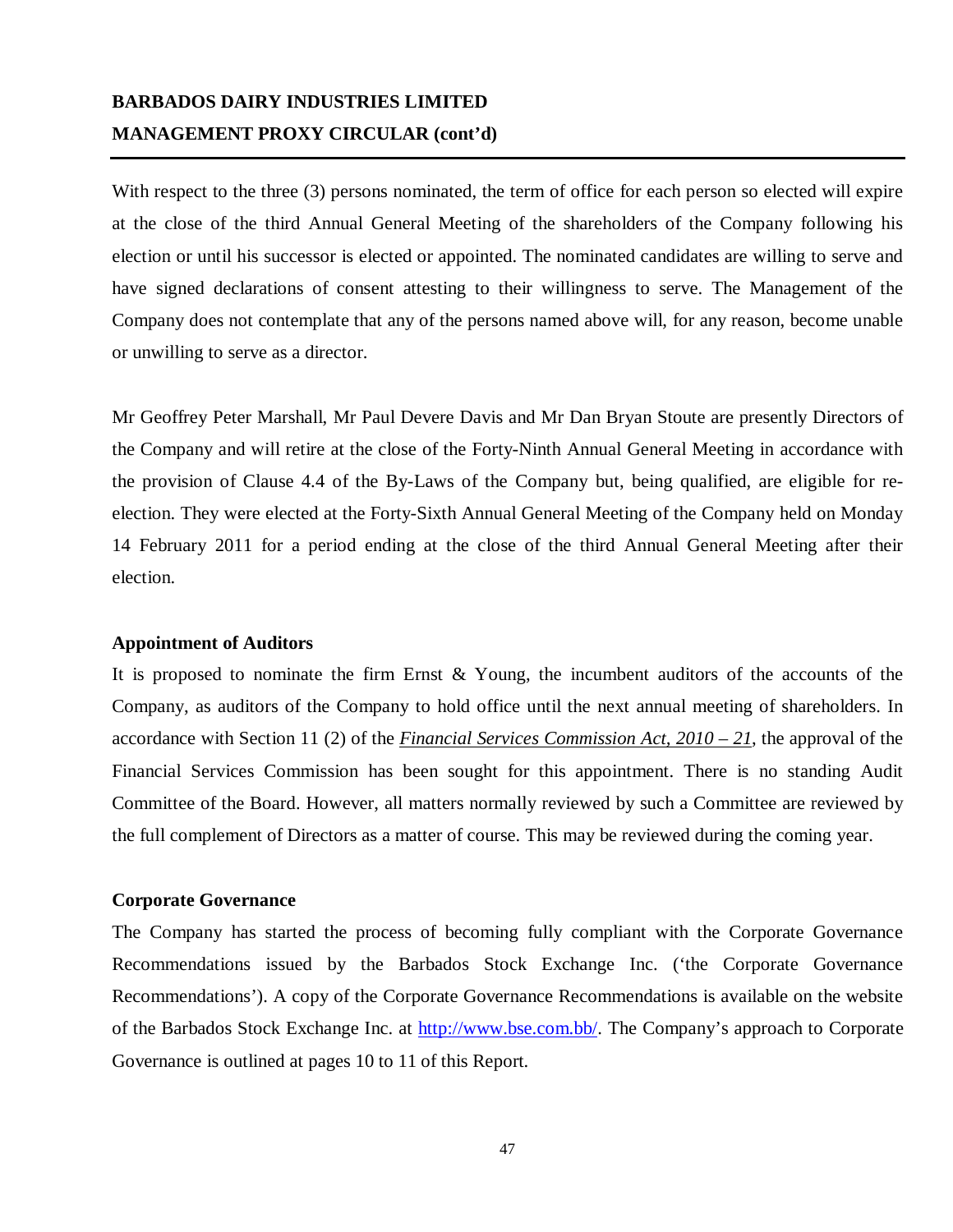## **BARBADOS DAIRY INDUSTRIES LIMITED MANAGEMENT PROXY CIRCULAR (cont'd)**

### **Discretionary Authority**

Management knows of no matter to come before the meeting other than the matters referred to in the notice of the meeting enclosed herewith. However, if any other matters which are not now known to Management should properly come before the meeting or any adjournment thereof, the shares represented by proxies in favour of Management nominees will be voted on any such matter in accordance with the best judgment of the proxy nominee. Similar discretionary authority is conferred with respect to amendments to the matters identified in the notice of the meeting. The contents of this Management Proxy Circular and the sending thereof to the holders of the common shares of the Company have been approved by the Directors of the Company.

No director's statement has been received by the Company pursuant to section 71(2) of the *Companies Act*.

No auditor's statement has been received by the Company pursuant to section 163 (1) of the *Companies Act*.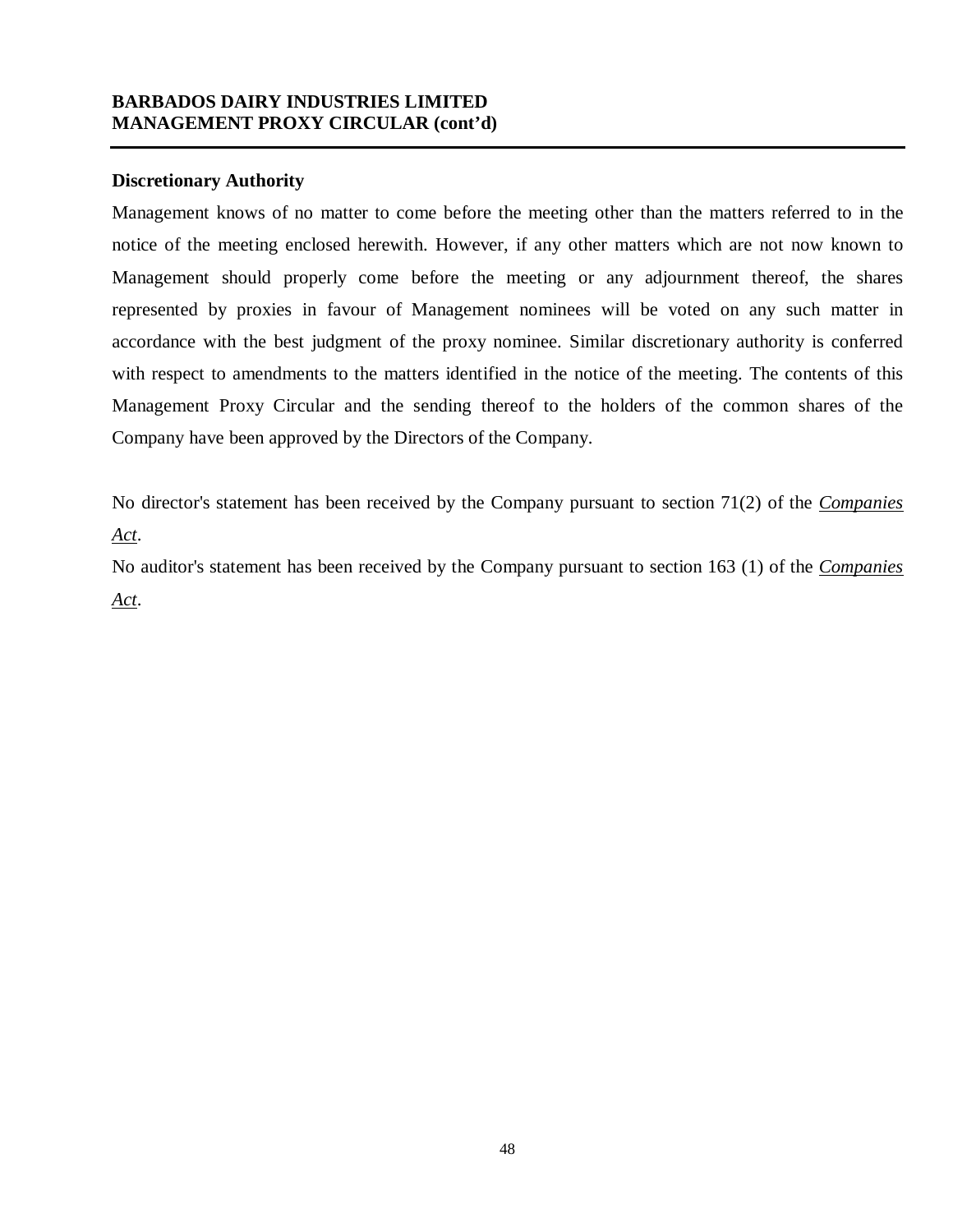## **BARBADOS DAIRY INDUSTRIES LIMITED COMPANY NO: 33151**

## **PROXY FORM**

I/We

……………………………………………………………………………………………………………… ……………………… of ………………………………………………………………………………… ……………………………………………………………………………………………………………… ……………………………………………………………………………………………… shareholder(s) of BARBADOS DAIRY INDUSTRIES LIMITED 'the Company') hereby appoint …………………………………………………………………………………………………………… of ……………………………………………………………………………………………………………… ……………………………………………………………………………………………………………… ………………………………………………………………………………………………….. or, failing him,……………………………………………………………………………………………………… of ………………………………………………………………………………………………………………. ………………………………………………………………………………………………………………. …………………………….………………………………………………………………………………… as the nominee of the undersigned to attend and act for the undersigned and on behalf of the undersigned at the Forty-Ninth (49<sup>th</sup>) Annual General Meeting of the Shareholders of Barbados Dairy Industries Limited ('the Company') to be held at the **Pine Hill Dairy, The Pine, St. Michael, Barbados on 13 January 2014** and at any adjournment thereof in the same manner, to the same extent and with the same powers as if the undersigned were present at the said meeting or such adjournment or adjournments thereof.

Dated this day of , 201…...

(Please print name of Shareholder)

……………………………………………………………….

(Signature of Shareholder)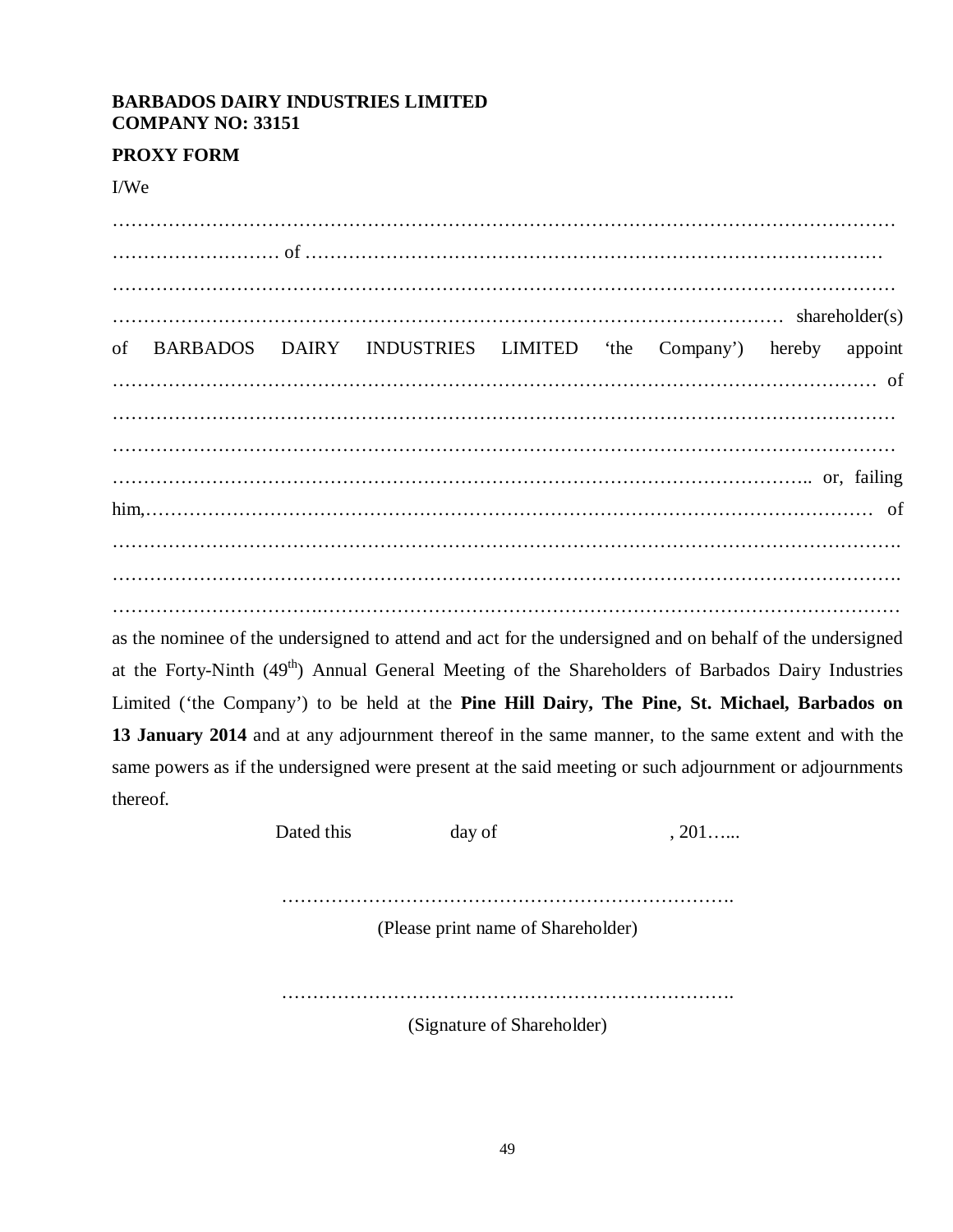#### NOTES:

1. (a) A shareholder who is entitled to vote at any meeting of the shareholders may by means of a proxy appoint a proxy holder, or one or more alternate proxy holders, none of whom need be shareholders, to attend and act at the meeting in the manner and to the extent authorised by the proxy and with the authority conferred by the proxy.

(b) In the case of a shareholder who is a body corporate or association, votes at a meeting of shareholders may be given by any individual authorised by a resolution of the directors or governing body of that body corporate or association to represent it at meetings of the shareholders of the Company

- 2. A proxy must be executed in writing by the shareholder or his attorney authorised in writing. If the shareholder is a body corporate, the proxy must be executed by the duly authorised officer(s) of that body corporate and, where applicable, the seal or stamp applied.
- **3. Proxy appointments are required to be deposited at the registered office of the Company, The Pine, St. Michael, Barbados no later than 4:15 p.m. on 9 January 2014.**